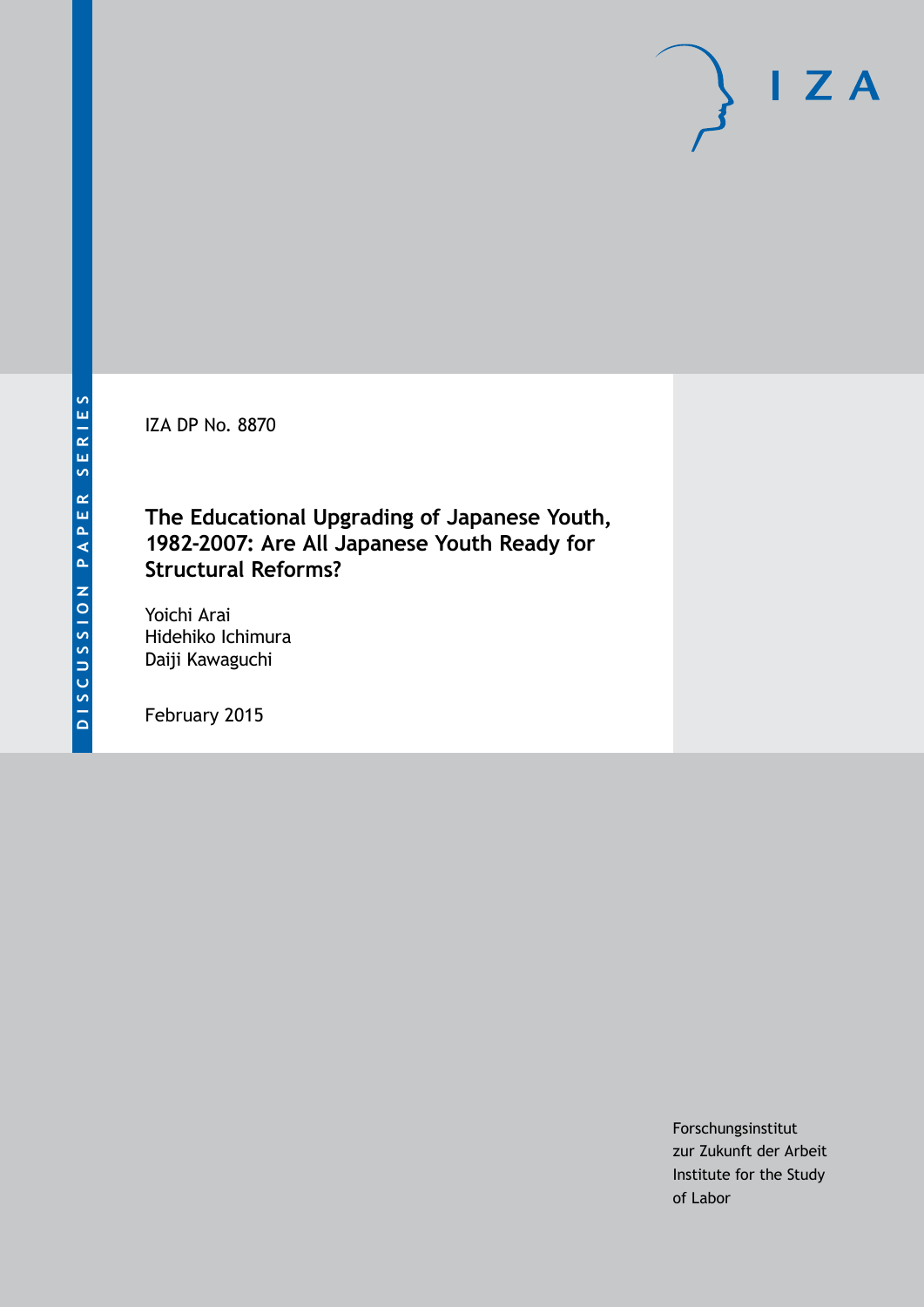## **The Educational Upgrading of Japanese Youth, 1982-2007: Are All Japanese Youth Ready for Structural Reforms?**

### **Yoichi Arai**

*National Graduate Institute for Policy Studies (GRIPS)*

## **Hidehiko Ichimura**

*University of Tokyo*

### **Daiji Kawaguchi**

*Hitotsubashi University and IZA*

Discussion Paper No. 8870 February 2015

IZA

P.O. Box 7240 53072 Bonn Germany

Phone: +49-228-3894-0 Fax: +49-228-3894-180 E-mail: [iza@iza.org](mailto:iza@iza.org)

Any opinions expressed here are those of the author(s) and not those of IZA. Research published in this series may include views on policy, but the institute itself takes no institutional policy positions. The IZA research network is committed to the IZA Guiding Principles of Research Integrity.

The Institute for the Study of Labor (IZA) in Bonn is a local and virtual international research center and a place of communication between science, politics and business. IZA is an independent nonprofit organization supported by Deutsche Post Foundation. The center is associated with the University of Bonn and offers a stimulating research environment through its international network, workshops and conferences, data service, project support, research visits and doctoral program. IZA engages in (i) original and internationally competitive research in all fields of labor economics, (ii) development of policy concepts, and (iii) dissemination of research results and concepts to the interested public.

<span id="page-1-0"></span>IZA Discussion Papers often represent preliminary work and are circulated to encourage discussion. Citation of such a paper should account for its provisional character. A revised version may be available directly from the author.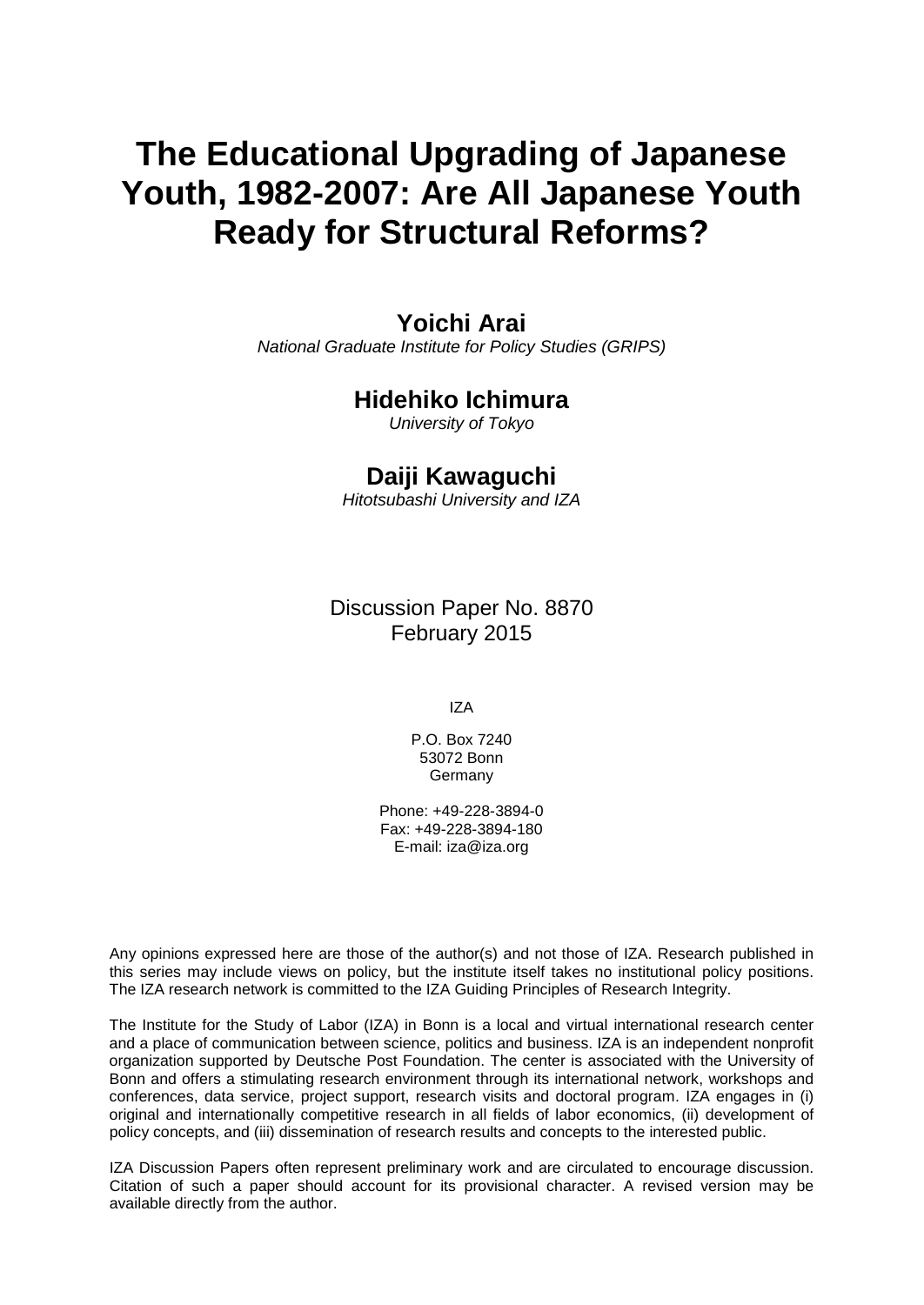IZA Discussion Paper No. 8870 February 2015

## **ABSTRACT**

## **The Educational Upgrading of Japanese Youth, 1982-2007: Are All Japanese Youth Ready for Structural Reforms?[\\*](#page-1-0)**

Are all Japanese youth ready for the structural reforms proposed as a supply-side policy of *Abenomics*? To answer this question, we assess how well Japanese youth have coped with the labor market's long-term structural changes, induced primarily by deepening interdependence with emerging economies and rapid technological progress over the last three decades. We examine the role of educational upgrading on the labor-market outcomes of youth between the ages of 25 and 29, using six waves of micro data from the Employment Status Survey spanning from 1982 to 2007. The analysis demonstrates that the demand growth for skilled labor relative to unskilled labor has been met by the educational upgrading of youth through the expansion of tertiary education, including education in vocational schools. Youth left behind the trend of educational upgrading, however, have suffered significantly from decreasing employment opportunities and deteriorating working conditions.

JEL Classification: I23, J21

Keywords: tertiary education, youth employment, Japan

Corresponding author:

Daiji Kawaguchi Graduate School of Economics Hitotsubashi University Naka 2-1, Kunitachi-shi Tokyo, 186-8601 Japan E-mail: [kawaguch@econ.hit-u.ac.jp](mailto:kawaguch@econ.hit-u.ac.jp)

\* An earlier version of this paper was prepared for the conference on *Abenomics* hosted by Tokyo Center for Economic Research on March 7, 2014 at the University of Tokyo. We received valuable comments from the conference participants. We are especially grateful to Ayako Kondo, the formal discussant at the conference, for many helpful comments. We also gratefully acknowledge the comments from a referee that significantly improved the manuscript. This research was supported by Grants-in-Aid for Scientific Research No. 22243020, No. 23330070 and No. 23330079 from the Japan Society for the Promotion of Science.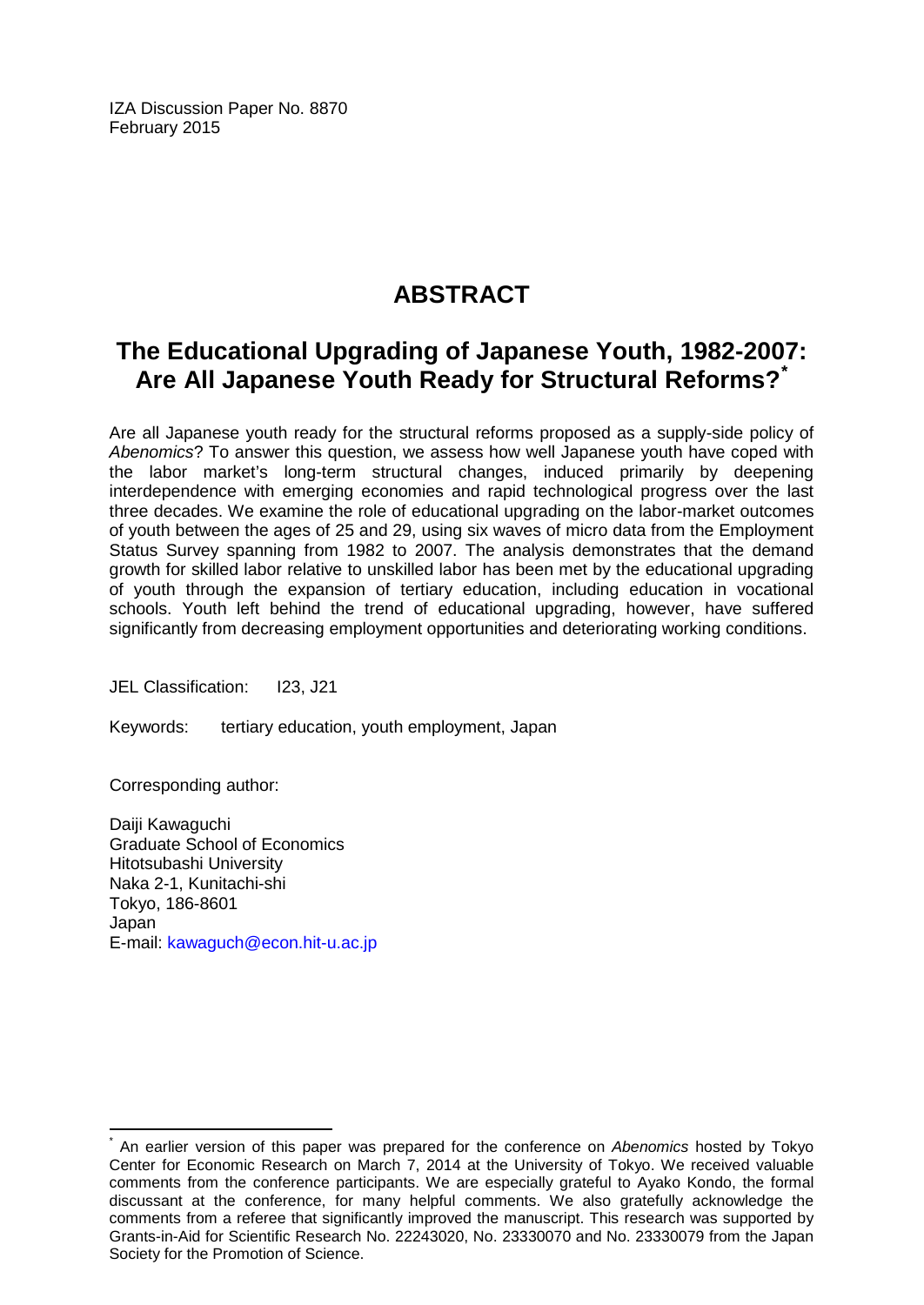## 1 Introduction

Are all Japanese youth ready for the challenges posed by restructuring of industries, deepening international dependence of economic activities, and rapid technological progress? Answering this question provides a fundamental perspective on the success of so-called Abenomics led by Prime-minister Shinzo Abe. Since he took office in December 2012, a series of monetary and fiscal policies allegedly succeeded in resolving demand shortages, and the labor-supply constraint became apparent, as evidenced by the low unemployment rate and wage increase. As the final step of *Abenomics*, the government is expected to implement supply-side reforms, such as lowering tariffs in specific industries, deregulating product markets, and reforming the labor market. If the government manages to implement these reforms, labor demand, particularly that for skilled workers, is expected to expand. How can Japanese workers, youth in particular, respond to the labor demand growth? Does the rising tide lift all boats? If not, who are likely to be left behind?

Meanwhile, Prime Minister Abe emphasizes the importance of preparing youth for the rapid progress of the global interdependence of economic activities and providing women career opportunities to accommodate future labor shortages because of the rapidly aging population (New Growth Strategy: The Formulation of "Japan Revitalisation Strategy– Japan is Back–," June 21, 2013). Hence we pay particular attention to the youth labor market and ask whether all Japanese youth are ready to adapt to the skill demand growth that will presumably follow the proposed reforms. To examine whether Japanese youth are ready to adapt to the new economic environment, we examine how well they have accommodated environmental changes over the past three decades and attempt to identify the obstacles, if any, that have impeded the adaptation.

The performance of the Japanese youth labor market over the past three decades has been less than stellar. Many studies point to a significant deterioration of youth labormarket outcomes, particularly in terms of the employment rate (e.g. Genda (2006) and Mitani (2008)). We do not intend to challenge the view established in previous studies that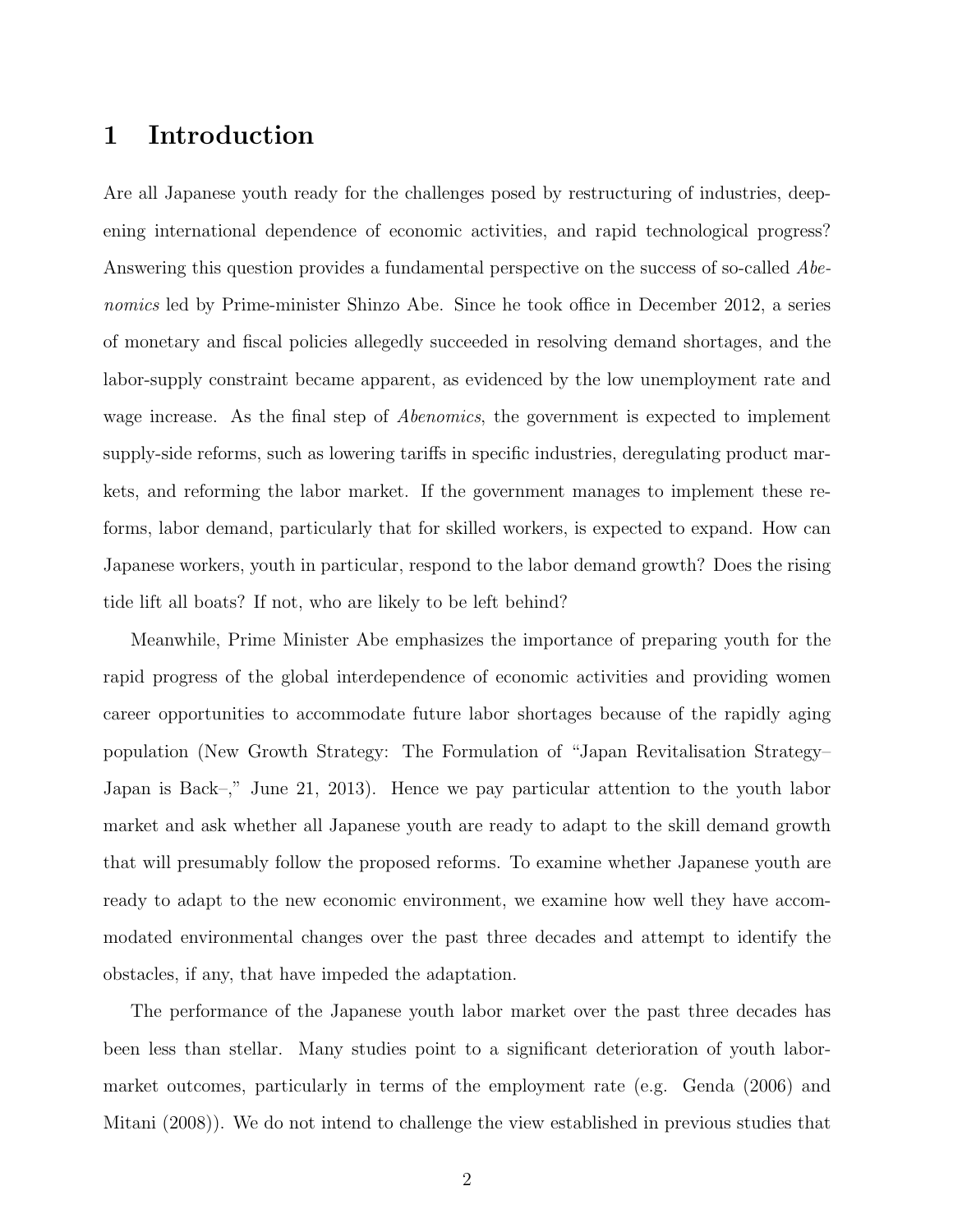youth labor-market conditions have worsened significantly over the last two decades in the period of long-term economic malaise. We instead attempt to explain the fact, which is less frequently pointed out, that the employment rate of Japanese male youth between the ages of 25 and 29 continues to be the highest among major developed countries and that the female youth employment rate has become one of the highest from being among the lowest over the last three decades.

In this paper, we demonstrate that educational upgrading, particularly the increase in the advancement rate to tertiary education, plays a significant role in maintaining a relatively high employment rate among Japanese youth. An analysis of the Employment Status Survey between 1982 and 2007 reveals that the employment rate of males between the ages of 25 and 29 dropped significantly among less-educated groups, but its drop was limited among moreeducated groups. In the same period, the fraction of junior/technical college or university graduates increased. Consequently, had there been no educational upgrading among male youth, their employment rate would have dropped by 7 percentage points instead of the 6 percentage points that we observed in reality. The role of educational upgrading was more significant among female youth. The employment rates of all educational groups increased between 1982 and 2007, but the growth was more significant among more educated groups. Concurrent educational upgrading of female youth accordingly contributed to an increase in their employment rate; had there been no educational upgrading, the increase of employment rate would have been limited to 17 percentage points instead of the actual 22 percentage points.

A decreasing youth population, as shown in the size of the 18-year-old population–about 2 million in 1990 and 1.2 million in 2010, may well have contributed to keeping youth employment relatively high compared with other developed countries, but population decline alone cannot explain the fact that the employment rate of educated youth declined less than that of youth with comparatively less education. We argue that educational upgrading of the Japanese youth, enabled by a combination of youth population decrease and expansion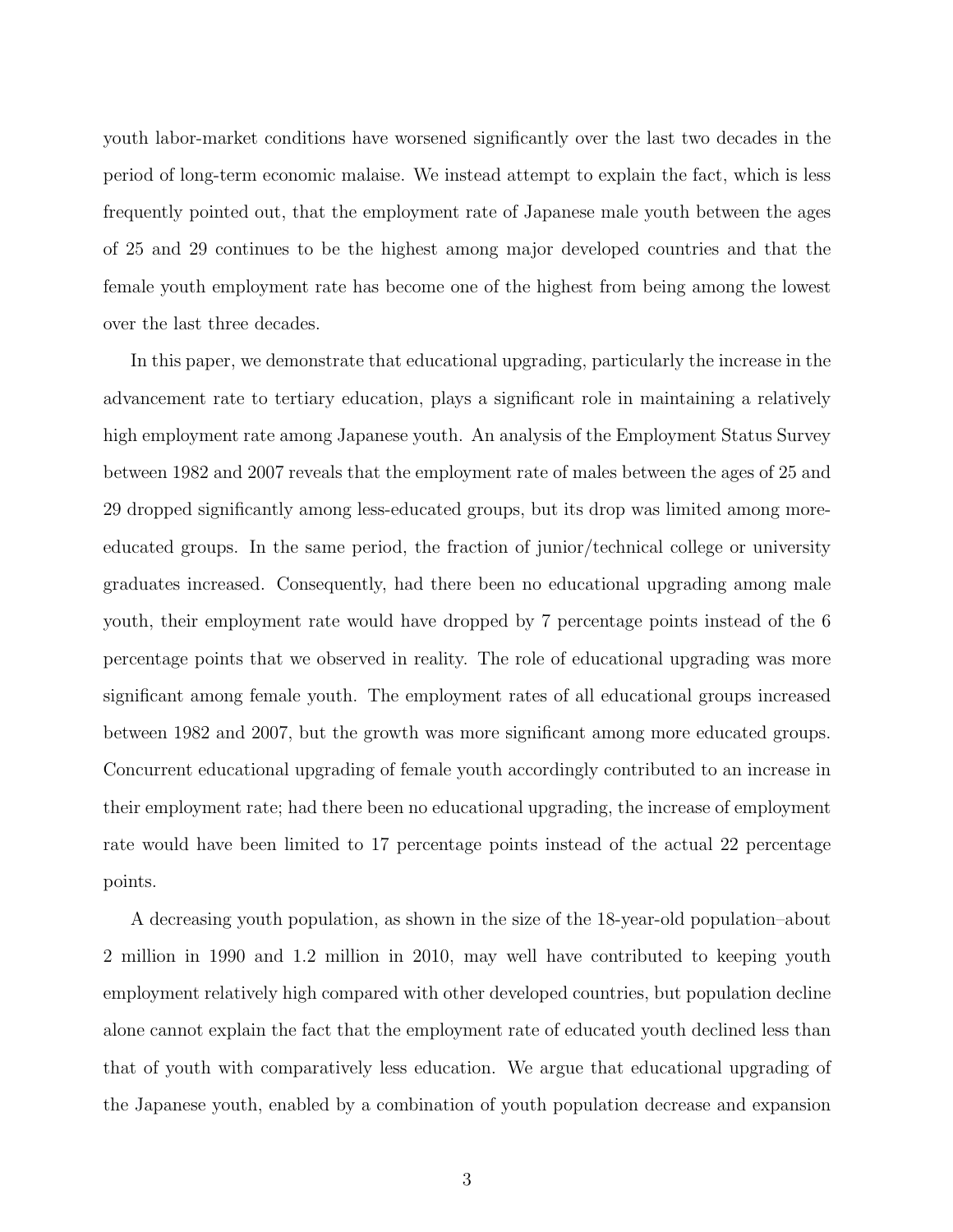of capacity in higher educational institutions, accommodated the relative demand growth for skilled workers. Meanwhile, less-educated youth suffered from demand decline, as shown in the example that the employment rate of male junior-high school graduates dropped from 93% in 1982 to 80% in 2007. Even among those who are employed, less educated youth are significantly more likely to work under unstable contracts, so-called non-regular contracts. While the fraction of non-regular employment has increased among all educational groups, the increase of non-regular employment is more pronounced among less educated youth. In addition, the educational upgrading of Japanese youth in the last three decades contributed to keeping the overall employment rate high, but those who were left behind the trend of educational upgrading suffered severely from the decrease in employment opportunities and the deterioration of working conditions. Given continuous educational upgrading, we expect that Japanese youth in general are ready for relative demand growth for skilled labor induced by structural reforms included in Abenomics, but we need to take measures to bottom up the skills of youth, for example, by enacting policies to reduce the number of high-school dropouts.

# 2 Japanese youth's employment rate in the international context

Japan's extremely low unemployment jumped after the two oil crises in 1974 and 1979 and decreased in the late 1980s when the economy boomed. It then increased steadily after the bubble burst in 1991, as illustrated in Figure 1. The source of the high and persistent unemployment rate has been the subject of intensive research. A number of attempts have been made to identify the causes this high and persistent unemployment.

These explanations include labor-market segmentation (Abe and Ohta, 2001), worker flows (Kuroda, 2003, Ling and Miyamoto, 2012), cyclical behavior (Miyamoto, 2010), and regional patterns of low-skilled labor (Abe and Tamada, 2010). Among the various plausible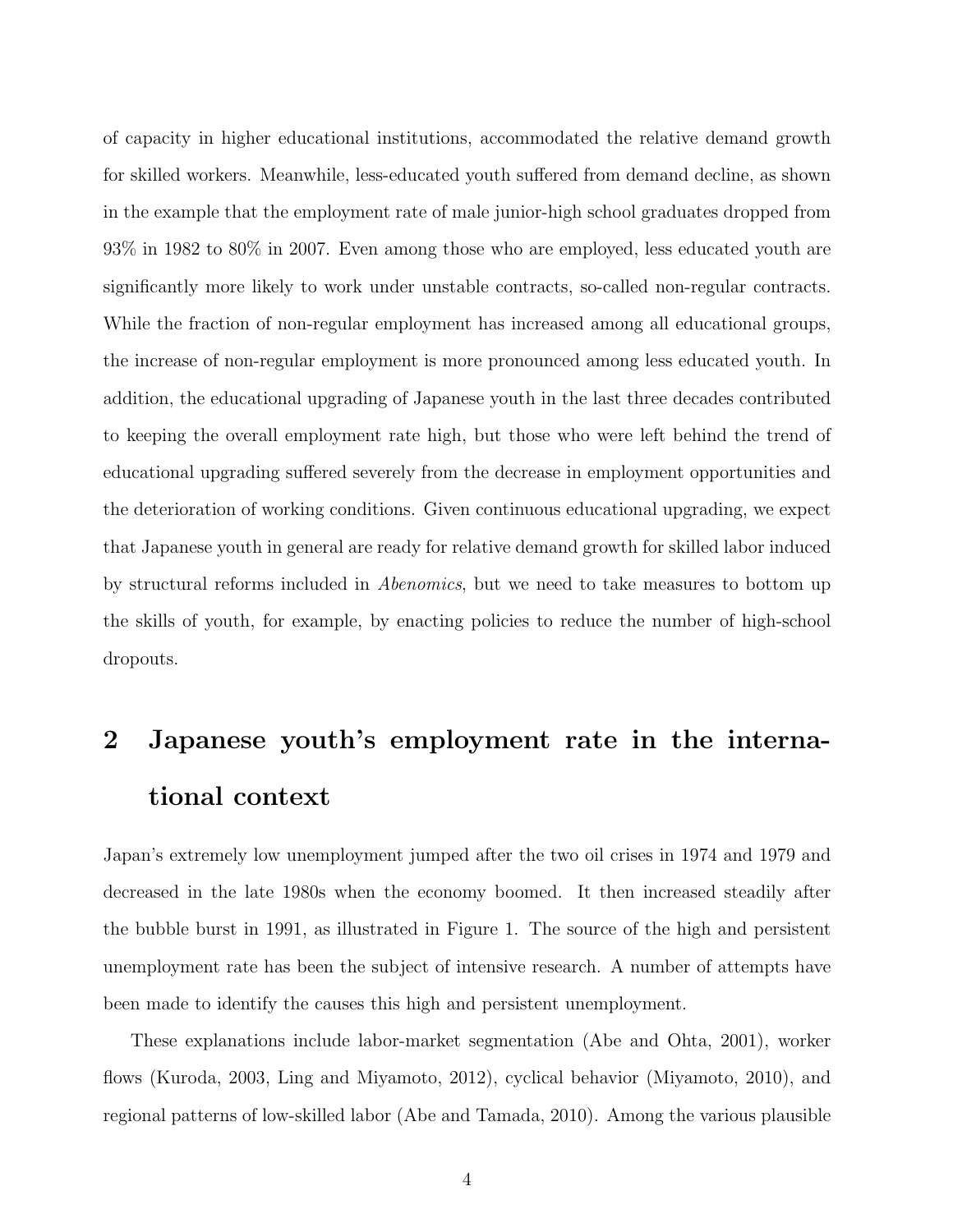causes, Genda (2007)'s influential book points out that lack of demand after the burst of the economic bubble in 1991 and the financial crisis in 1997 significantly shrank the port of entry to permanent jobs. The book first explains that youth in particular suffered from the rapid shrinkage of new job openings in response to adverse economic conditions; firms depend heavily on the adjustment of new recruits, because firing middle-aged workers is costly in terms of potential legal litigation and loss of reputation. The youth unemployment rate indeed has increased significantly over the last few decades. Figure 2 shows the unemployment rate for young workers (25–29 years old). The level depicted in Figure 2 in comparison to that in Figure 1 shows the seriousness of the youth labor market. The youth unemployment rate increased quite rapidly, because youth labor demand is sensitive to macroeconomic conditions. There is a broad consensus among labor economists that the Japanese youth labor market deteriorated during the long-term economic malaise. Kambayashi and Kato (2013), who generally challenge the popular belief that the employment quality languished during the long-term stagnation, empirically confirm the view that youth labor-market conditions indeed deteriorated, claiming, "[F]or one particular group of Japanese workers-youth, we find compelling evidence in support of the popular narrative."

While the situation looks bleak in the inter-temporal comparison, an international comparison provides a different perspective. Figure 3 shows the youth unemployment rate for 7 Organisation for Economic Co-operation and Development (OECD) countries. Japan's youth unemployment rate was exceptionally low until the mid-1990s. Despite the steady increase from the 1990s until the early 2000s, Japan's extent of youth unemployment can still be considered as the lowest among the 7 countries, partly because of the Japanese unemployment rate's insensitivity to the financial shock in 2008.

International comparisons among the OECD countries from the 1960s to the 1990s were conducted by Nickell, Nunziata, and Ochel (2005). They point out that much of the variation (about 55%) among the OECD countries can be explained by changes in labor-market institutions, and the remainder was due to the deep recession. Remember that Japan ex-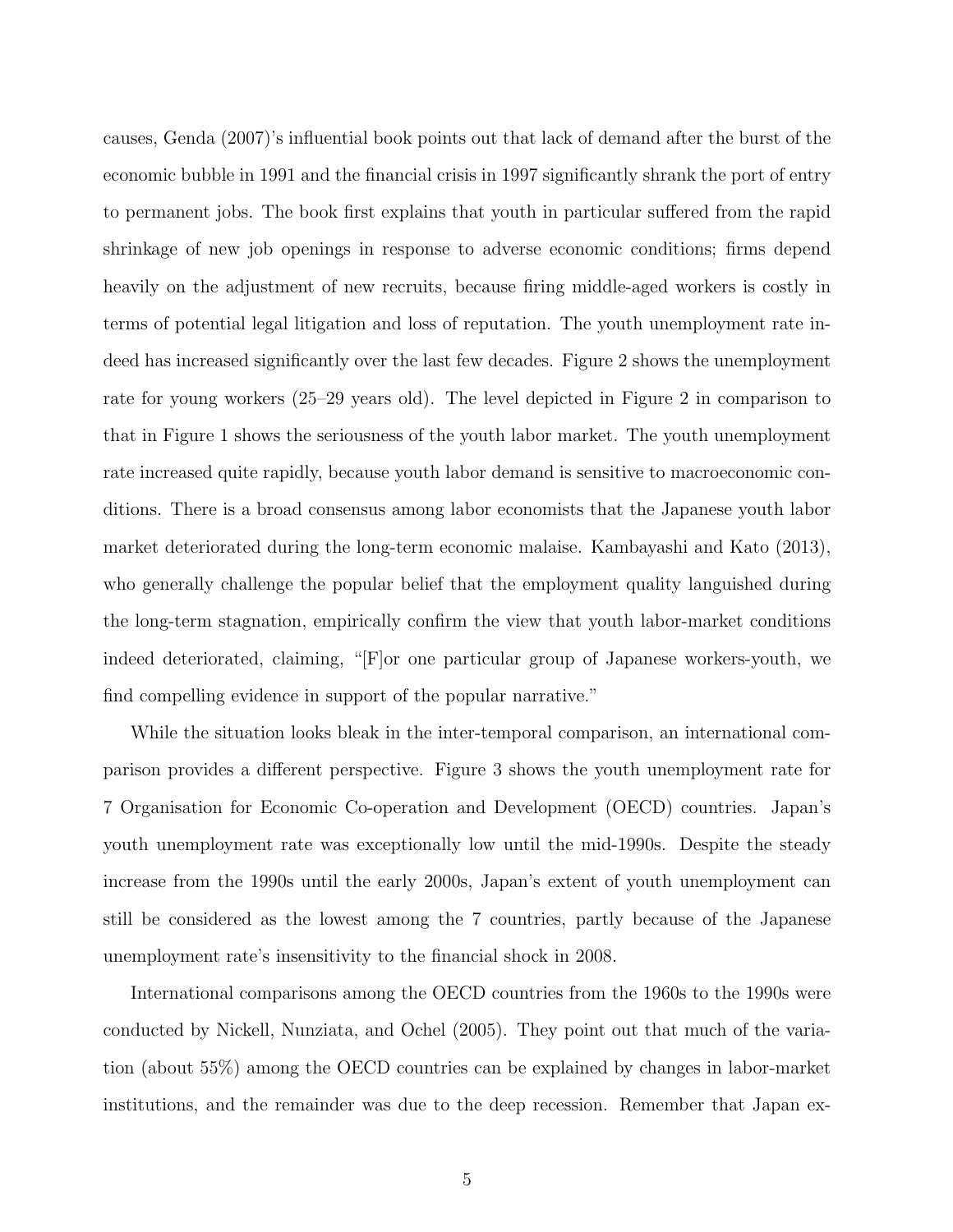perienced the great recession in the 1990s and the 2000s. If the recession can explain the remaining 45%, it would be no surprise if we have observed much higher unemployment than what we have actually observed. Thus one of the main objectives of this paper is to investigate factors that contributed to maintaining the low unemployment rate despite the great recession.

To understand what causes the unemployment-rate movement, we pay attention to nonemployment rather than unemployment itself, because the inflow and outflow from unemployed to not-in-the-labor-force can play an important role in explaining unemployment movements, as discussed by Kuroda (2003). Figure 4 shows the employment-to-population ratio for young men for the same OECD countries as those in Figure 3. The movement of Japan's employment-to-population ratio is closely related to that of the unemployment rate. We observe a very high employment-to-population ratio until the mid-1990s. It then steadily declined from 93 % to around 87% until 2002 and stayed there until 2007, when it dropped to 85%.

Figure 5 shows the employment-to-population ratio for young women for the same OECD countries.

Figure 5 exhibits a totally different trend. We observe an almost monotonic increase in Japan's employment-to-population ratio for the entire period, starting from around 50% and climbing to over 70%. Figures 4 and 5 show that it is important to study non-employment for men and women separately, and we proceed accordingly.

Next, we provide an overview of the educational attainment of the young population (25– 29 years old) for seven countries considered in Figures 4 and 5. Figures 6 and 7 show the proportion of the population (25–29 years old) who completed tertiary education for men and women, respectively, based on the data from Barro and Lee (2013). Tertiary education, defined by the UNESCO International Standard Classification of Education (ISCED), includes junior colleges, colleges, and universities.

In general, junior colleges include two-year vocational schools, which correspond to a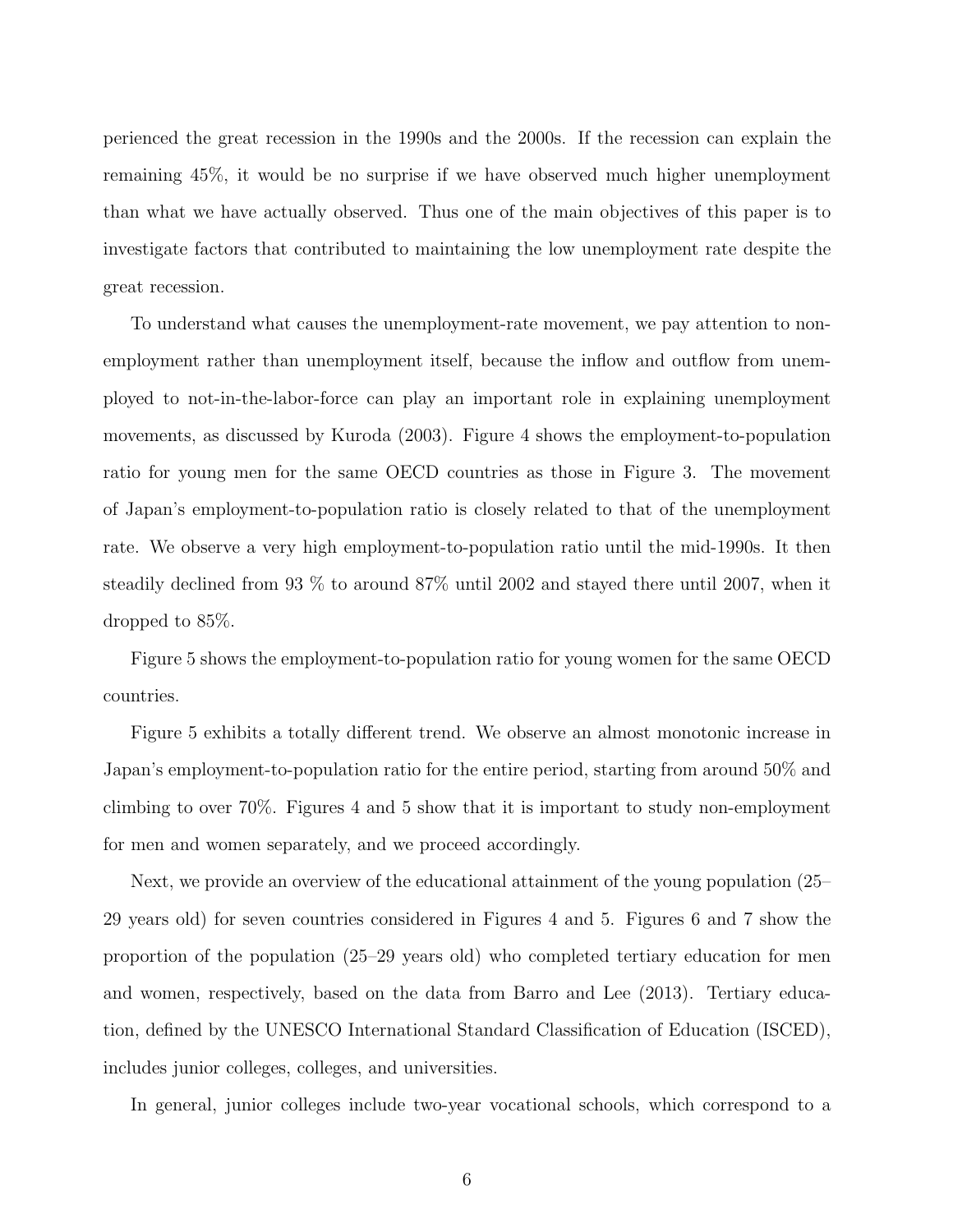specialized course of specialized training college (Senshugakko senmon katei) in the case of Japan.<sup>1</sup> Among males, the proportion of the young population who have completed tertiary education is high in Japan and the United States relative to the other five countries, as indicated in Figure 6, corresponding to the high employment rates in these two countries, as reported in Figure 4. The relationship between high educational attainment and high employment rate is less clear for the United Kingdom, however. It is also interesting to note that the decline in the proportion of educational attainment for France, Spain, and Italy mirror those of the respective employment rates. Although the evidence is not definitive, the two figures suggest a positive correlation between educational attainment and employment rates among youth.

The relationship between educational attainment and the employment rate is more pronounced for females than for males. Figure 7 shows the proportion of females among the youth population who completed tertiary education between the ages of 25 and 29. As observed for the proportion for males, a significant part of the movements of educational attainment is paralleled by movements of the employment rate among females. It is striking that the proportion of Japanese females who completed tertiary education increased monotonically from below 10% in the 1980s to above 50% in 2010, and, during the same period, the employment rate increased monotonically from 50% to 70%. Since the relationship between educational attainment and the employment rate is only suggested by international comparison, in the following, we will take a closer look at the role of educational attainment for employment in Japan.

Before proceeding to the detailed analysis based on Japanese data, we examine a plausible hypothesis that the decreasing size of the youth population in Japan explains the high employment-to-population ratio. The size of the population between the ages of 25 and 29 decreased from about 10 million around 2000 to about 7.2 million in 2012. This rapid

<sup>1</sup>Typically, tertiary education includes programs at the ISCED level 5 and above. The ISCED mapping for each country can be found at the UNESCO Institute for Statistics. http://www.uis.unesco.org/Education/ISCEDMappings/Pages/default.aspx.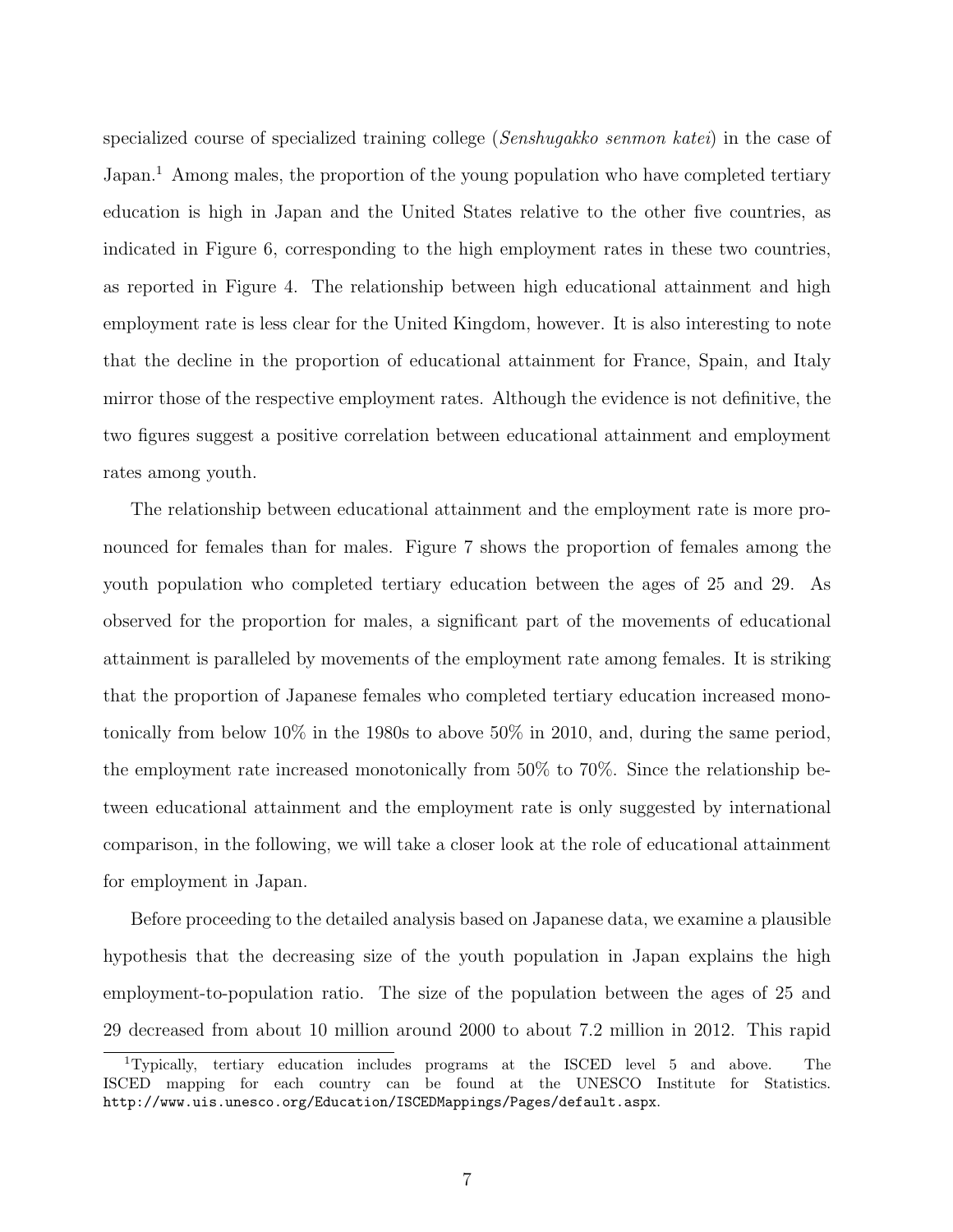youth population shrinkage may have helped youth find jobs and keep their employment-topopulation ratio high, because a larger cohort size generally crowds youth out of the labor market (Korenman and Neumark (2000)). To assess this possibility, Figures 8 and 9 draw the youth compositions as percentages of all ages. Figures indicate that the composition of youth aged 25-29 in Japan indeed sharply plummeted after 2001.

Two facts, however, indicate that there exists an important mechanism to be explained over the hypothesis that population shrinkage explains the high employment-to population ratio in Japan. First, the composition of youth had rapidly increased from 1993 to 2000 when the employment-to-population ratio had remained high among males and had increased among females. Second, Japan is not alone in experiencing a youth population shrinkage. The relative population trajectories of Italy after 2000 are close to those of Japan, but the fractions of youth with tertiary degrees did not increase, unlike Japan (Figures 6 and 7) and their employment population ratios are kept low (Figures 4 and 5). The experience of Italy suggests that shrinkage of the youth population alone (i.e., not accompanied by their educational upgrading) may not necessarily contribute to a high employment-to-population ratio.

## 3 Data

We use the Employment Status Survey (ESS), which is a household survey conducted every five years based on a two-step stratified sampling method; the first step randomly selects about 32,000 census tracks from 8 strata, and the second step randomly samples 440,000 dwelling units. The survey asks respondents to report the employment status and the educational background, along with demographic information, of each household member aged 15 or older. We construct the analysis sample by extracting the sex, age, educational background, and employment status of each household member from the micro data for the years 1982 through 2007. We restrict our analysis sample to those between the ages between 25 and 29 with valid demographic variables and education/employment status. The sample size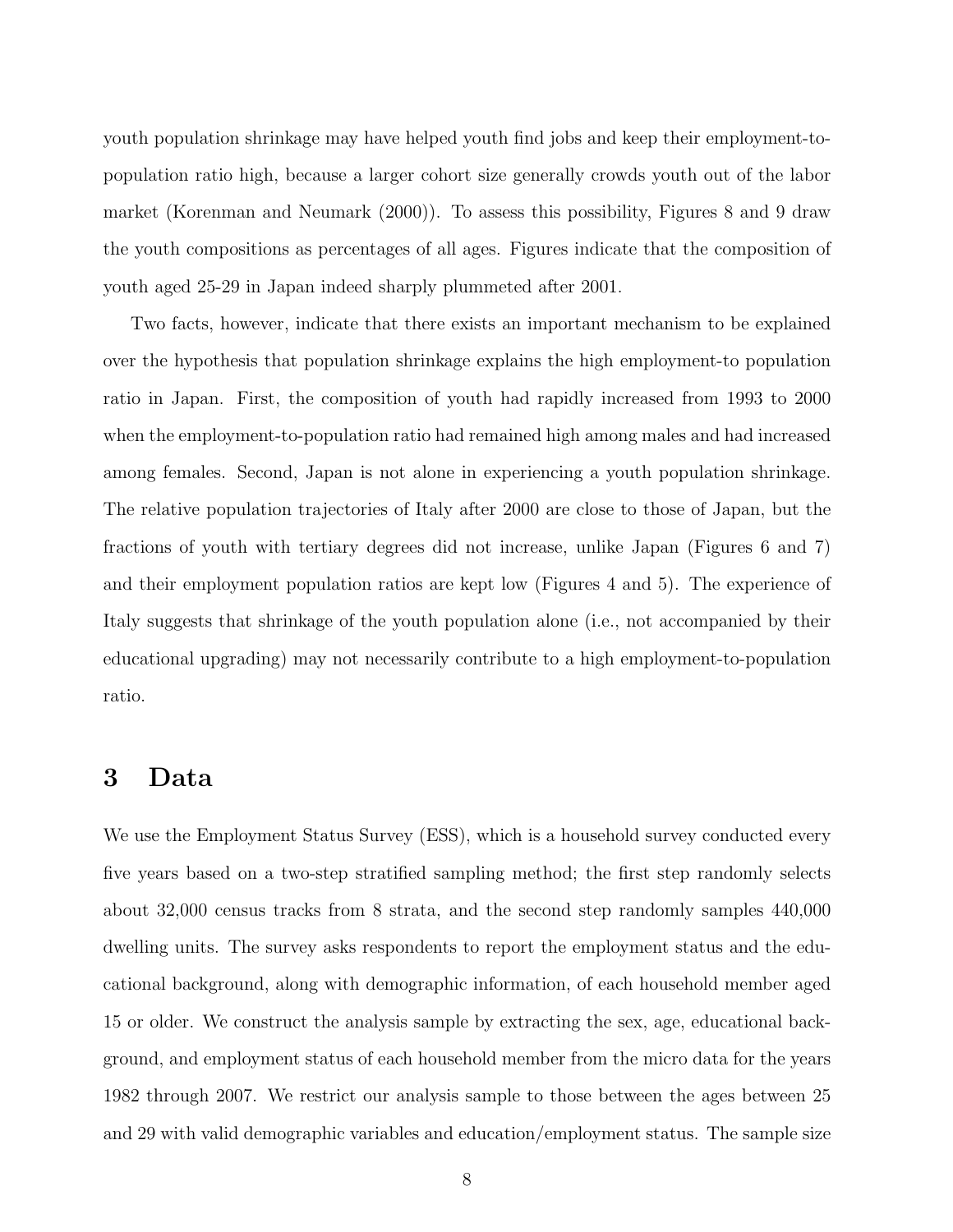of each year ranges from 53,000 in 2007 to 78,000 in 1997, which reflects the small population of the cohort born around 1980 and the large population of the cohort born around 1970.<sup>2</sup>

The ESS records each household member's educational background in one of four categories until 2002: 1: junior high school (9 years of education); 2: high school (12 years of education); 3: junior college, technical college, and vocational school (13-15 years of education); and 4: university or more  $(16+$  years of education).

The first category includes junior high school. Completing 3 years of junior high school, after completing 6 years of primary school, has been compulsory since 1947. Therefore, every individual in our analysis sample completed junior high school. Of those who have only a junior-high-school education, about one half are likely to be high-school drop outs.<sup>3</sup>

The second category, high schools, typically admits junior-high-school graduates based on their academic performance on the entrance examination and requires three years to complete. The curriculum is either general or vocational, and the majority of students attend general high schools.<sup>4</sup>

The next two categories are classified into tertiary education based on the UNESCO standard. The third category, junior college, technical college, and vocational school, nests a variety of educational institutions. Junior colleges typically admit high-school graduates to a 2-year curriculum on liberal arts, which is traditionally designed for women. The number of students attending junior colleges has been declining, and the number of women attending 4-year colleges/universities is increasing. Technical colleges admit junior-high-school graduates to a 5-year curriculum, which typically focuses on engineering subjects. Technical colleges expanded rapidly during the 1960s to accommodate the growing demand for engi-

<sup>&</sup>lt;sup>2</sup>The large cohort population born around 1970 consists of the children of the baby boom generation.

<sup>3</sup>According to the Basic Survey of Schools by Ministry of Education, Culture, Sports, Science and Technology, as of 2011, 98 percent of junior-high-school graduates proceed to high school, but about 2 percent of them drop out from high school.

<sup>4</sup>According to the Basic Survey of Schools conducted by the Ministry of Education, Culture, Sports, Science and Technology, as of 2010, 72 percent of high-school students attend the general course, 8 percent attend a manufacturing course, 7 percent attend a commercial course, 5 percent attend a comprehensive course that offers a mixture of general and vocational courses, and 3 percent attend an agricultural course. The remaining minority attend such courses as homemaking, social work, nursery, fishery, informatics, and miscellaneous courses.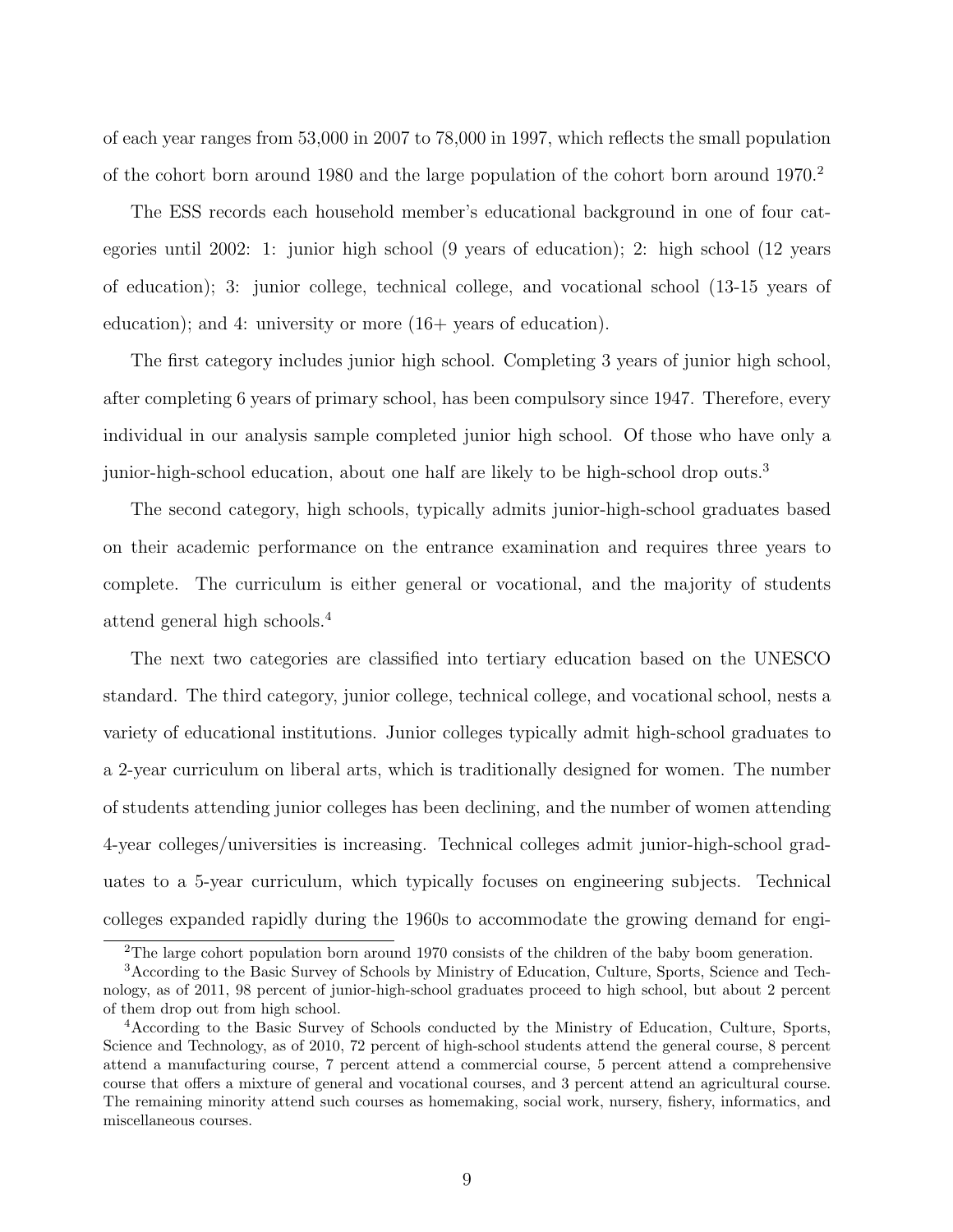neers because of rapid industrialization. Vocational schools are nontraditional educational institutions that admit high-school graduates with a few exceptions, offering 1 to 3 years of a curriculum on practical subjects, such as nursing, architecture, and computer engineering, among others.

The fourth category includes universities and graduate schools. Universities admit highschool graduates and offer a 4-year curriculum.<sup>5</sup> Each school is divided by academic discipline, such as law, economics, literature, natural science, engineering, and medical departments. Each department admits students based on their performance on the entrance examination. Graduate schools admit 4-year university graduates and consist of a 2-year master's course and a subsequent 3-year doctoral course.

The Ministry of Education of the Japanese government regulates the curriculum up to high school; primary, junior high, and high schools must choose textbooks from among the books approved by the Ministry. While the Ministry does not regulate the university curriculum in detail, founding a university or expanding student capacity must be approved by the Ministry. The screening process had been strict until the criteria were loosened in 1992. Vocational schools are a unique exception from the strict governmental regulations, as represented by the fact that Article 1 of the School Education Act does not define vocational schools as being among the schools treated by the Act. Meanwhile, Article 130 of the Act requires that the founding of a school must be approval by the prefectural governor; the establishment or capacity expansion need not be approved by the central government, as in the case of the other tertiary educational institutions.

The 2007 survey significantly expands the questionnaire on educational background. The third category used until 2002 is divided into two distinct categories: junior and technical college and vocational school. The fourth category used until 2002 is divided into two: university and graduate school. We will later closely examine this specific survey year to shed light on the function of tertiary educational institutions in detail.

<sup>5</sup>There is a 6-year curriculum for medicine, dentistry, veterinary medicine, and pharmacy.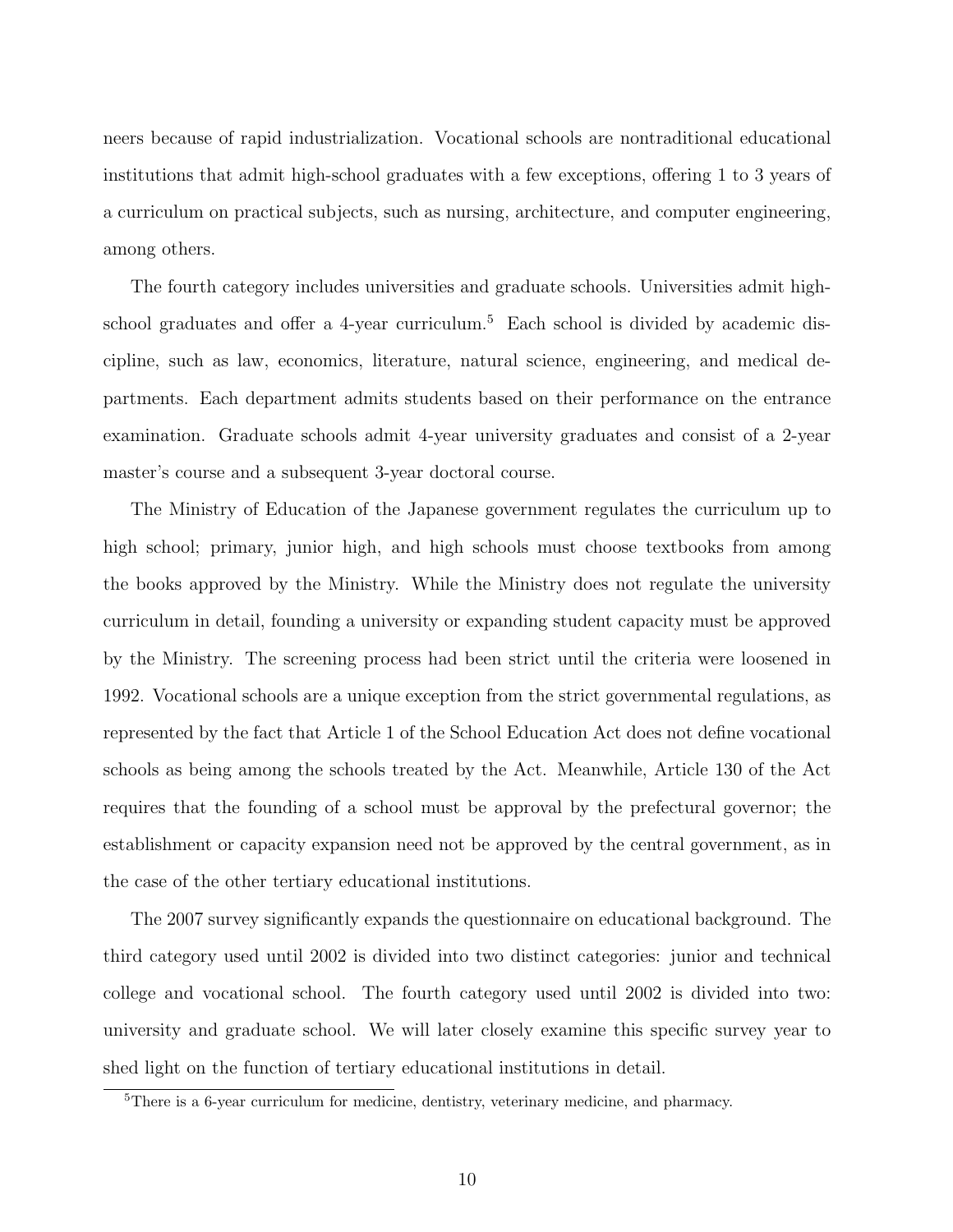# 4 Educational upgrading and the employment rate of Japanese youth

This section demonstrates that upgrading the educational background of Japanese youth contributed to keeping their employment rate high relative to a counterfactual scenario under the absence of the educational upgrading; the educational upgrading of male youth mitigated the employment-rate decline and that of female youth promoted the employmentrate increase.

#### 4.1 Male employment rates by educational background

To assess the role of educational upgrading in mitigating the deterioration of the employment rate of young adult males, we first take a close look at the changes of the employment rate of males between the ages of 25 and 29 by educational background, and they are presented in Figure 10. The figure shows that the employment rates of all education groups fell over the last two-and-a-half decades. The deterioration was most pronounced among junior-highschool graduates: The employment rate dropped significantly, from 93% in 1982 to 80% in 2007. Figure 11 shows the educational composition for young adult males from 1982 to 2007. The drop was least significant among university graduates, whose employment rate was 98% in 1982 and 94% in 2007. The more significant drop of the employment rate among lesseducated youth is striking, given the fact that the fraction of the less educated among the whole youth population has significantly declined, as reported in Figure 11, and this reflects the demand shrinkage for them, so that their offered wages went under their reservation wages. While one may argue that the increase of the reservation wage explains the fall of the employment rate among the less educated, Genda (2007) reports that the income effect, which is a major source of the increasing reservation wage, attenuated throughout the 1990s. Moreover, Abe and Tamada (2010) report that the extensive margin of wage elasticity among junior-high-school-graduate males is about 0.15, which is reasonably high.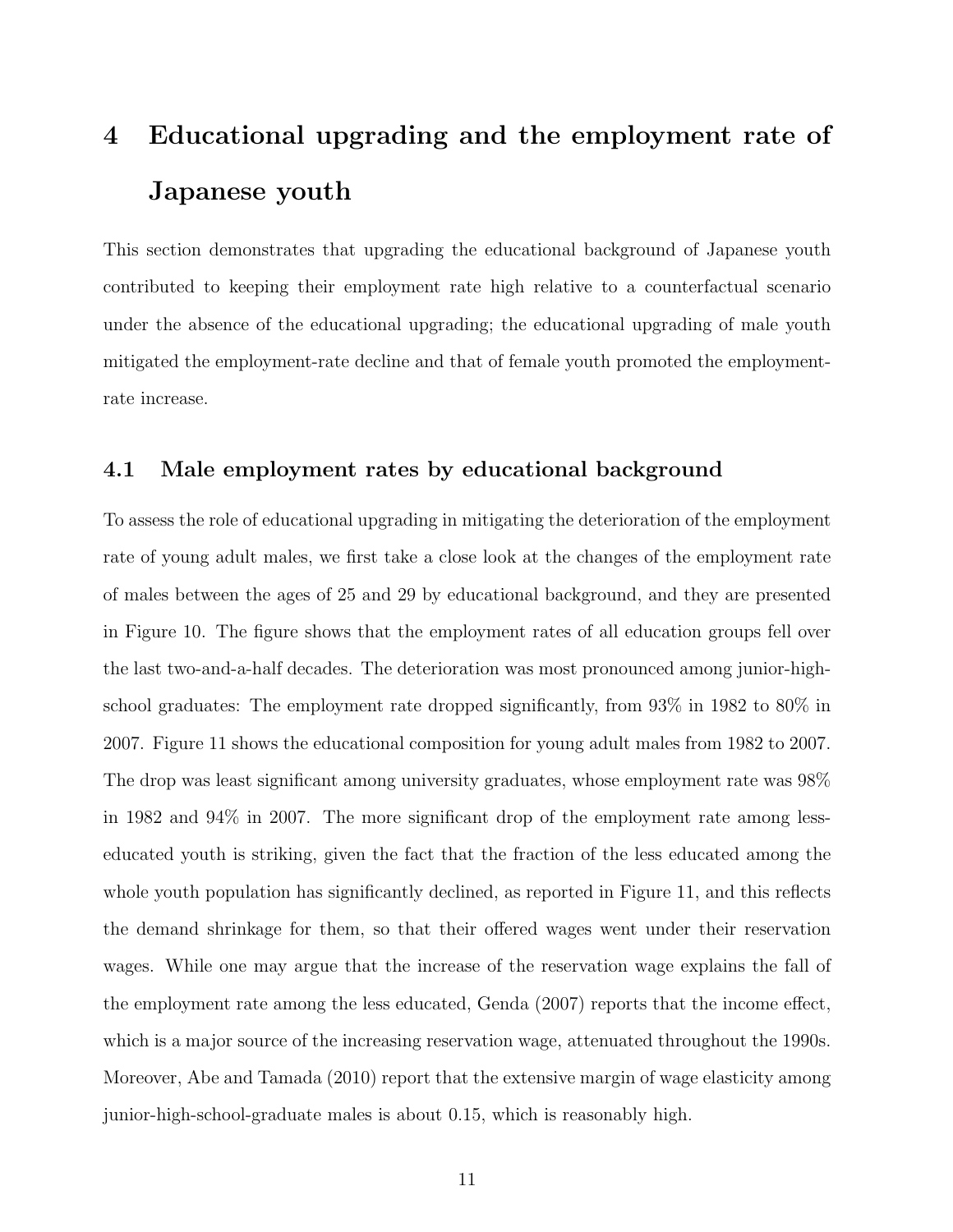While the employment rate of less-educated young males decreased between 1982 and 2007, the educational background of youth between 25 and 29 was upgraded. Figure 11 shows that the fraction of junior-high-school graduates decreased from 14 % to 7% between 1982 and 1987 and stayed around 7% after that time. The fraction of high-school-graduates hovered around 47% between 1982 and 1992 and significantly dropped to 35% in 2007. The sharp increase of junior/tech college or vocational school graduates largely compensated for the decline of high-school graduates. The fraction of this category increased monotonically from 6% in 1982 to 18% in 2007. The fraction of university graduates stayed around 35% until 2002 and surged up to 41% in 2007.

The stagnated fraction of college graduates may need some explanation. As explained in the previous section, the founding as well as the expanding capacity of universities were heavily regulated until 1992, while the population size of 18 year olds peaked in 1990, because of the second set of baby boomers. The combination of limited capacity and growing cohort size depressed the fraction of college graduates among youth between the ages of 25 and 29 until early 2002. The deregulation and shrinking cohort size loosened the capacity constraint, resulting in a soaring fraction of college graduates between 2002 and 2007 (see Kawaguchi and Mori (2014) for details).

To summarize the findings for male youth, the fraction of high-school graduates dropped significantly and that of junior/tech college or vocational school graduates soared almost by the same amount as found in Figure 11. This educational upgrading, however, is expected to have a minor impact on the overall employment rate, because the difference between the employment rate of high-school graduates and that of junior/tech college or vocational school graduates is not very large, as indicated in Figure 10. We will formally demonstrate this after describing the trends for female youth.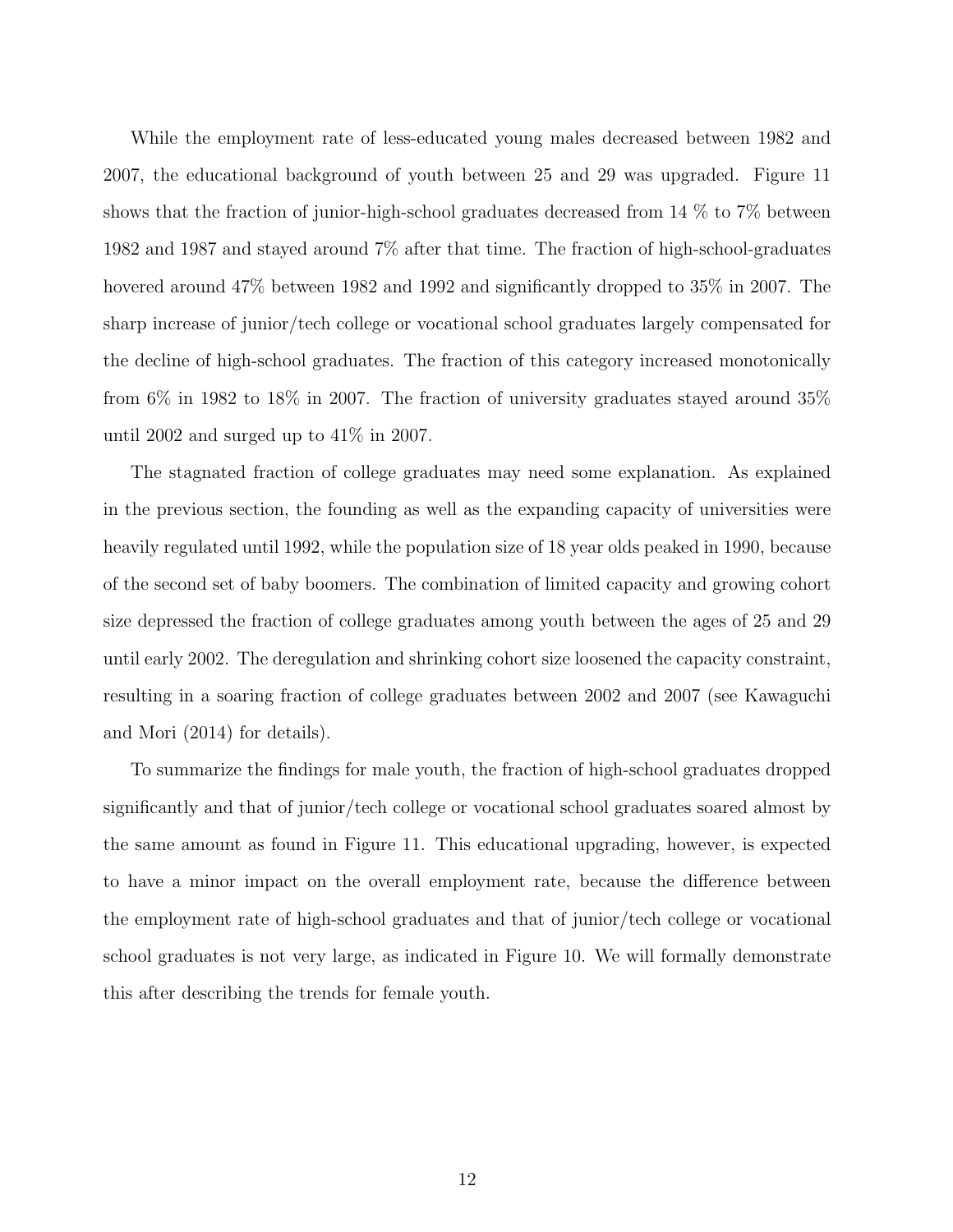#### 4.2 Female employment rates by educational background

Figure 12 draws the employment rates of female youth by their educational background. The overall employment rate of females between the ages of 25 and 29 increased from 50% in 1982 to 75% in 2007. Except for junior-high-school graduates, the employment rate of each group increased by about 20 percentage points during the same period. Since the level of the employment rate differs significantly across education groups, educational upgrading is expected to play a significant role for the overall increase in the employment rate. The employment rate of university graduates, for example, is at least 10 percentage points higher than that of high-school graduates in any arbitrary year between 1982 and 2007. Also, the employment rate of junior/tech college or vocational school graduates is at least 5 percentage points higher.

Figure 13 draws the composition of female youth's educational backgrounds. The fraction of junior-high-school graduates dropped from 12% in 1982 to 5% in 1987 and hovered around 5% after that time. The fraction of high-school graduates decreased drastically from 57% in 1982 to 30% in 2007. This significant drop is compensated by an increase of junior/technical college or vocational school graduates, from 20% in 1982 to 38% in 2007. The fraction of university graduates also increased, from 10% in 1982 to 28% in 2007. The steady increase of female university graduates since 1992 makes a sharp contrast to the trends for males. To summarize the findings for females, the significant educational upgrading evidenced by Figure 13 would have contributed to the increase of their employment rate, because the employment rate is significantly higher for more educated than less educated youth. Again, this conjecture is assessed formally in the next subsection.

#### 4.3 Counterfactual simulation without educational upgrading

We now quantify the contribution of educational upgrading on the overall employment rate. To attain this goal, we calculate the counterfactual employment rate if the educational composition had stayed at the 1982 composition. The counterfactual employment rate is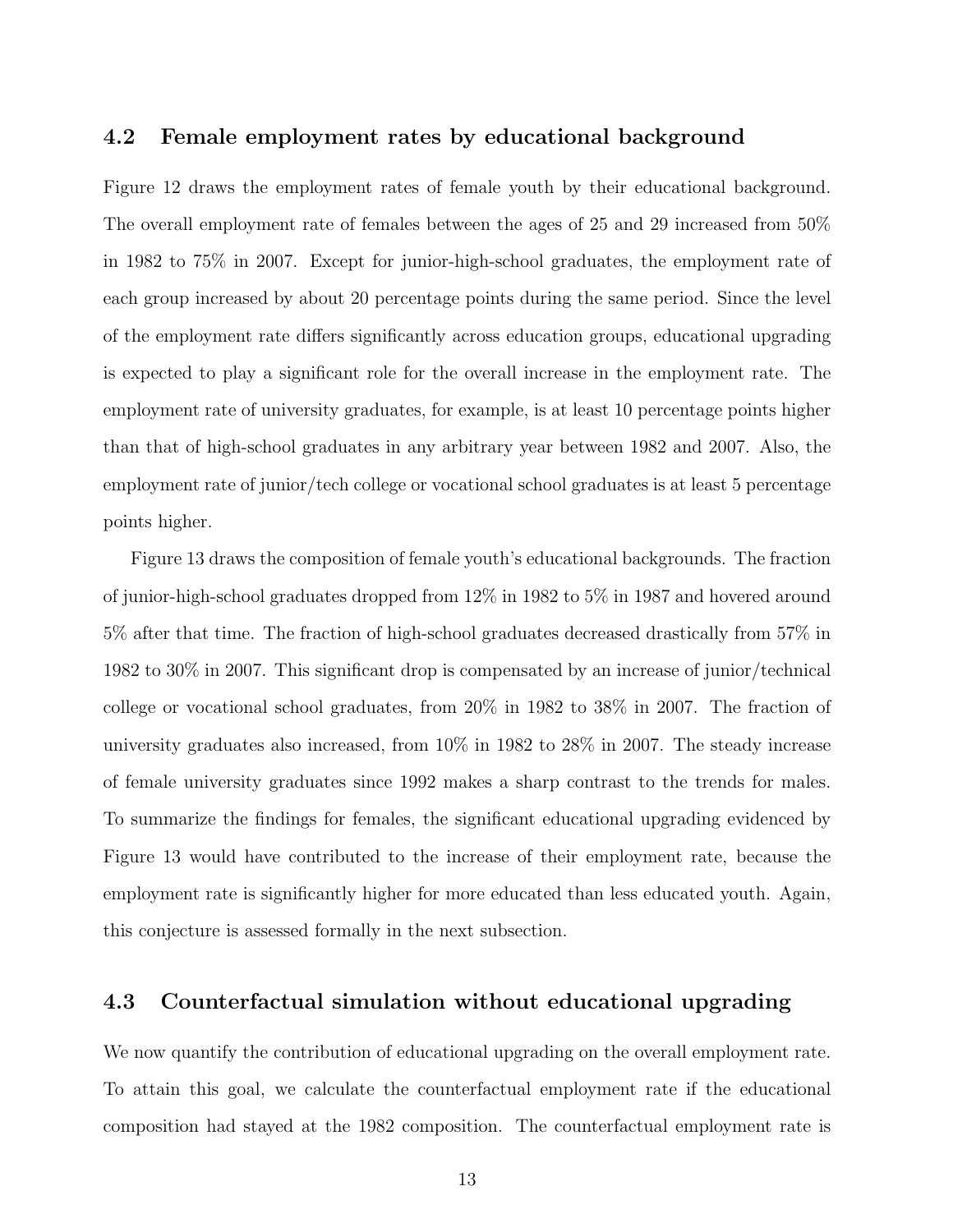calculated as:

$$
emp_t^{1982} = \bar{x}_{1982}\hat{\beta}_t,\tag{1}
$$

where x is the vector of education dummy variables, and  $\bar{x}_{1982}$  is the mean vector of the education dummy variables in 1982. The estimated parameter  $\hat{\beta}_t$  is obtained by regressing  $emp$  in year t on x in year t. This counterfactual employment rate is compared to the actual employment rate, denoted as

$$
e\hat{m}p_t^t = \bar{x}_t \hat{\beta}_t. \tag{2}
$$

Figure 14 displays the results of this exercise for males and females. For males, without the educational upgrading, the employment rate would have decreased by 7 percentage points, whereas the actual drop was 6 percentage points. The contribution of educational upgrading on the male youth employment rate may seem quantitatively limited, but the educational upgrading slowed the employment rate decline by about 15%. In contrast, without educational upgrading, female employment would have increased by only 17 percentage points compared with the actual 22 percentage points. The difference between the actual growth and counterfactual growth is about one quarter of the actual growth. Therefore, the educational upgrading of females plays a quantitatively significant role in increasing the employment rate of young females. Without educational upgrading, the Japanese young female employment rate would have ranked in the middle of the OECD countries.

Our counterfactual analysis is likely to estimate the lower bound of educational upgrading on the employment rate, because we assume the independence of education-specific employment rates from the composition of educational backgrounds. In reality, as more high-school graduates proceed to tertiary educational institutions, the average ability of graduates from tertiary educational institutions falls, while the average ability of high-school graduates also falls. As far as we assume a single-peaked, symmetric distribution of ability and only students with ability above a threshold proceed to tertiary education, the effect of the decrease in the threshold on the mean ability is larger for graduates from tertiary educational institu-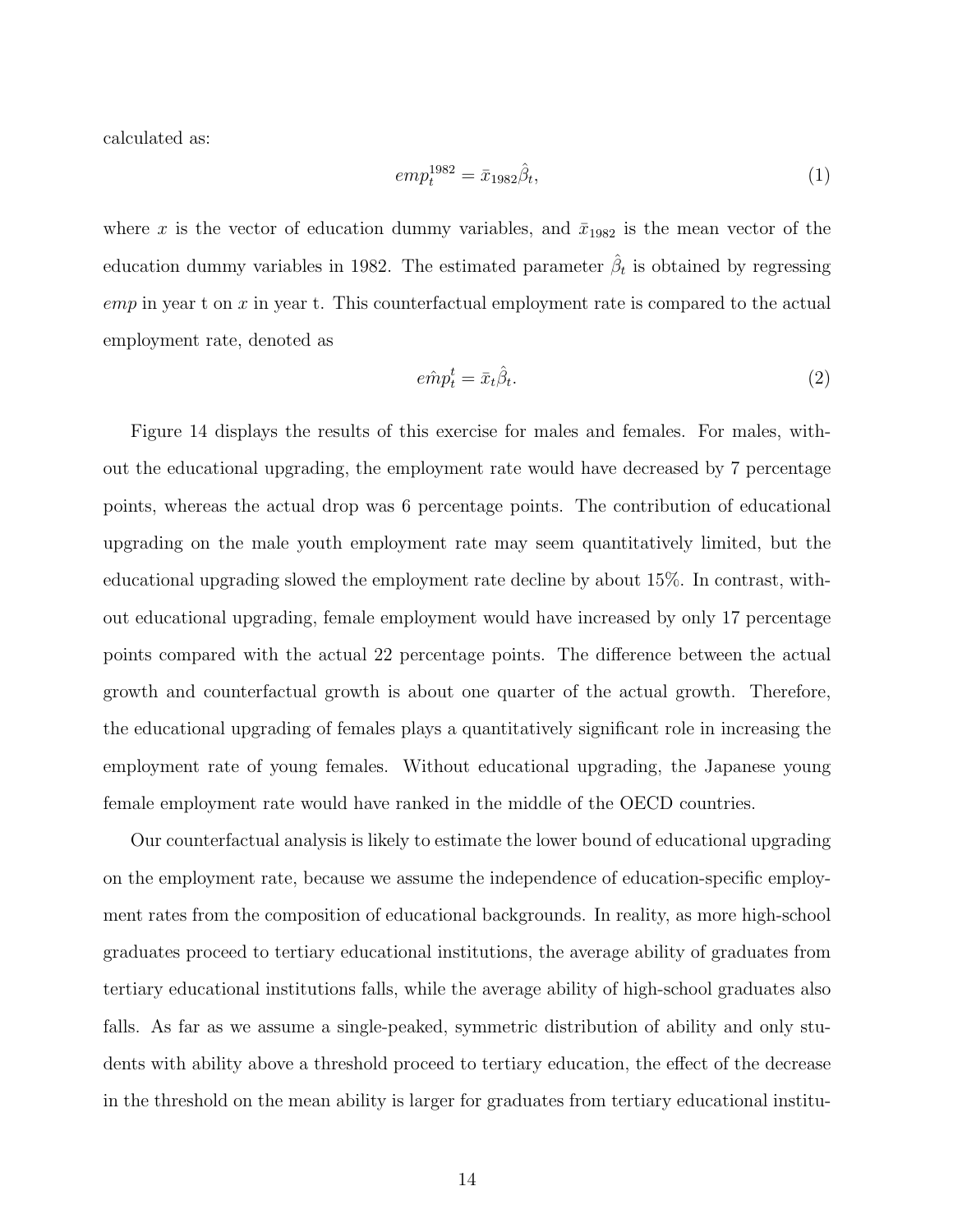tions than for high-school graduates when less than half of high-school graduates proceed to tertiary educational institutions, as was the case in 1982. Accordingly, had the composition of educational background been constant as in 1982, we would have observed a greater divergence of employment rates by educational backgrounds because of the skill-biased demand shift. This is the primary reason why we speculate that our counterfactual simulation results are attenuated.

#### 4.4 Discussions on alternative explanations

We should note that the youth population shrinkage after 2002 alone cannot effectively explain the reasons why the employment-to-population ratio remained relatively high among male youth and increased among female youth. Remember that the relative cohort size of youth aged 25-29 peaked around 2000. Were the population shrinkage the explanation, we should observe an increase of the employment-to-population ratio independent from educational upgrading. Therefore, the contribution of educational upgrading on the employmentto-population ratio, which is represented by the gap between actual and counterfactual lines in Figure 14, should have decreased after 2000. The apparent increase of the contribution of education to the employment-to-population ratio, represented by the widening gap of two lines in Figure 14 after 2000, indicate that the hypothesis cannot be the strongest mechanism at work. In addition, in the context of our discussion, it is entirely plausible that the youth population shrinkage enabled a higher fraction of a cohort to access tertiary education opportunities, because the capacity of the tertiary education is inelastic in the short run (Bound and Turner (2007) and Kawaguchi and Mori (2014)) and, through this channel, it has contributed to keeping the youth employment-to-population ratio high in Japan.

One could reasonably argue that the diminished preference for marriage among youth drives up both female educational attainment and their education-specific employment rates. Indeed, Abe (2011b) argues that the increase of young females' employment rate coincides with their decline of the marriage rate. Suppose that preference for marriage among fe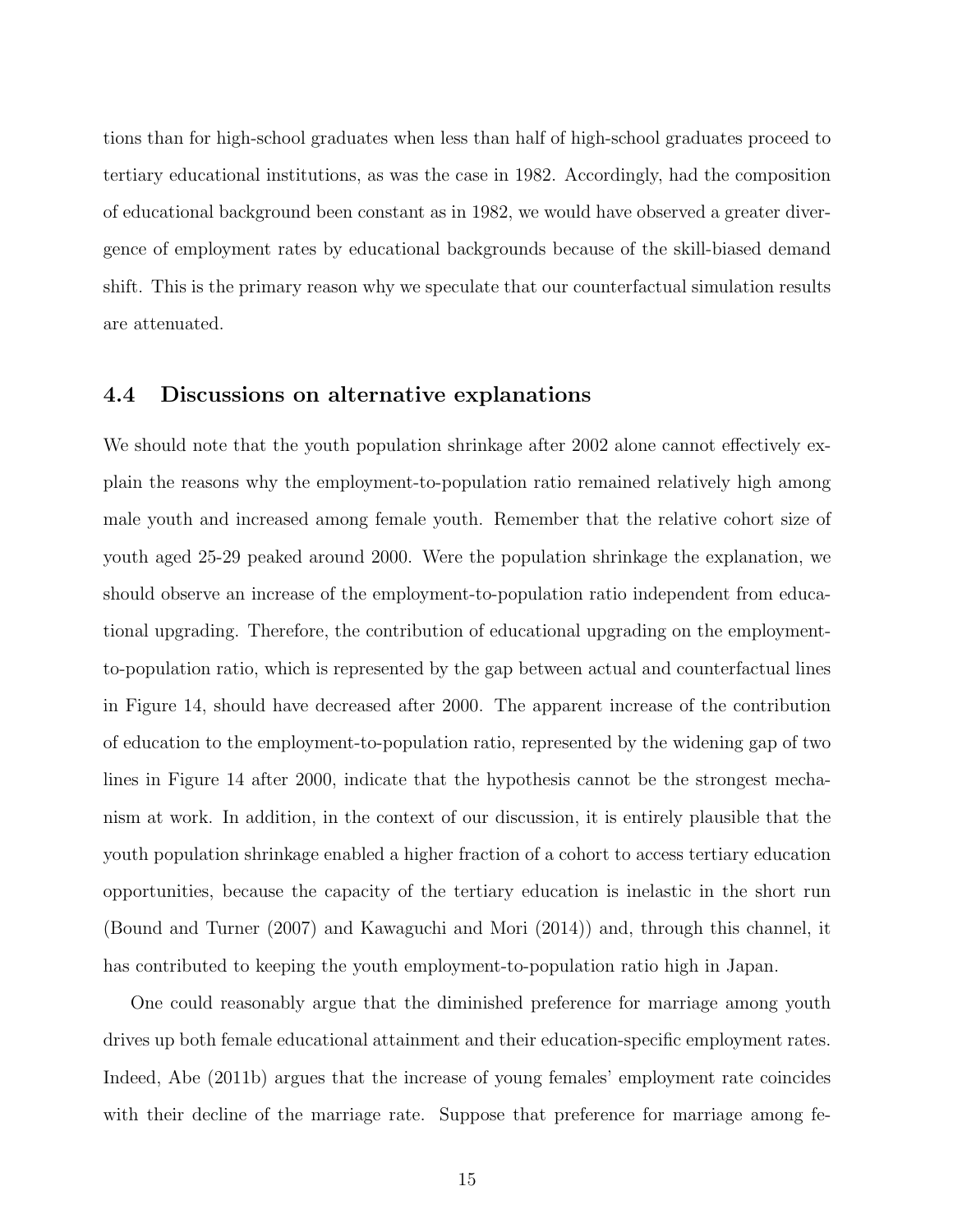males declines and more females consider market production as being more important than household production. The increase of female labor-market attachment naturally increases the demand for education among them. In this scenario, the causality runs from employment to education. If the capacity of higher education does not expand to accommodate more females, however, the educational upgrading of females would be impossible. The limited educational upgrading of females arguably should have hindered their employment opportunities, given the demand growth for skilled workers relative to unskilled workers.

#### 4.5 Non-regular employment arrangements

The increase of employees in flexible contract arrangements needs particular attention when discussing the youth labor market over the last three decades. Non-regular employees (Hiseishain) are the employees who tend to work shorter hours under fixed-term contracts without career perspectives. Previous studies, such as Asano, Ito, and Kawaguchi (2013), report that the increase in non-regular employees is concentrated among youth belonging to recent birth cohorts, reflecting the secular decline in long-term employment practices. Unstable employment of non-regular employees implies that their life-time income is lower than that of regular workers, conditional on current employment and current earnings. Indeed, Abe (2011a) reports that the transition from regular employment to non-regular employment reduces consumption by 12%, conditional on changes in current earnings. We should cautiously note that the deterioration of youth employment stability occurs behind their relatively high employment rate.

We observe an increase of the fraction of non-standard workers in our ESS analysis data. The fraction of non-regular workers, defined based on their human resource management classification at the job (Kosho), among all workers has increased steadily over the last three decades, as shown in Figure 15. The fraction of non-regular workers among male youth increased from 4% in 1982 to 18% in 2007, whereas among female youth it increased from 18% in 1982 to 38% in 2007.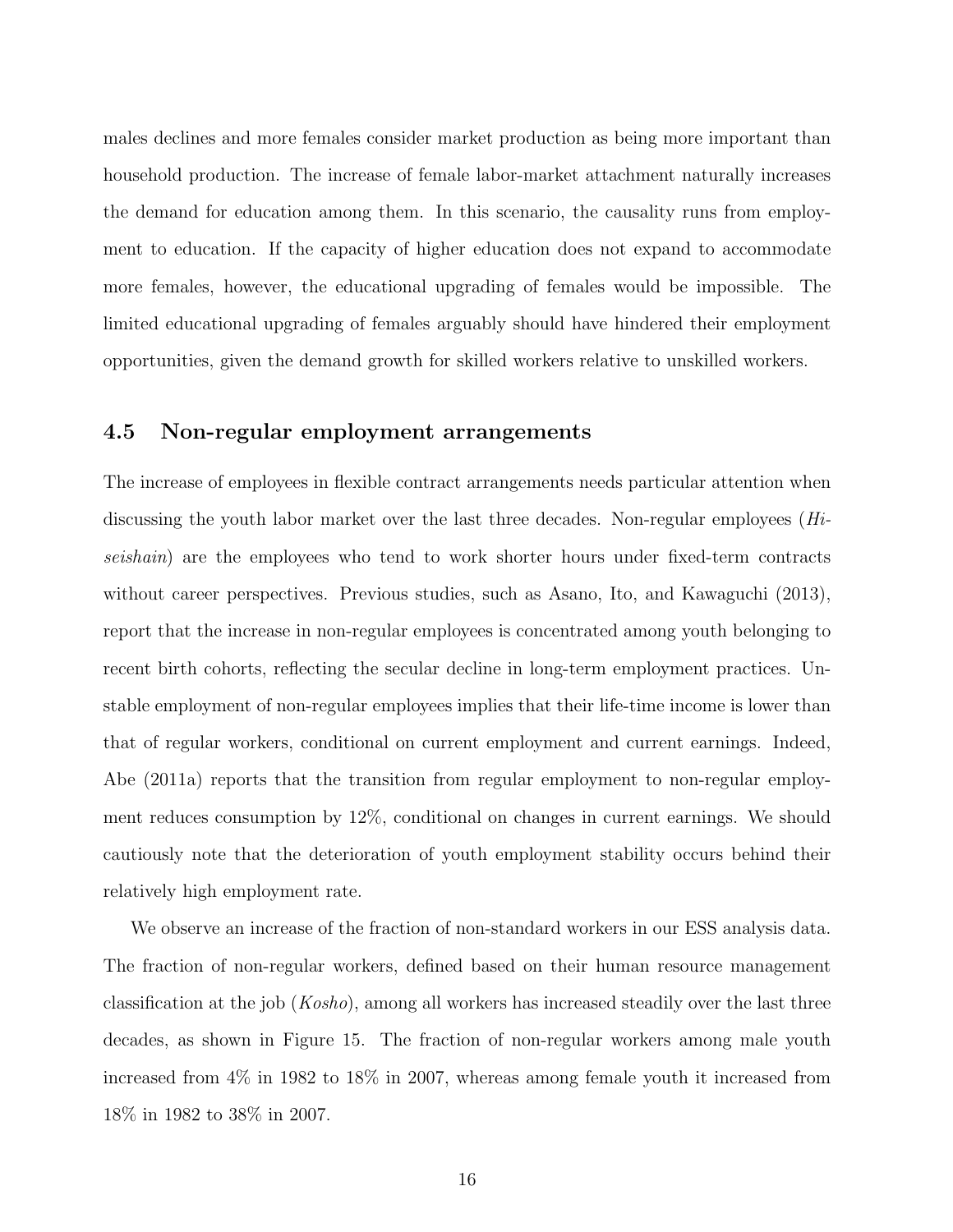We further examine which educational groups had more pronounced increases of nonstandard employment by regressing a non-standard dummy variable on year and age dummy variables using working youth aged between 25 and 29 as the analysis sample. Table 1 tabulates the estimated coefficients of the linear probability model. Among male workers, the coefficients for year dummy variables show that the fractions of non-regular workers increased significantly after 1997. While we observe significant increases of non-regular employees in all education groups, the increase is more pronounced among less educated workers. The fraction of non-regular employment increased by 18 to 19 percentage points between 1982 and 2007 among non-university graduates, whereas the increase was 10 percentage points among university graduates. The increase of non-regular employment among females is more significant, and the increase is more pronounced among less educated workers. Between 1982 and 2007, the fraction of non-regular workers increased by 43 percentage points among junior-high-school graduates, whereas it increased by 10 percentage points among university graduates.

We have already observed that the male employment rate of less educated workers dropped significantly between 1982 and 2007. The analysis of non-regular employment further reveals that the employment stability of the less-educated has deteriorated significantly even among those who work. The female employment rate increased significantly between 1982 and 2007, but the increase was realized mainly through an increase of non-regular employment among the less-educated. Overall, less-educated youth of both sexes suffered more from the increased job instability over the last three decades than their more educated counterparts.

The analysis of non-regular employees complements our existing results; less skilled male workers experienced a deterioration in the quality of employment in addition to fewer employment opportunities. The increased employment rate among females comes in form of non-regular employment disproportionately among less educated females. These findings are consistent with a hypothesis that the demand shift in favor of educated workers is more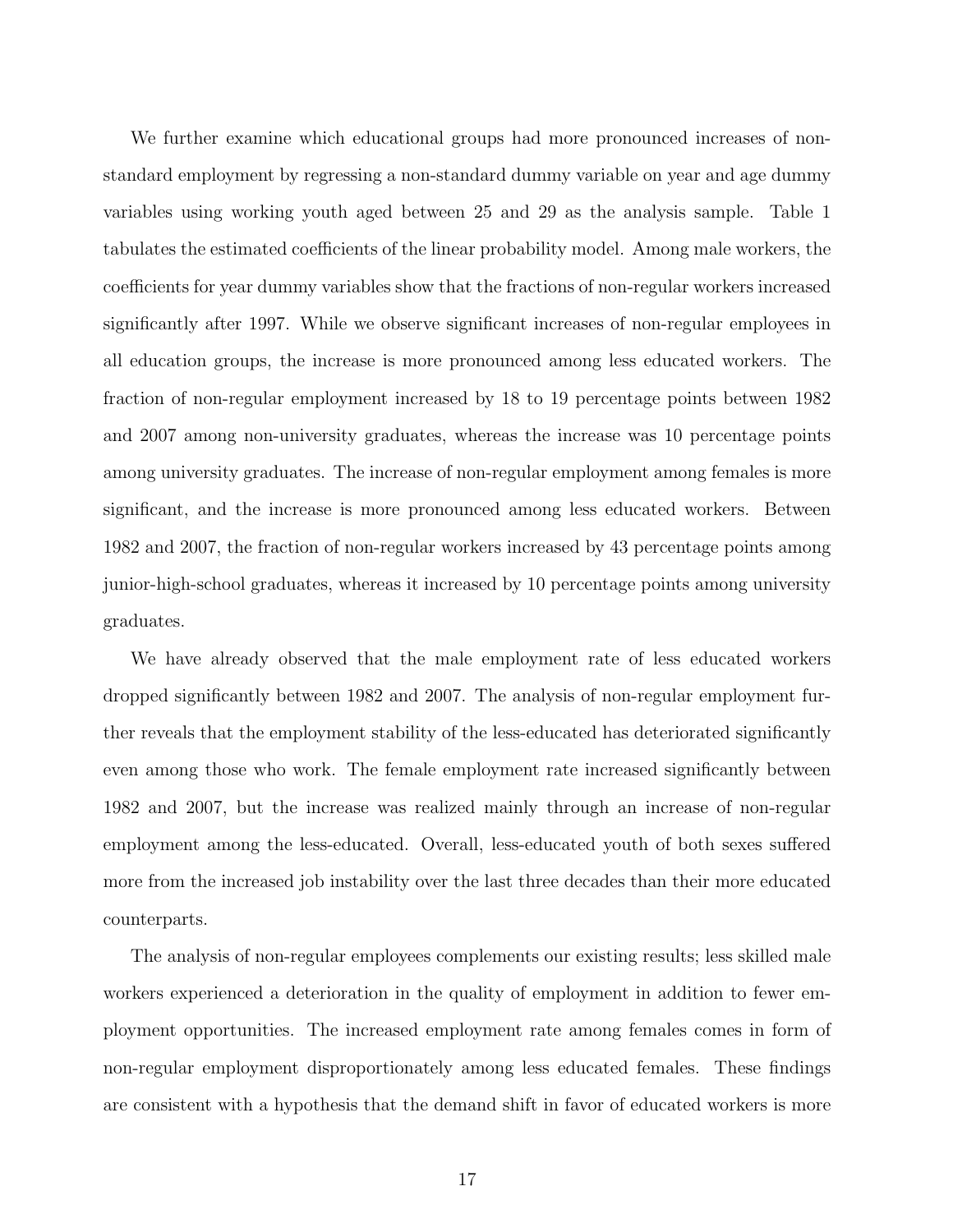pronounced if we focus on regular employment.

#### 4.6 Changes in occupational composition

We document a significant educational upgrading of Japanese youth for both sexes, but their educational upgrading may well be a result of a supply increase of tertiary-educated workers without a demand increase for them. To address this concern, we first examine if the fraction of workers engaging in high-skill occupations had increased between 1982 and 2007. Figure 16 tracks the fraction of male workers engaging in each of nine occupations that can be consistently constructed throughout the 1982-2007 period: professional, administrative, clerical, sales, agricultural, production, transportation and communication, security, and service occupations. Somewhat surprisingly, the fraction of production workers, typically less-educated workers, did not decrease significantly during the analysis period, but we cannot rule out the possibility that production workers shifted from workers in assembly lines to lower-level engineers. The lack of a consistent detailed occupational code, however, prevent us from confirming this conjecture. The fractions of workers in sales, clerical, and transportation and communication occupations decreased, while the fractions in professional and service occupations increased.

The fraction of female workers in clerical occupations decreased significantly after 1997. We conjecture that this trend is largely due to the penetration of information and communication technologies into workplaces. The fraction of female production workers secularly decreased throughout the sample period, while the fraction of professional, sales, and service occupations increased significantly.

Figure 17 plots the changes of the fraction in each occupation against the hourly wage rate in 1982 to articulate the relationship between the skill content of each occupation and its growth. The scatter diagrams show nothing definitive but suggest that occupation growth was more concentrated among high-paying jobs in 1982. In particular, the growth of professional occupations among both sexes is quite notable. Overall, the results of the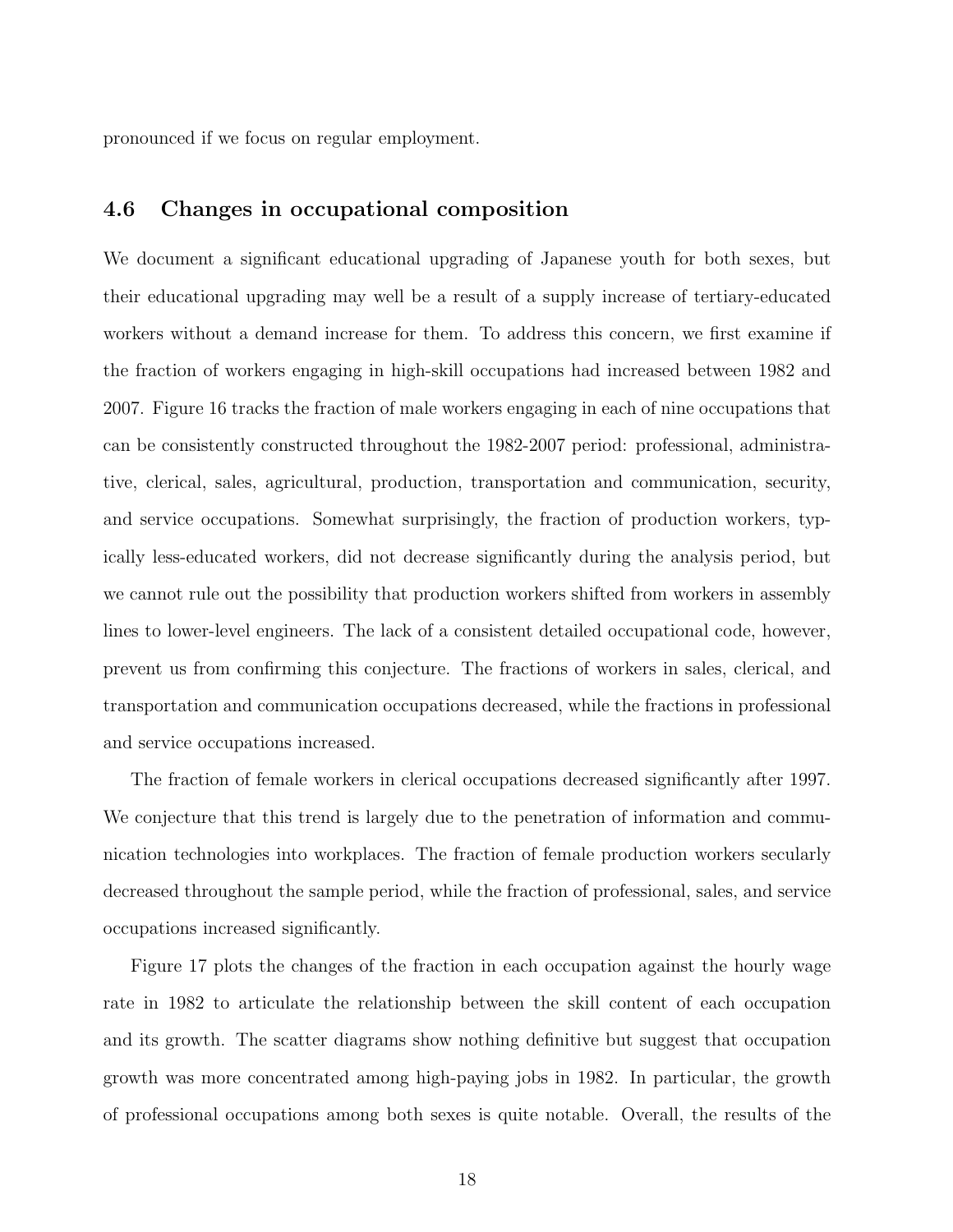occupational analysis at least do not contradict the demand growth for skilled workers, but the rough occupational categories that are consistent between 1982 and 2007 prevent us from deriving a definitive conclusion.

To overcome the limitation of the occupational analysis, an examination of wage differentials by educational background is warranted to examine whether the quantity increase of tertiary-educated workers matched the demand increase for them. If the speed of the supply increase of tertiary-educated workers surpassed the speed of the demand increase for them, the return to tertiary education should have decreased.

We rely on the Basic Survey of Wage Structure (BSWS) by the Ministry of Health, Welfare and Labor to examine the time series of real hourly wage by educational background. The BSWS is an annual survey of establishments randomly selected from establishments that hire more than 5 employees. The annual survey includes about 1.5 to 1.7 million workers from 70,000 to 80,000 establishments. Hourly wage for each worker is calculated as scheduled monthly wage plus one-twelfth of annual bonus in the last year, divided by scheduled monthly hours worked plus monthly overtime hours. Hourly wage is deflated by the Consumer Price Index to the 2010 price. A caveat is that the BSWS asks for the educational background of full-time workers only and does not ask for that of part-time workers. Therefore, we are forced to limit our analysis to full-time workers.

Figure 18 illustrates the mean log real hourly wage by the educational background of males between the ages of 25 and 29. Real wages increased rapidly between 1987 and 1993, reflecting the macroeconomic boom. Then real wages were on declining trends for all education groups until 2012, except for university graduates, whose wage decline has been stopped since 2000. These wage declines or stagnations reflect the macroeconomic stagnation of Japan during the period. Reflecting the differential wage trends between university graduates and high-school graduates, the wage differential between university and high-school graduates has increased since 2000. The wage differential between junior/technical college graduates and high-school graduates has been stable, between 0 and 0.05 log points. It is notable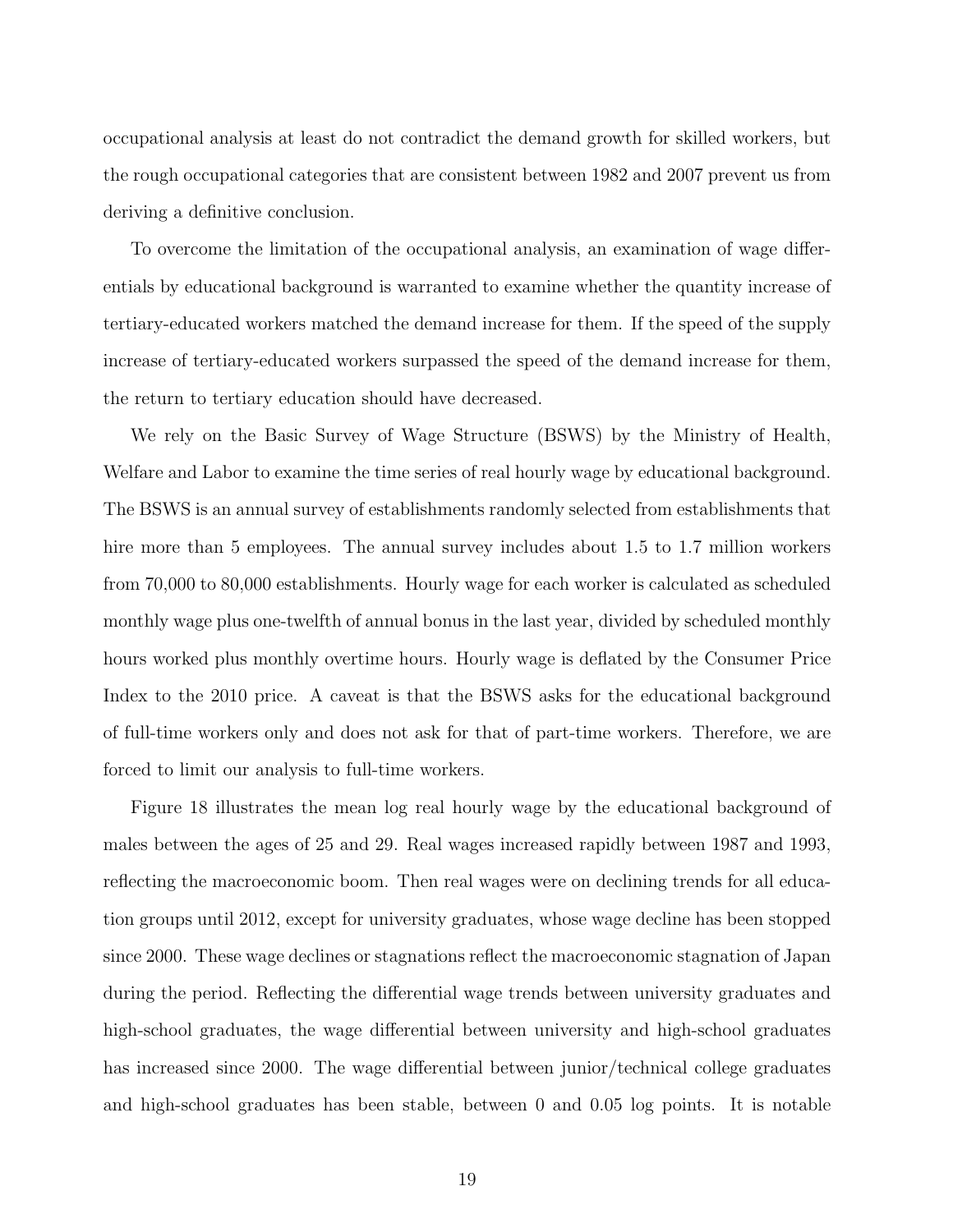that the return to tertiary education at least did not decrease, regardless of the significant increase of tertiary-educated workers. The increase of the return to university education and the stable return to junior/technical college education refute the claim that the supply of tertiary-educated workers increased without the existence of demand growth for them.

Figure 19, which illustrates the mean log wage of females between the ages of 25 and 29, indicates that the mean log real wage increased until 1993 for all education groups. The wage was almost stagnant after that year, while the wage decline was not so severe as that for male workers. The wage differential between university graduates and high-school graduates was around 0.25-0.30 log points between 1990 and 2010. The wage differential between junior/technical college graduates and high-school graduates was around 0.15 log points between 1990 and 2010. Similar to the trends for males, the return to tertiary education has been stable over the last two decades, while the quantity of tertiary-educated workers significantly increased during the same period. A significant increase of tertiary-educated workers with a stable return to tertiary education implies that both demand for and supply of tertiary-educated workers have increased over the last two decades.

As a digression, it is worth mentioning the gender difference in returns to education. A comparison of Figures 18 and 19 reveals that the return to higher education is higher for female workers than for male workers. There are arguably two major reasons for this. First, as shown in the next section, there are significantly more male workers than female workers in the construction and manufacturing sector. Many less-educated male workers work in the construction and manufacturing sector as blue-collar workers and earn higher wages, so that higher wage compensates for worse working environments, as the compensating wage differential theory predicts. Better employment opportunities for less-educated male workers tend to suppress the return to education. Second, among tertiary-educated workers, male workers are more likely to be involved in long-term implicit employment contracts and face steeper experience-wage profiles than female workers (Miyoshi (2008)). As a result, the return to education evaluated between the ages of 25 and 29 tends to be smaller among male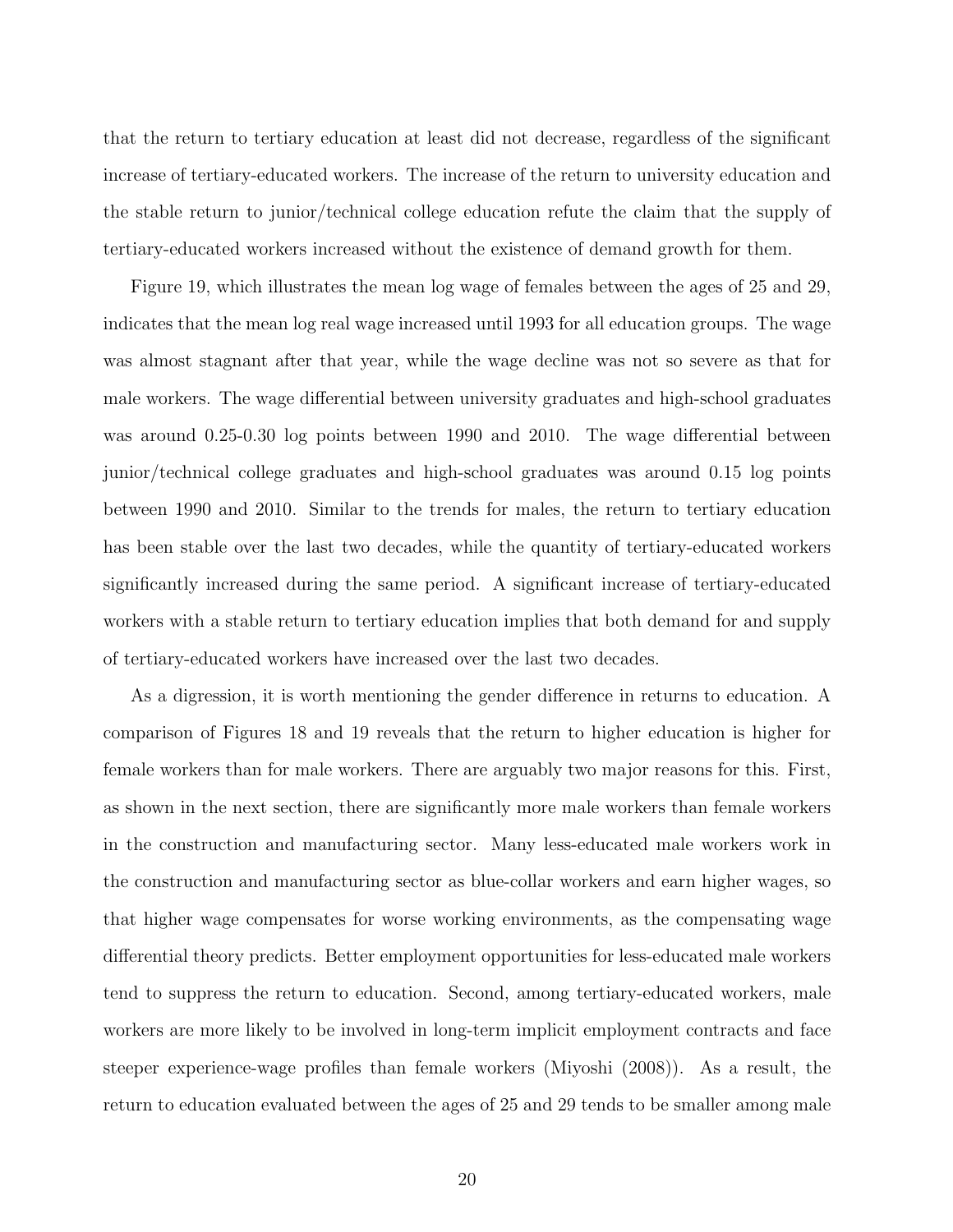workers than among female workers.

The argument in this section has demonstrated that the evolution of the occupational structure and the wage differentials by educational background corroborate with the skillbiased labor-demand shift without explicitly mentioning the determinants behind the shift. While identifying the determinants for the skill-biased labor-demand shift is beyond the scope of the current paper, the received wisdom in the literature enables us to point to two possible factors, technological progress and globalization, as major determinants.

The first potentially important factor is technological progress. Effects of technological change, especially skill-biased technological changes (SBTC), on wages and demands for skilled and unskilled workers are studied theoretically and empirically by Bound and Johnson (1992), Berman, Bound, and Griliches (1994), Johnson (1997), Berman, Bound, and Machin (1998) and Machin and Van Reenen (1998), among others. These studies find an increase in the relative demand for skilled workers and a rise in their relative wages. Machin and Van Reenen (1998) finds a clear effect of SBTC for seven OECD countries, including Japan. Sakurai (2001) investigates the influence of SBTC for manufacturing in Japan and reaches the same conclusion. Although they found strong evidence in manufacturing, the effect is also profound in service sectors, as discussed in Levy and Murnane (1996).

Second, increased dependence of national economies also could have been important for the low-skilled labor force. Increased openness affects wages and demands for skilled and unskilled workers in several ways. Two major paths considered in the literature are through international trade and foreign outsourcing. First, an increase in international trade can cause reallocations in employment via Stolper-Samuleson effects. Sachs and Shatz (1994) and Krueger (1997) recognize the influence of international trade on wages for skilled workers. Borjas and Ramey (1995) point out that international competition is a major cause of demand shifts for skilled workers. The contribution of increased trade to employment, however, is found to be small relative to SBTC, at least in the US, by Berman, Bound, and Griliches (1994), Johnson (1997) and Berman, Bound, and Machin (1998). Sakurai (2004)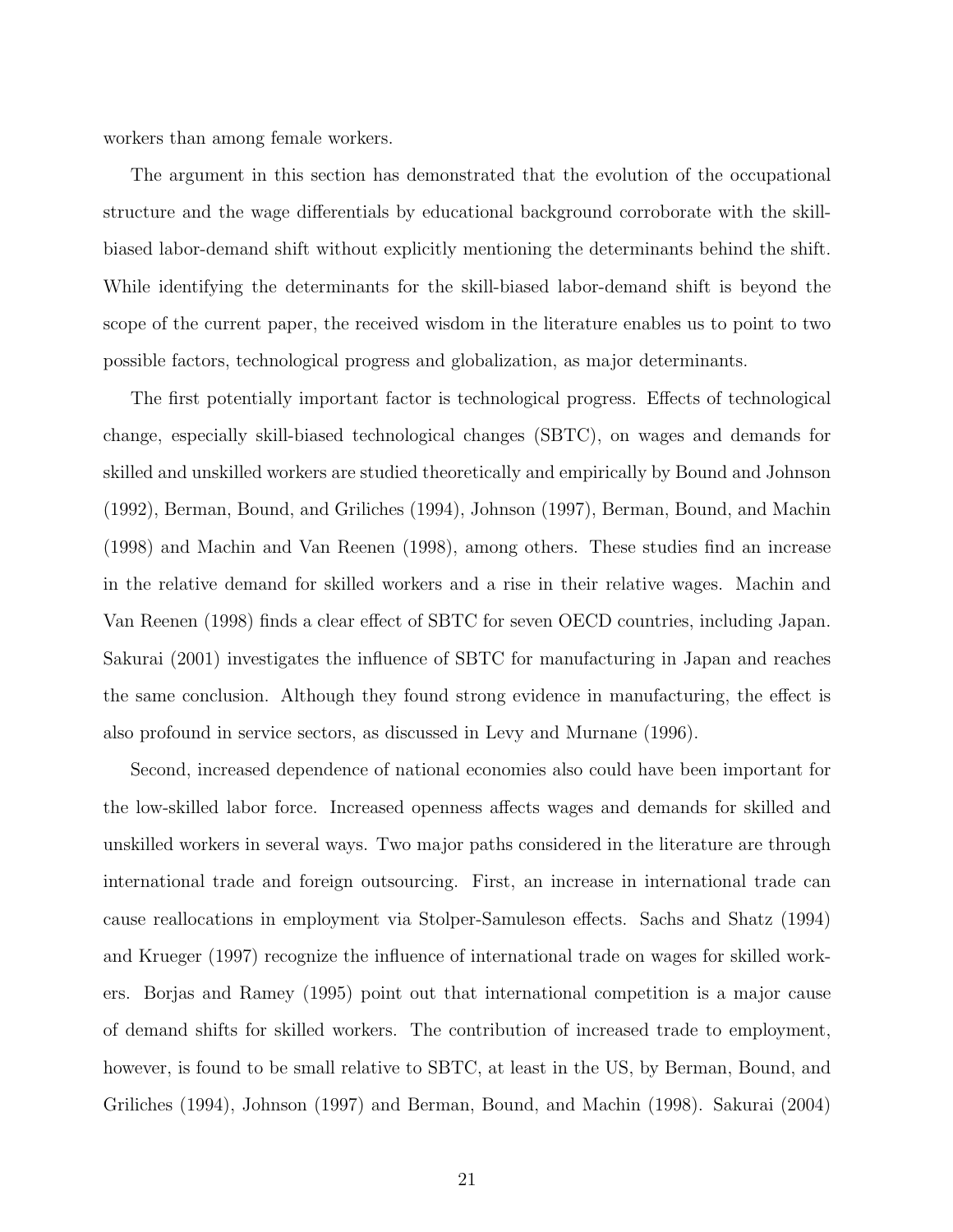finds that the effect of international trade is not large for the Japanese labor market. Second, foreign outsourcing can affect the labor market, because importing unskilled-intensive (intermediate) goods leads to a shift of employment to skilled workers within industries. Feenstra and Hanson (1996, 1999) find substantial increases in wages and demand for skilled workers in the U.S. labor market. For Japan, Ahn, Fukao, and Ito (2008) observe an increase in the relative demand for skilled workers due to outsourcing to Asia.

## 5 Restructuring of industrial composition

We have argued that the increase of tertiary-educated Japanese youth over the last twoand-a-half decades has been met by a demand increase for these workers. How were the increased number of educated workers absorbed into different industries, whose composition was itself changing? The upper panel of Table 2 tabulates the industrial composition of male workers aged 25-29 for each year. The fraction of workers in construction and manufacturing is rather stable. Around 13% of males aged 25-29 work in the construction industry and 25% work in the manufacturing industry. Major compositional changes were a decrease in retail and wholesale industries and an increase in the service industry. More striking are changes in the fractions of tertiary-educated workers in each industry reported in the lower panel of Table 2. In the previous section, we confirmed that the return to tertiary education did not decrease during the analysis period. If young workers are mobile across industries and consequently the returns to education in each industry are identical, the increase of tertiary-educated workers in each industry implies that the demand for tertiary-educated workers in each industry increased.

The overall increase of tertiary-educated workers can be attributed to the increase in the employment share in the industry that originally hired more tertiary educated workers and the increase of tertiary-educated workers within each industry. We call the former effect the between (industry) effect and the latter the within (industry) effect. More specifically, the fraction of tertiary-educated workers in year t, denoted by  $p_t$  is decomposed as  $p_t = \sum_i p_{i,t} x_{i,t}$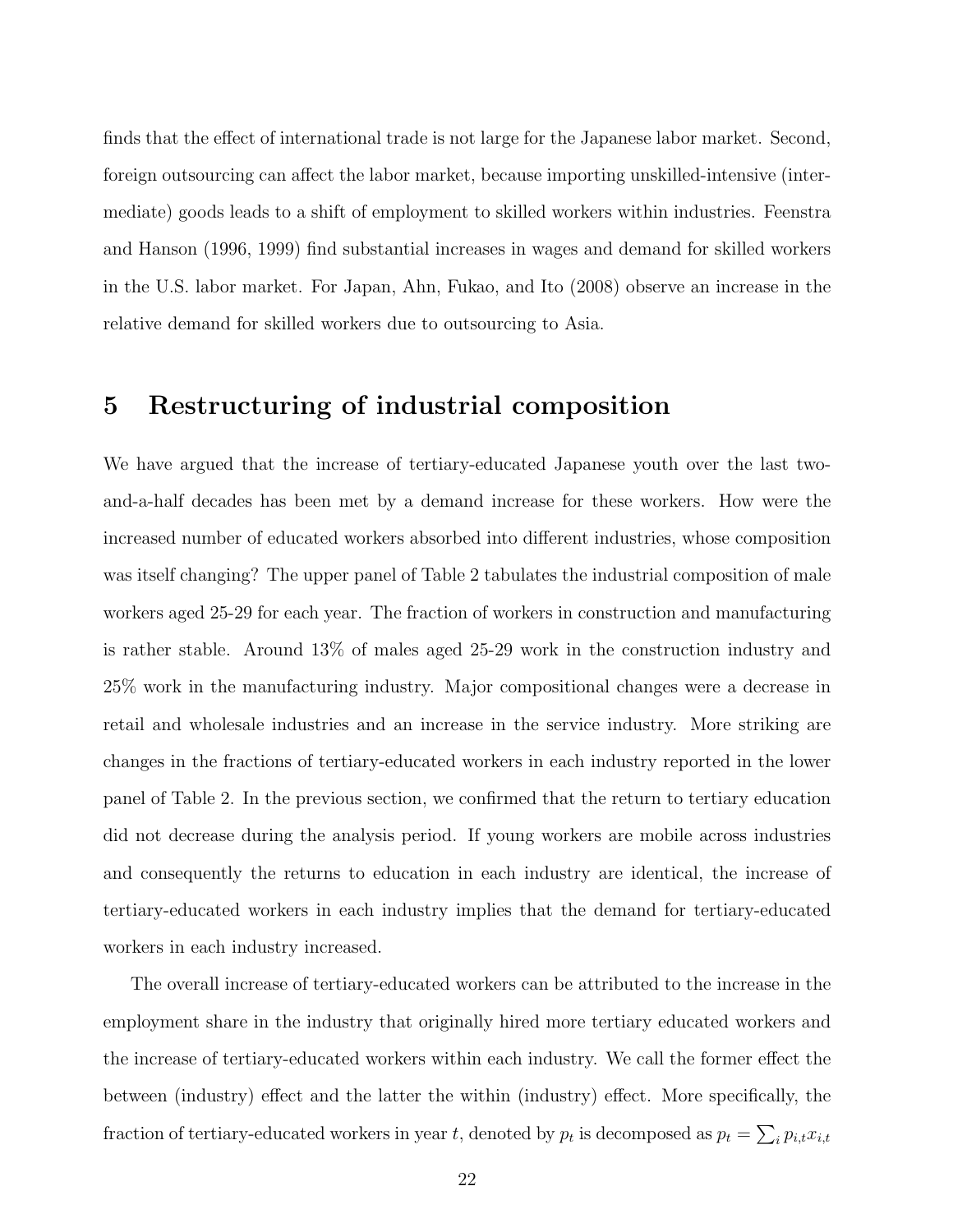where  $p_{i,t}$  is the fraction of tertiary-educated workers in industry i in year t and  $x_{i,t}$  is the employment fraction of industry  $i$  in year  $t$ . We first use the 9 industries listed in Tables 2 and 3. Using this relationship, the change in the fraction of tertiary-educated workers is decomposed as:

$$
p_{2007} - p_{1982} = \sum_{i} (p_{i,2007,} - p_{i,1982}) x_{i,1982} + \sum_{i} p_{i,2007} (x_{i,2007} - x_{i,1982}).
$$
 (3)

This is a Oaxaca-Blinder decomposition. The first term corresponds to the within effect, and the second term corresponds to the between effect. Of the 23-percentage-point increase of tertiary-educated workers, 22 percentage points are attributed to the within effect and the other 1 percentage point is attributed to the between effect. The results imply that the demand growth for tertiary-educated workers in each industry combined with the supply increase of these workers in each industry is the main driver for skill upgrading between 1982 and 2007.

The upper panel of Table 3 tabulates the industrial composition of female youth employment, and the lower panel of the same table tabulates the fraction of tertiary-educated workers in each industry. Contrary to the finding for male workers, the decrease in the fraction engaged in manufacturing, from 20% in 1982 to 13% in 2007, is apparent. Along with the findings for male workers, the fraction engaged in the retail and whole sale industry decreased, and those in service industry increased. The lower panel reveals that the fraction of tertiary-educated workers increased in all industries. The decomposition analysis reveals that of the 35-percentage-point increase of tertiary-educated workers, 32 percentage points are attributed to the within effect, and the other 3 percentage points are attributed to the between effect.

One may be concerned that we obtained a small industrial composition effect because the industry classification consists of only 9 industrial codes. To address this reasonable concern, we constructed a more detailed set of industry codes based on two-digit industry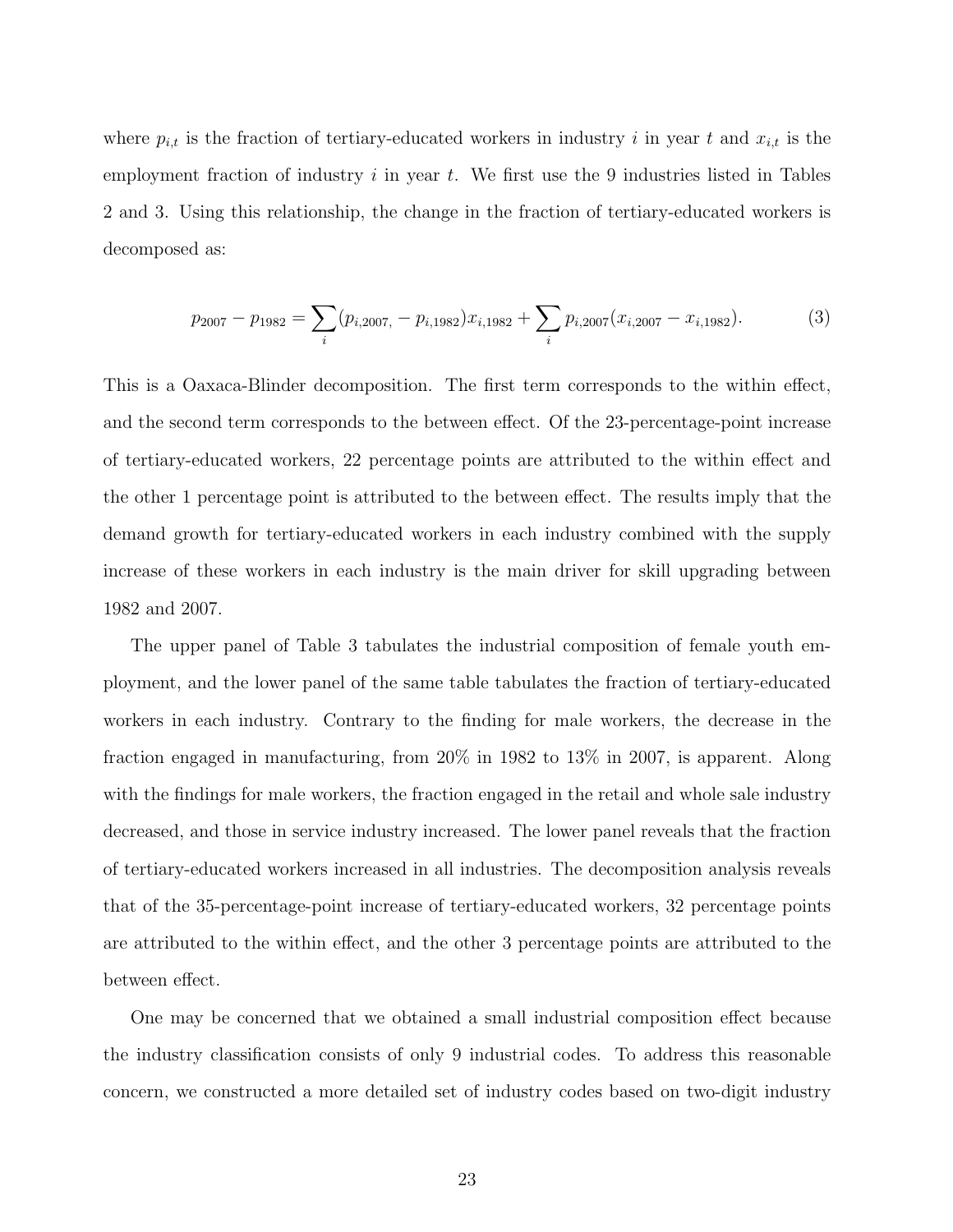codes that include 38 industries.<sup>6</sup> The Oaxaca-Blinder decomposition applied to men reveals that of the 22-percentage-point increase of the fraction of tertiary-educated workers, only 2 percentage points are explained by the compositional change of industries, and the other 20 percentage points are attributed to within-industry skill upgrading. For women, of the 35-percentage-point increase of the fraction of tertiary-educated workers, about 4 percentage points are explained by the compositional change, and the other 31 percentage points are explained by the increase of female tertiary-educated workers across industries. In sum, using the detailed industry code does not change our findings.

The industrial analysis reveals that the demand for tertiary-educated workers has increased universally across industries and that the increased supply of tertiary-educated workers is absorbed into various industries. Even in industries that were dominated by low-skilled workers in 1982, the skill demand has increased over the past two-and-a-half decades. The contemporaneous increase of tertiary-educated workers has matched the demand increase. SBTC is the most probable cause of the demand shift for skilled workers within an industry. The dominant role of a within-industry demand shift rather than a between-industry demand shift is consistent with findings in many previous studies, such as Katz and Murphy (1992).

### 6 The roles of vocational school and graduate school

The analysis based on the ESS and the BSWS reveals that the Japanese economy has experienced a demand increase for skilled workers, sharing the experience with many other developed countries, and the supply increase of tertiary-educated workers coincided with the demand increase. With this big picture in the background, we are interested in more

<sup>6</sup>This classification is the finest possible classification that allows us to construct a consistent industry code that covers 6 surveys between 1982 and 2007. The industries include Agriculture, Forestry, Fishery, Mining, Construction, Food, Textile, Wooden products, Paper products, Publishing, Chemical, Ceramics, Steel, Metal, Metal product, Machinery, Electric machinery, Transport machinery, Precision machinery, Other manufacturing, Public utilities, Communication, Wholesale, Railway, Logistics, Food retail, Non-food retail, Finance, Real estate, Restaurant, Health, Education/academic, Professional service, B to C service, Maintenance, B to B service, Other services, and Public sector.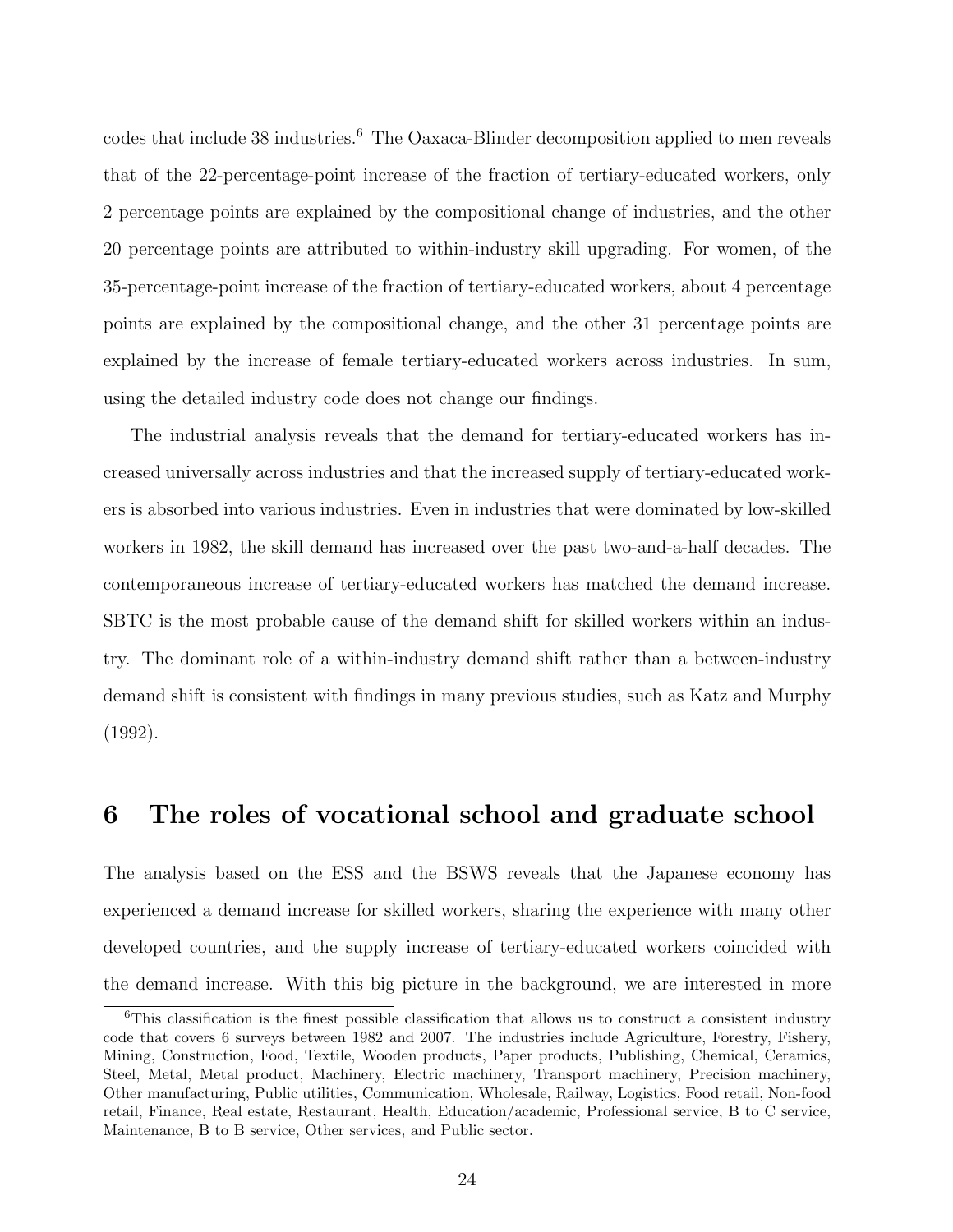detailed categories within tertiary education. Tertiary education includes junior college, technical college, and vocational school (13-15 years of education) and university or more (16+ years of education). While government statistics consistently allow us to distinguish those with 13-15 years of education from those with 16 or more years of education over the last two-and-a-half decades, the ESS started to make finer distinctions within each education category in 2007.

From 2007, ESS gave respondents the following choices for describing their educational background: 1. primary school or junior high school, 2. high school, 3. vocational school, 4. junior/technical college, 5. university, and 6. graduate school. Table 4 tabulates the distribution of the detailed categories of the educational background of Japanese youth in 2007. Among the people who were classified as graduates of vocational school or junior/technical college before 2007, 83\% (=15/18) of males and 51\% (=20/39) of females were indeed vocational-school graduates. The analysis of vocational-school education on labor-market outcomes is limited to a few studies based on smaller samples, such as Nagao (2008) and Hamanaka (2009), but this high fraction of vocational-school graduates warrants more studies on the role of vocational-school education in the labor market.

It is also worth noting that the fraction of workers with graduate degrees is not negligible, particularly among males. As many as  $14\%$  (=6/42) of male workers who were formerly classified as university graduates have graduate degrees and  $6\%$  (=2/32) of females have graduate degrees. As already pointed out by Morikawa (2012), a detailed study on the function of graduate education in the labor market is needed.

As a first cut of the analysis to estimate the effect of education on labor-market outcomes, we first regress the dummy variable of being employed on a set of education and age dummy variables, and the results are reported in Table 5. For males, the higher the educational attainment, the higher is the employment rate. Being a junior-high-school graduate reduces the employment rate by 10.7 percentage points compared with being a high-school graduate, and the difference is statistically significant. Vocational-school education increases the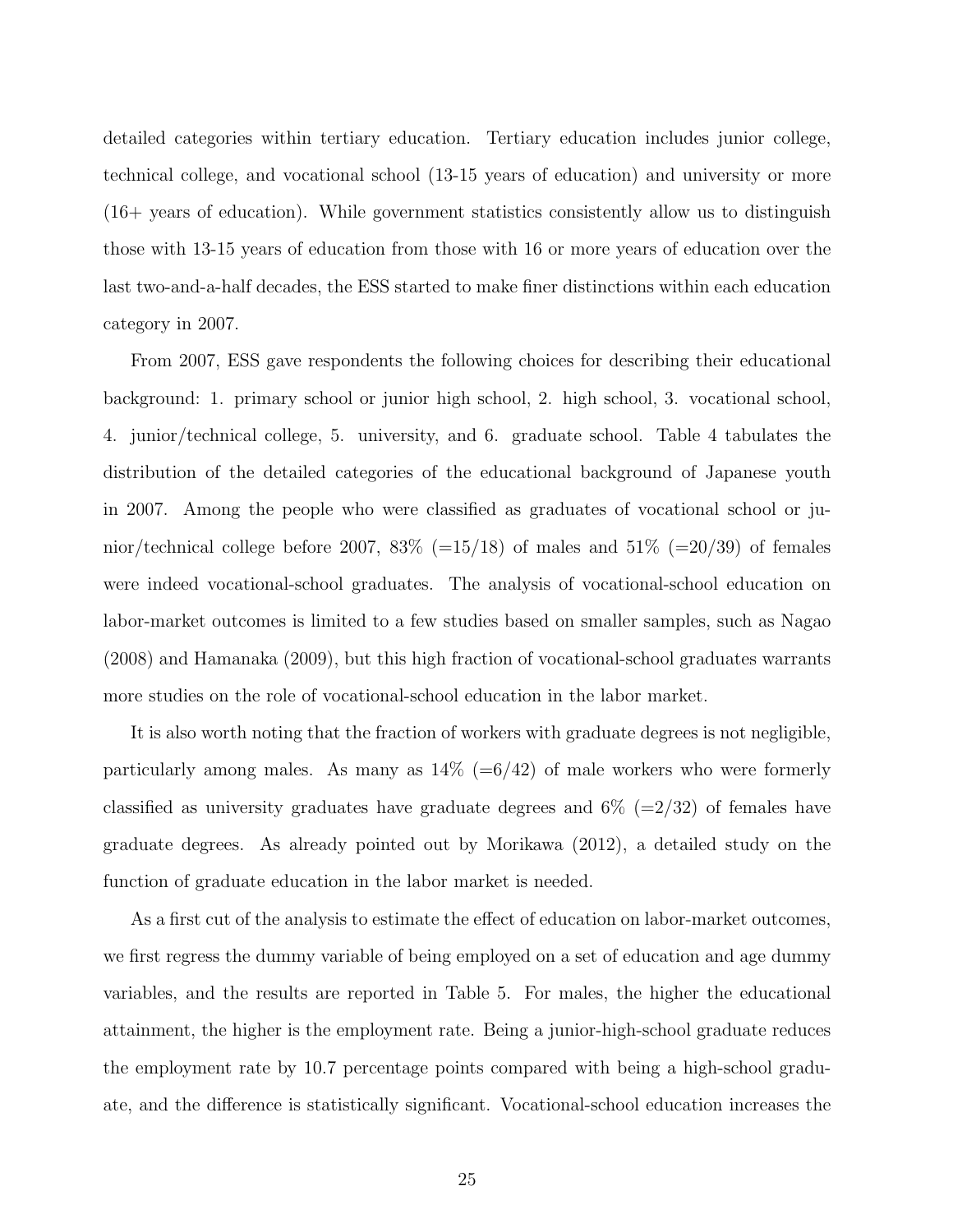employment rate by 1.6 percentage points compared with being a high-school graduate, and the estimated effect is statistically significant. In contrast, graduating from junior/technical college does not increase the employment rate in a statistically significant way. University and post-graduate education increase the employment rate. Considering the fact that higher-educational institutions are concentrated in urban areas, the specifications, including 47 prefecture fixed effects are estimated for both sexes, but the inclusions of prefecture fixed effects virtually do not change the estimation results.

The difference of employment rates by educational background is more pronounced among females than among males. A junior-high-school graduate, on average, is 14.0 percentage points less likely to be employed than a high-school graduate. Meanwhile, graduating from tertiary educational institutions is strongly associated with a high employment rate. A vocational-school graduate is 10.8 percentage points more likely to be employed than a highschool graduate. The differences are 8.0 percentage points for a junior/technical college graduate, 16.0 percentage points for a university graduate, and 25.4 percentage points for a graduate-school graduate. Allowing for 47 prefecture fixed effects virtually does not change the estimation results. We should keep in mind as a caveat that parts of these differences are attributable to differences in unobserved characteristics of individuals with different educational backgrounds, such as preference toward employment and innate ability in market production. The large difference in employment probability, however, arguably points to the particular importance of tertiary education as a determinant of offered wage for young females.

We next estimate the Mincerian wage function with detailed educational category variables with and without prefecture fixed effects. Hourly wage rate is calculated from the annual earnings divided by the annual hours worked; both annual earnings and annual hours worked are constructed from responses in intervals. The regression results reported in Table 6 indicate that the inclusion of prefecture fixed effects does not change the estimation results significantly. There is virtually zero difference in male wages between vocational-school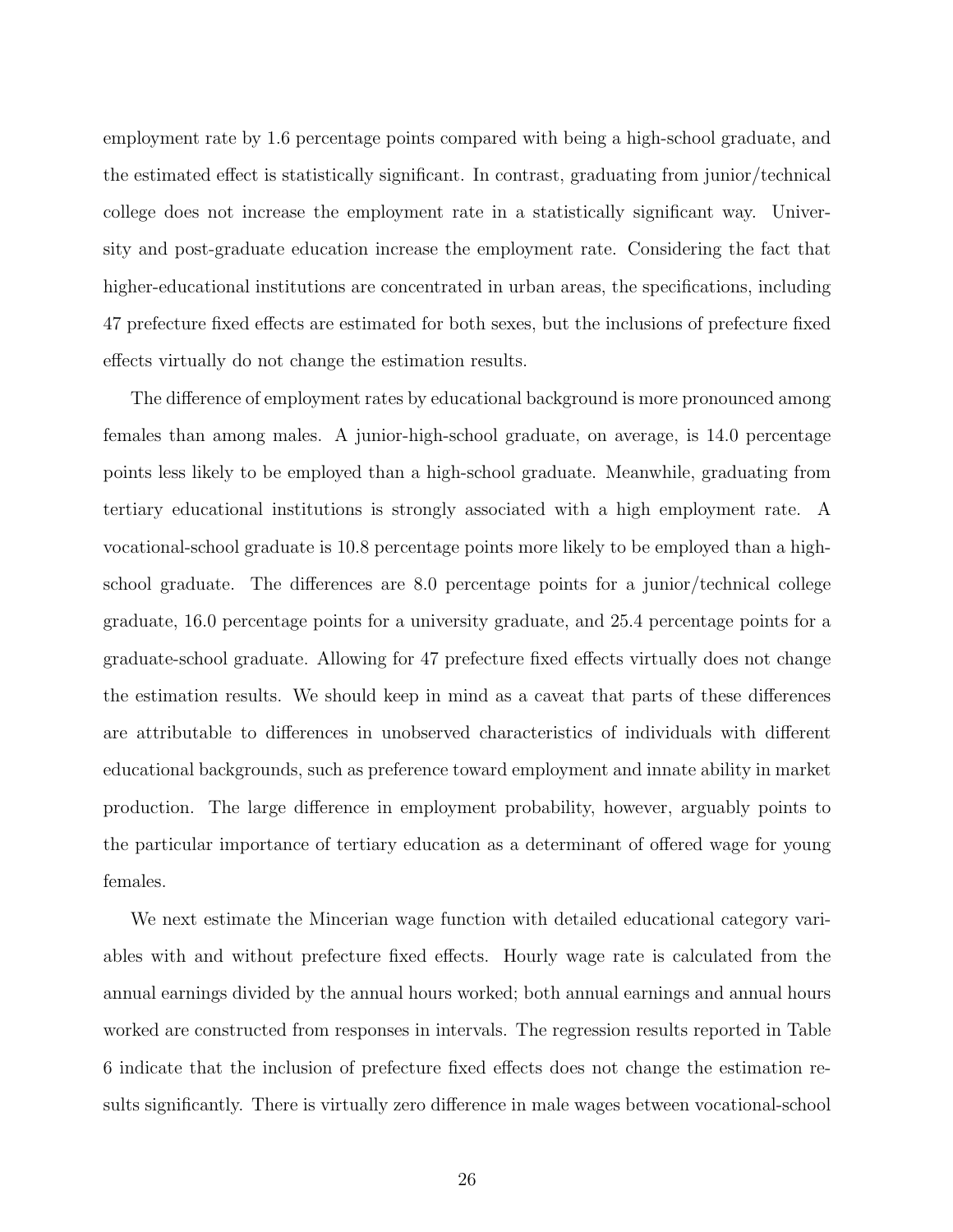graduates and high-school graduates, but there is about a 15% difference in female wages for these two groups. The wage differential between junior/technical-college graduates and highschool graduates is about 18% for females but about 5% for males. A possible reason why post-high school non-university education rewards females more than males is that education is closely related to vocation training for licensed occupations, particularly occupations in the health industry, such as nurses, for females (Hamanaka (2009)). The wage differential between university graduates and high-school graduates is about 18% for males and 31% for females. The wage differential between post-graduate-school graduates and high-school graduates is large for both sexes: 38% for males and 40% for females.

The wage differentials between high-school graduates and vocational school or junior/technical college graduates are larger for females than for males. To analyze the reason behind the sex differences, Tables 7 and 8 tabulate the top 10 occupations among youth by educational background for both sexes, along with each composition rate and average hourly wage. A large fraction of male high-school graduates engage in blue-collar occupations, such as automobile driver, metal worker, civil engineering laborer, assembler, and package deliverer. The high fraction of blue-collar workers among male high-school graduates results in higher wages to compensate for the occupations' harsh labor conditions through the compensating wage differentials. The graduates of vocational school or junior/technical college are more likely to engage in low-skilled white collar jobs, such as clerical worker or sales person. In addition, they are likely to be in specialist jobs, such as automobile or general machine mechanic, system engineer, cook, or hairdresser. At any rate, the systematic occupational difference between high-school graduates and non-university tertiary educational institutions' graduates well explains why the wage differentials are small for those groups.

About 17% of male university graduates work as clerical workers. This fact represents the difficulty of classifying white-collar jobs among youth, because some, if not all, of them work for companies as candidates for managerial positions. The same discussion applies to sales-related jobs, which consist of about 23% of all jobs held by young male university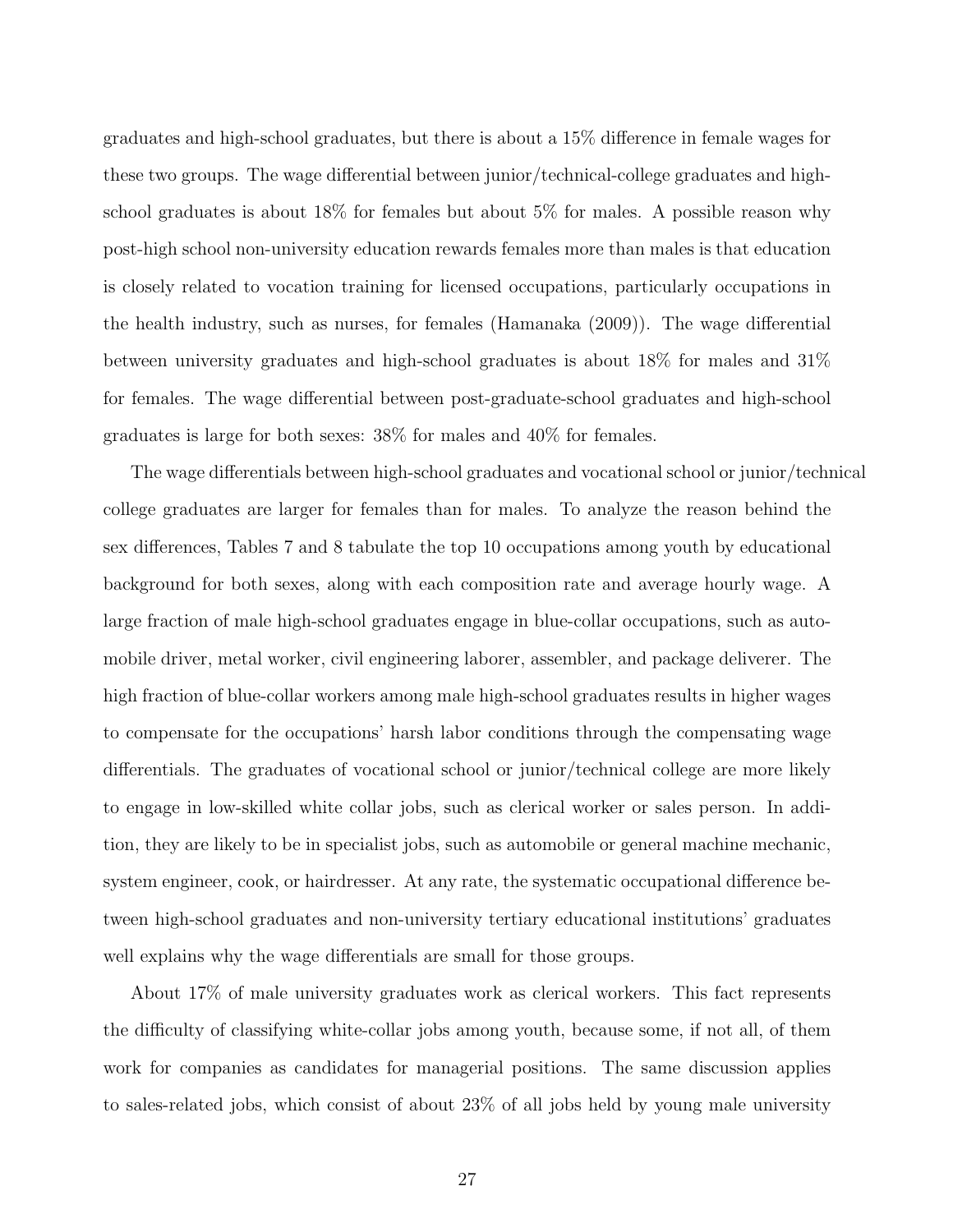graduates. Some may involve repetitive sales of simple products, whereas others may involve the sales of complicated and specialized products. The finest occupational code available in ESS 2007 does not allow us to step in the detailed analysis, but the higher average wage of male university graduates than high-school graduates within an occupation suggest that university graduates engage in tasks requiring skills. Among clerical workers, for example, male university graduates earn about 18% more per hour than male high-school graduates. The occupations of workers with post-graduate degrees are quite distinct from those of other educational backgrounds. All the top listed occupations are scientists and engineers, except for clerical workers. The concentration of post-graduate degree holders in the occupations of scientists and engineers explains their higher earnings.

The female occupational choices by educational background are strikingly different from those of males, as tabulated in Table 8. About 47% of young female high-school graduates engage in low-skilled white-collar jobs, such as clerical worker, sales person, or accounting clerk. In contrast, one quarter of female vocational-school graduates work as nurses. They are also likely to be in other health-service-related jobs or personal-care jobs. The occupations of graduates from junior/technical colleges are not so distinct from the occupations of highschool graduates, as a very large fraction of them work as clerical workers and sales persons; meanwhile a significant fraction of them work as nurses or care workers. The concentration of vocational school or junior/technical college graduates in licensed jobs, such as nurses or care workers would explain their significantly higher wages and employment rates compared with high-school graduates. The large fraction of female university graduates are white-collar workers, such as clerical workers, accounting clerks, or sales persons. Similar to male workers, the classification "clerical workers" includes jobs involving a wide range of tasks: from simple, repetitive tasks to complex and comprehensive ones. Among female clerical workers, university graduates earn 18% more than high-school graduates, reflecting that university graduates tend to engage in jobs requiring higher skills. The occupational composition of female post-graduate degree holders is more diverse than that of males; they are likely to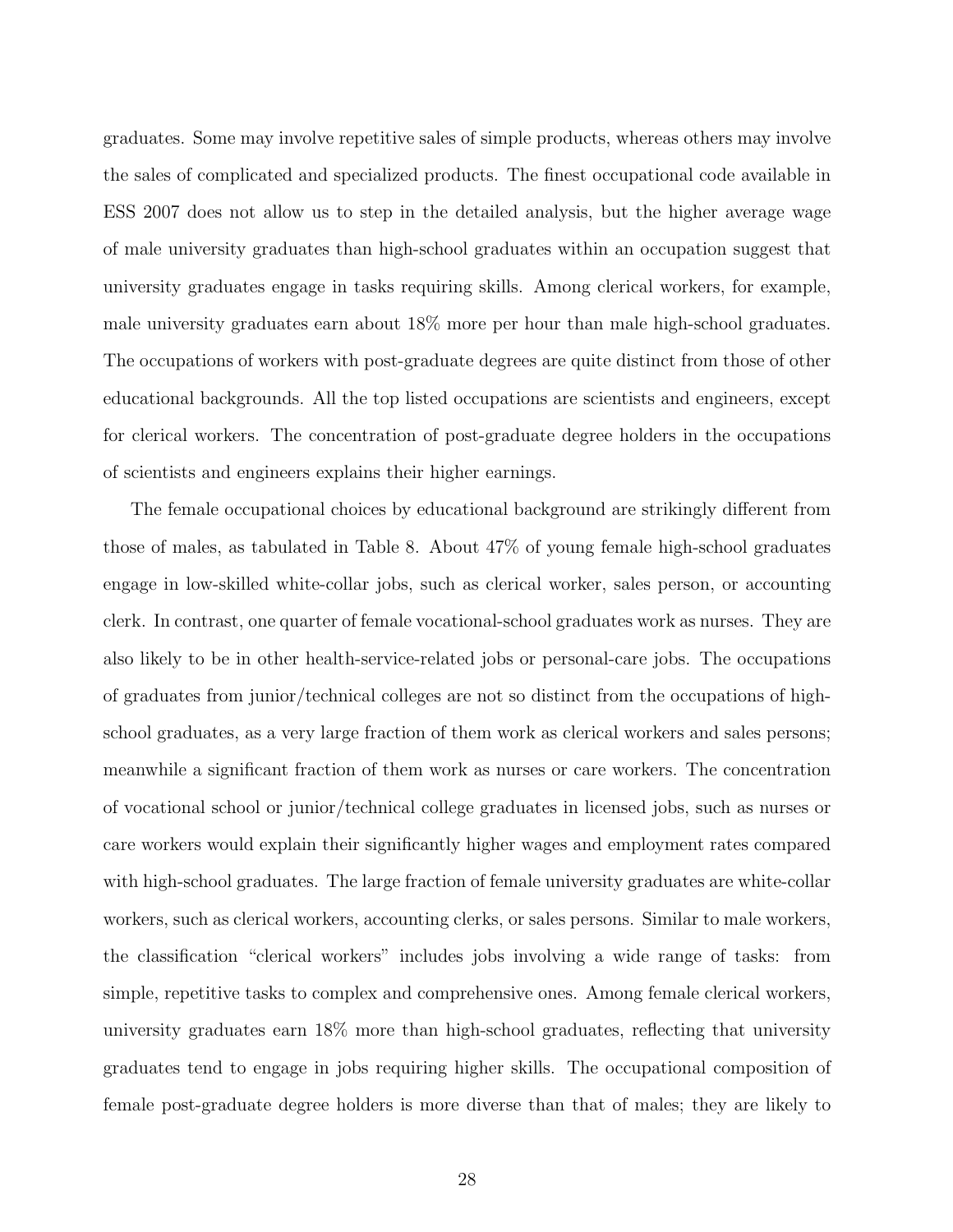work as clerical workers or teachers, as well as scientists and engineers.

Overall, the sex difference in the occupational compositions by educational background explains the sex difference in the wage differentials by educational background. Male highschool graduates tend to work in blue-collar jobs that are well compensated because of their harsh physical environments, whereas female high-school graduates tend to work in lowlevel white-collar jobs. Male vocational school or junior/technical college graduates work in variety of fields, but their female counterparts are concentrated in health- or care-related jobs that generally require occupational licenses. These systematic sex differences explain why the return to non-university tertiary education is apparently higher among females than among males.

## 7 Conclusion

This paper overviews the change of youth employment since the early 1980s. Without question, the employment rate, wage rate, and employment stability among youth has deteriorated significantly in Japan in the two-decade-long economic malaise. At the same time, Japan has kept a relatively high employment rate among youth between the ages of 25 and 29 compared with other developed countries. We demonstrate that the educational upgrading of youth in Japan has helped adapt to the demand increase for skilled workers arguably caused by skill-biased technological change and deepening international dependence of economic activities. Many previous studies, such as Abe (2010) and Hamanaka (2013), point to the importance of education as a determinant of youth's labor-market success, but we are the first to comprehensively analyze the role of educational upgrading on employment status of youth based on large-scale government microdata, the Employment Status Survey, covering the long period between 1982 and 2007.

The analysis reveals that Japanese youth of both sexes upgraded their educational backgrounds substantially between 1982 and 2007. The fraction of male youth, aged between 25 and 29, who completed tertiary education increased from 38% in 1982 to 60% in 2007. The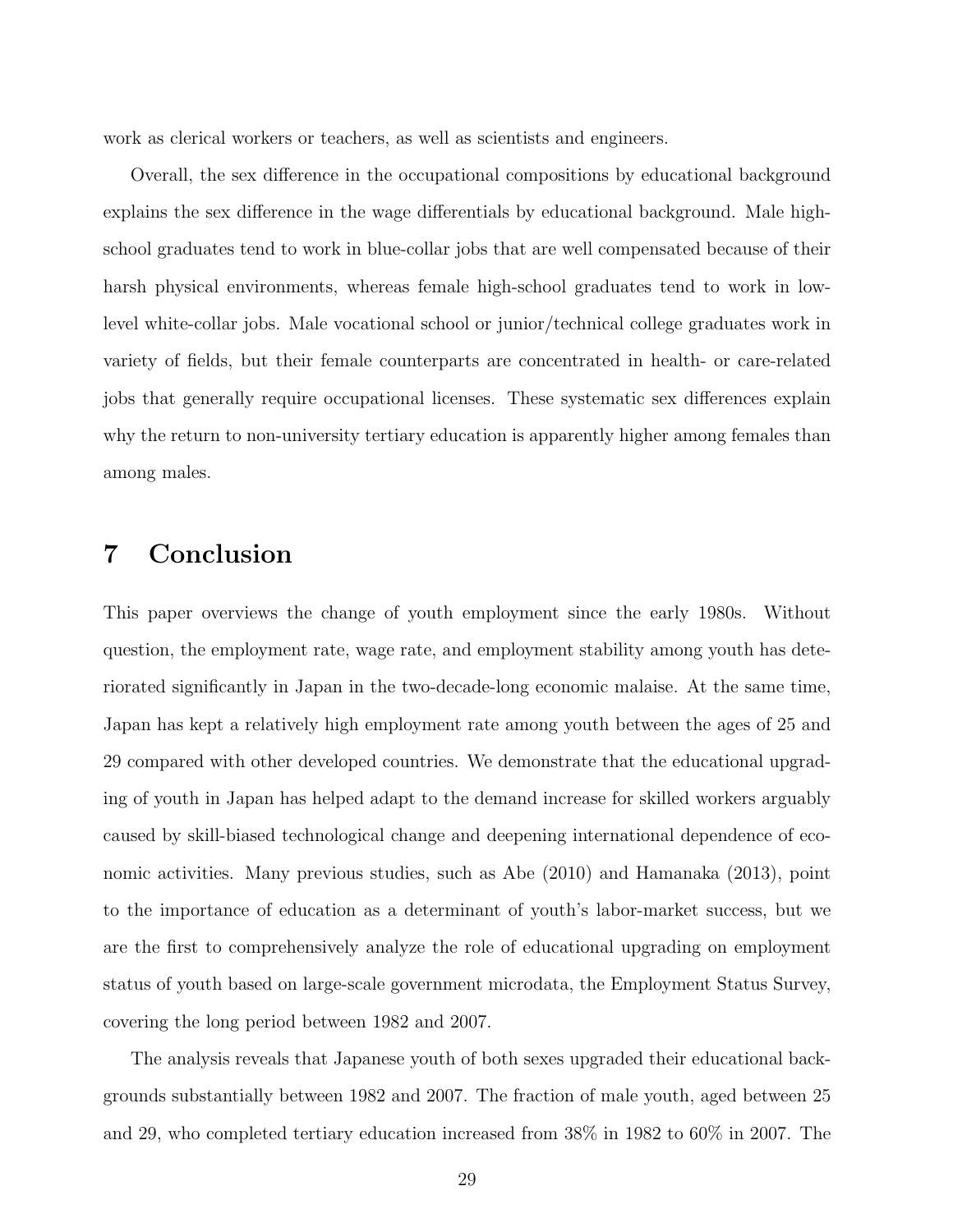corresponding figure for females increased from 32% to 66%. The relative supply increase of educated workers matched the relative demand increase for them, as suggested by the increase in the fraction of youth in high-skilled occupations. Stable or slightly increasing pecuniary returns to tertiary education also corroborate with the demand growth for skilled workers. A counterfactual analysis indicates that without the youth educational upgrading, their employment rates would have decreased by 15% for males and 25% for females. All industries almost uniformly have absorbed educated workers, implying that the relative demand for educated workers has grown in all industries. The detailed analysis relying on 2007 data reveals that vocational schools play an important role by giving youth access to tertiary education. The payoff for attending vocational schools seems high, in terms of both employment opportunity and wages, particularly for females, because its graduates are likely to engage in licensed occupations, such as nurses. The return to post-graduate education also turns out to be high, because those degree holders are likely to work as specialists, such as scientists and engineers for both sexes and school teachers for females.

Given that prime minister Shinzo Abe points to continuous innovation and deepening international dependence of the economy through participation in the Trans-Pacific Partnership (TPP) as a part of the policy package of the third arrow of *Abenomics*, the continuous skill upgrading of Japanese youth is indispensable. Expanding opportunities for tertiary education for a wider range of youth while keeping the quality of education high, however, is a big challenge, because the quality control of tertiary education is a complicated issue. Simply leaving the issues of quantity expansion and quality improvement of tertiary education, including both vocational education and higher education, to the market would not be an appropriate policy option, because the literature has long recognized that the market for tertiary education is different from the ordinary goods market on several grounds.<sup>7</sup>

<sup>7</sup>The literature points to following points as the differences between tertiary education and the ordinary goods. First, externality of education to society is recognized widely (see Acemoglu and Angrist (2001) for example). Second, since each individual experiences higher education usually at most once, it is classified as an "experience good" rather than a "search good" (Nelson (1970)). In addition, higher education has been viewed as a prime example of a market with asymmetric information (Akerlof (1970)). The principalagent view is developed in the insurance market context by Spence and Zeckhauser (1971), but it has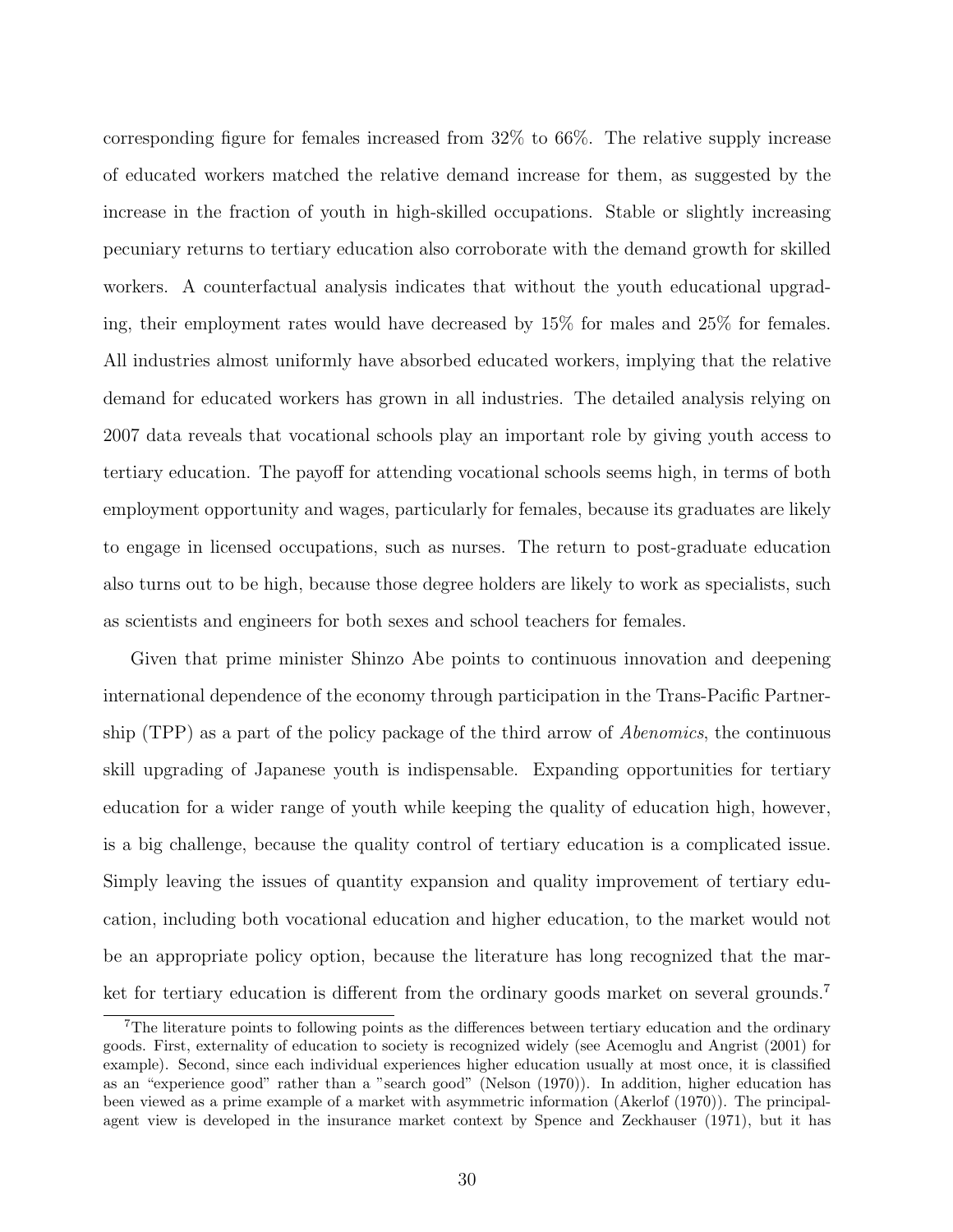Higher-education regulation need to be discussed in ways that squarely face these complicated and delicate issues, as successful control of tertiary education should form the basis for the success of the supply-side policies in *Abenomics*.

Another issue highlighted in study is the heterogeneity of youth labor-market experience over the last three decades by educational attainment. The evidence in this paper corroborates with a relative demand increase for more educated workers and a relative demand decrease for less educated workers in the long run. Therefore, the answer to the question posed in the subtitle "Are all Japanese youth ready for structural reforms?" is clearly negative, because we do not expect demand growth for low-skill workers in the long run. In this regard, we need to pay particular attention to the dismal labor-market outcomes among junior-high-school graduates, including high-school dropouts: the labor force that consists of 6 to 7% of a cohort's total labor force. Opening up the Japanese labor market to unskilled immigrants should be carefully discussed in relation to its impact on the labor-market outcomes of those workers.<sup>8</sup> Also, policies to reduce high-school drop outs, such as tuition subsidies for needy families, should be carefully assessed.<sup>9</sup>

As a final remark, we note two important limitations of our study as caveats. First, as the fraction of youth proceeding to higher education increases, the ability of students attending these institutions and the quality of these institutions are likely to become more heterogeneous. The increased heterogeneity within an educational category should be reflected in the increased heterogeneity of wage within a category. The ESS analysis sample employed in

been used in the higher education context as well. Better information provision, therefore, may be good for consumers and may lead to a set of more effective producers. Some have argued, however, that the problem of higher education is not so much informational asymmetry but imperfect information (Stiglitz (2000)). Both government and consumers may have imperfect information about the true quality of academic programs. In addition, faculty members may not possess full information (Dill and Soo (2004)). Third, Rothschild and White (1995) argue that higher education is the premier example of the many services that provide outputs that depend on other customer inputs. Moreover, Brickley and Zimmerman (2001) point to the dual objectives of professors, teaching and research, which complicate the mechanism to provide them with incentives.

<sup>8</sup>See Nakamura, Naito, Kambayashi, Kawaguchi, and Machikita (2009) for comprehensive studies in Japan

<sup>9</sup>Akabayashi and Araki (2011) showed that increasing tuition support is effective in preventing the dropout of private high-school students on nonacademic tracks.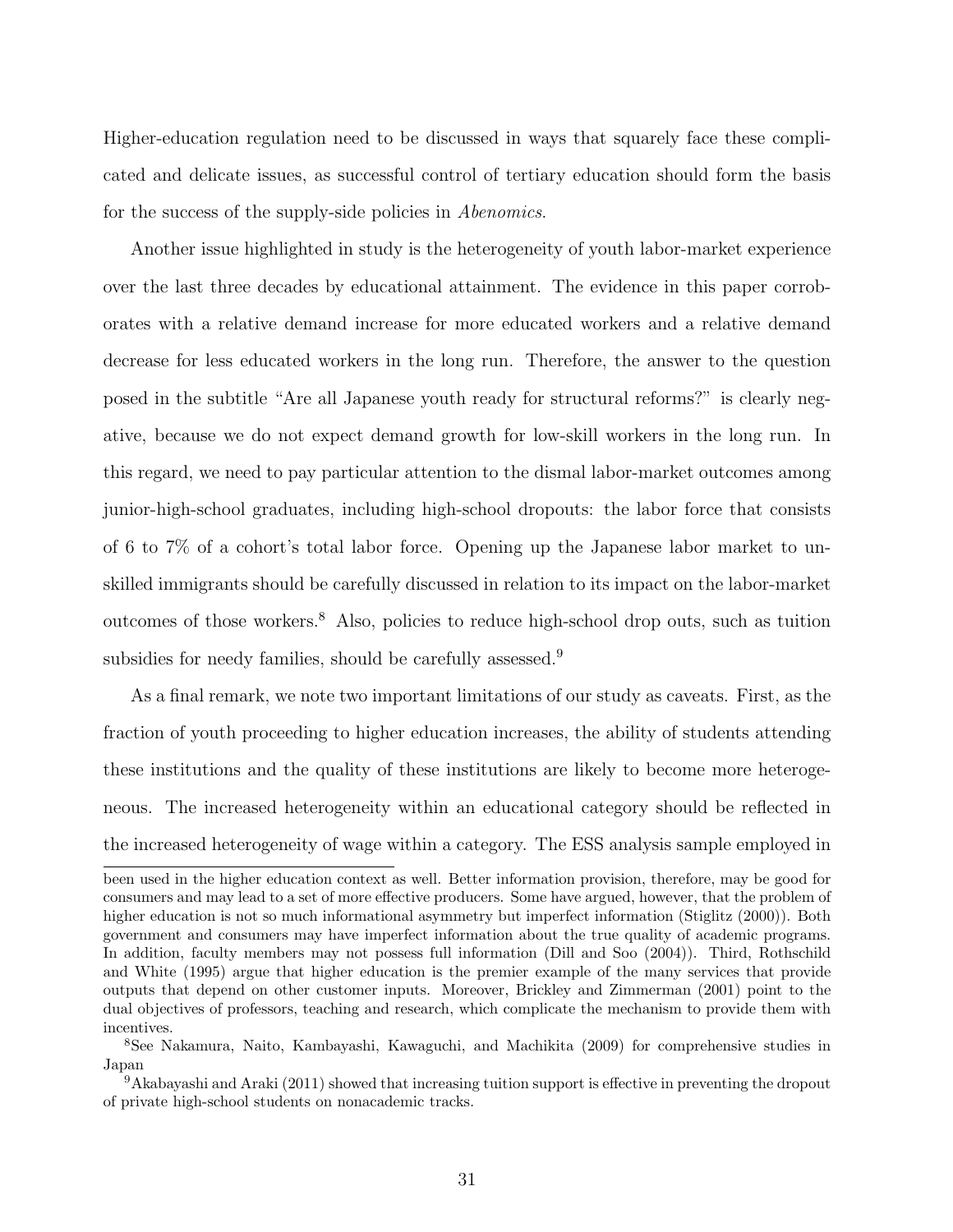this study, however, does not serve as the best data source for a variance analysis because of its crude measure of hourly wage rate constructed from three categorical variables: annual earnings, weekly hours worked, and weeks worked in the previous year. The measurement error in hourly wage introduced unavoidably in the process of the variable construction is less innocuous in the variance analysis than in the mean analysis in the manuscript. Yamada and Kawaguchi (2014) document the change of within-group variance of hourly wage accurately imputed from the Basic Survey on Wage Structure. The within-group wage variance increased between 1991 and 2008 among high-school graduates, junior-college graduates and university graduates. It is left for future research to relate the observed increase of wage variance within a group with the increase in the unobserved heterogeneity among university graduates or the increase in the heterogeneity in the quality of university education.

Second, we analyzed labor markets of male and female youth separately throughout the paper without paying much attention to the interaction between the two markets. The substitutability or complementarity between them in the production process creates an interdependence of labor demands for each sex. In addition, changes in marriage behavior and social norms on the division of labor create an interdependence of labor supplies for each sex. The interdependence of both labor demand and supply for each sex affects the equilibriums in both labor markets in complex ways. Comprehensive analysis of the interdependence of male and female labor markets is left for future research.

## References

- ABE, M., AND S. OHTA (2001): "Fluctuations in unemployment and industry labor markets," Journal of the Japanese and International Economies, 15, 437–464.
- Abe, N. (2011a): "Youth employment status and permanent income risk," Discussion Paper 2011-J03, National Institute of Population and Social Security Research, in Japanese language.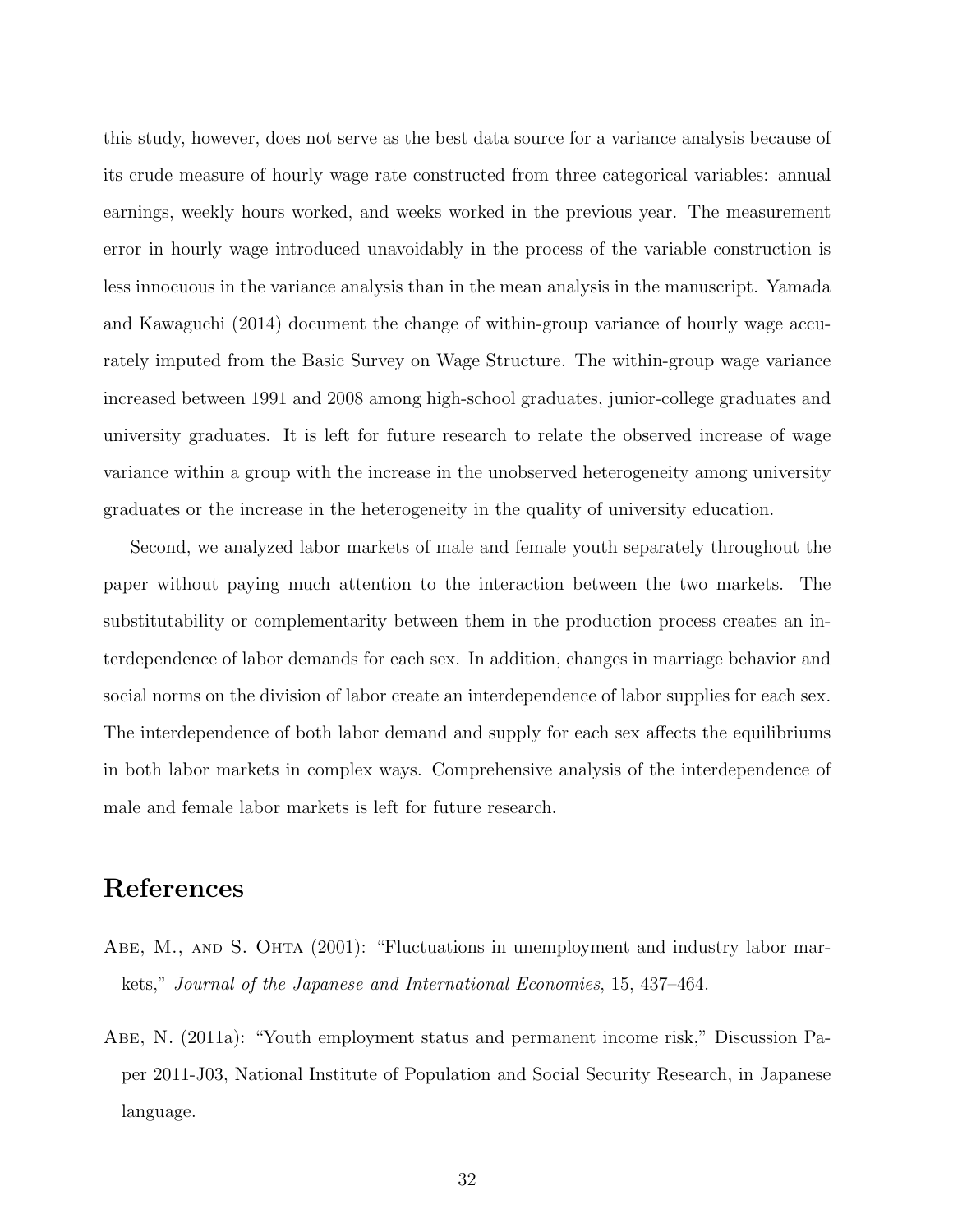- Abe, Y. (2010): "Equal Employment Opportunity Law and the gender wage gap in Japan: A cohort analysis," Journal of Asian Economics, 21(2), 142–155.
- (2011b): "The Equal Employment Opportunity Law and labor force behavior of women in Japan," *Journal of the Japanese and International Economies*, 25(1), 39–55.
- ABE, Y., AND K. TAMADA (2010): "Regional patterns of employment changes of lesseducated men in Japan," Japan and the World Economy, 22, 69–79.
- ACEMOGLU, D., AND J. ANGRIST (2001): "How Large are Human-Capital Externalities? Evidence from Compulsory-Schooling Laws," in NBER Macroeconomics Annual 2000, Volume 15, NBER Chapters, pp. 9–74. National Bureau of Economic Research, Inc.
- AHN, S., K. FUKAO, AND K. ITO (2008): "The impact of outsourcing on the Japanese and South Korean labor markets: International outsourcing of intermediate inmputs and assembly in East Asia," Columbia Business School Working Paper Series No. 260.
- Akabayashi, H., and H. Araki (2011): "Do education vouchers prevent dropout at private high schools? Evidence from Japanese policy changes," Journal of the Japanese and International Economies, 25(3), 183 – 198.
- AKERLOF, G. A. (1970): "The Market for 'Lemons': Quality Uncertainty and the Market Mechanism," The Quarterly Journal of Economics, 84(3), 488–500.
- Asano, H., T. Ito, and D. Kawaguchi (2013): "Why Has the Fraction of Nonstandard Workers Increased? A Case Study of Japan," Scottish Journal of Political Economy, 60(4), 360–389.
- BARRO, R. J., AND J. W. LEE (2013): "A new data set of educational attainment in the world, 1950–2010," Journal of Development Economics, 104, 184–198.
- BERMAN, E., J. BOUND, AND Z. GRILICHES (1994): "Changes in the demand for skilled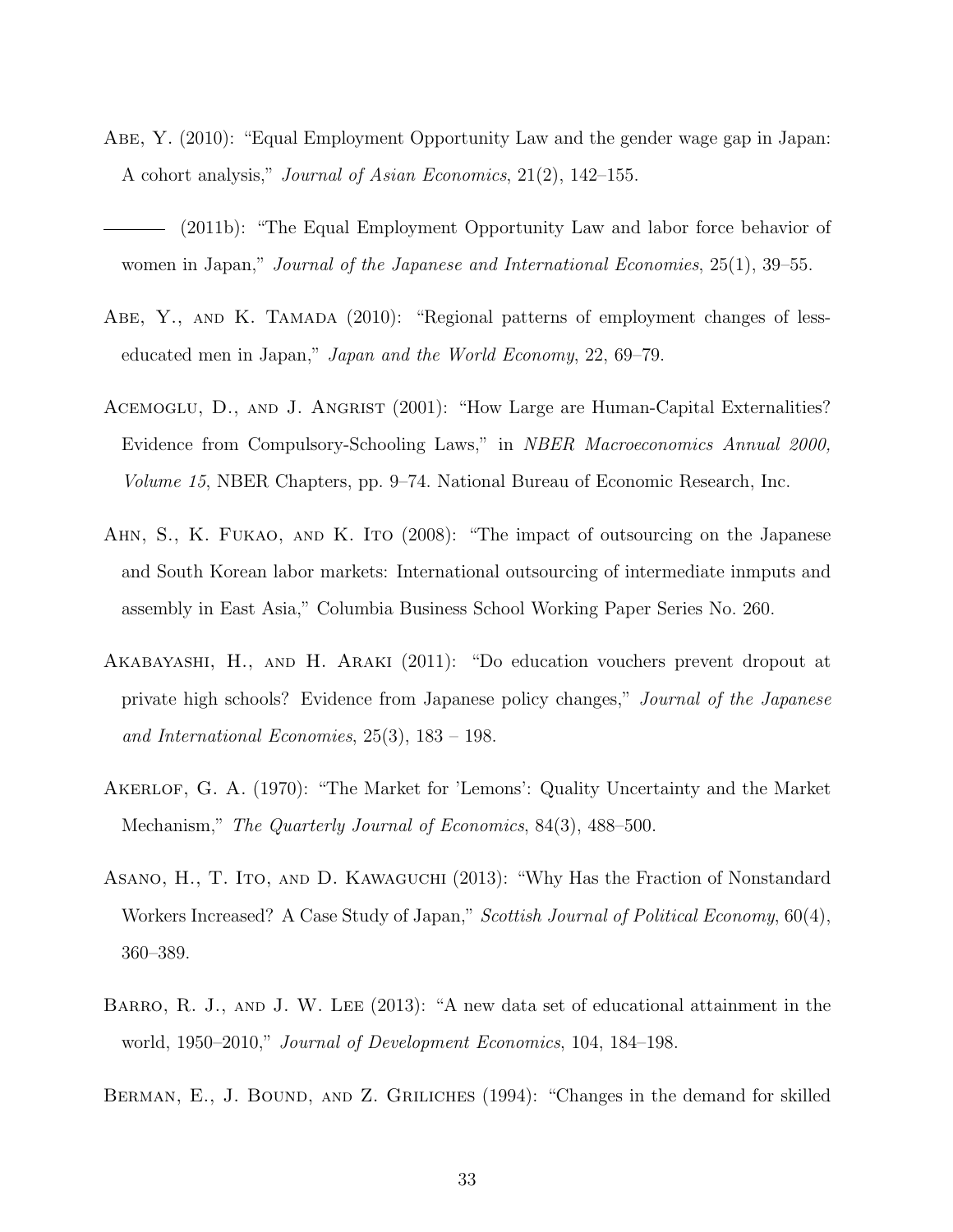labor within U. S. manufacturing industries," *Quarterly Journal of Economics*, 109, 367– 398.

- BERMAN, E., J. BOUND, AND S. MACHIN (1998): "Implications of skill-biased technological change: International evidence," Quarterly Journal of Economics, 113, 1245–1279.
- BORJAS, G. J., AND V. A. RAMEY (1995): "Foreign competition, market power and wage inequality," Quarterly Journal of Economics, 110, 1075–1110.
- Bound, J., and G. Johnson (1992): "Changes in the structure of wages in the 1980s: An evaluation of alternative explanations," American Economic Review, 82, 371–392.
- Bound, J., and S. Turner (2007): "Cohort crowding: How resources affect collegiate attainment," Journal of Public Economics, 91(5-6), 877–899.
- BRICKLEY, J. A., AND J. L. ZIMMERMAN (2001): "Changing incentives in a multitask environment: evidence from a top-tier business school," Journal of Corporate Finance,  $7(4)$ ,  $367 - 396$ .
- DILL, D. D., AND M. SOO (2004): "Transparency and quality in higher education markets," in Markets in Higer Education, pp. 61–85. Springer.
- Feenstra, R. C., and G. H. Hanson (1996): "Globalization, outsourcing, and wage inequality," American Economic Review Papers and Proceedings, 86, 240–245.
- (1999): "The impact of outsourcing and high-technology capital on wages: Estimates for the United States, 1979–1990," Quarterly Journal of Economics, 114, 907–940.
- Genda, Y. (2006): A Nagging Sense of Job Insecurity:The New Reality Facing Japanese Youth. I-House Press.
- (2007): "Reexamination of Youth Nonemployment," Japanese Journal of Labour Studies, 567, 97–112, in Japanese language.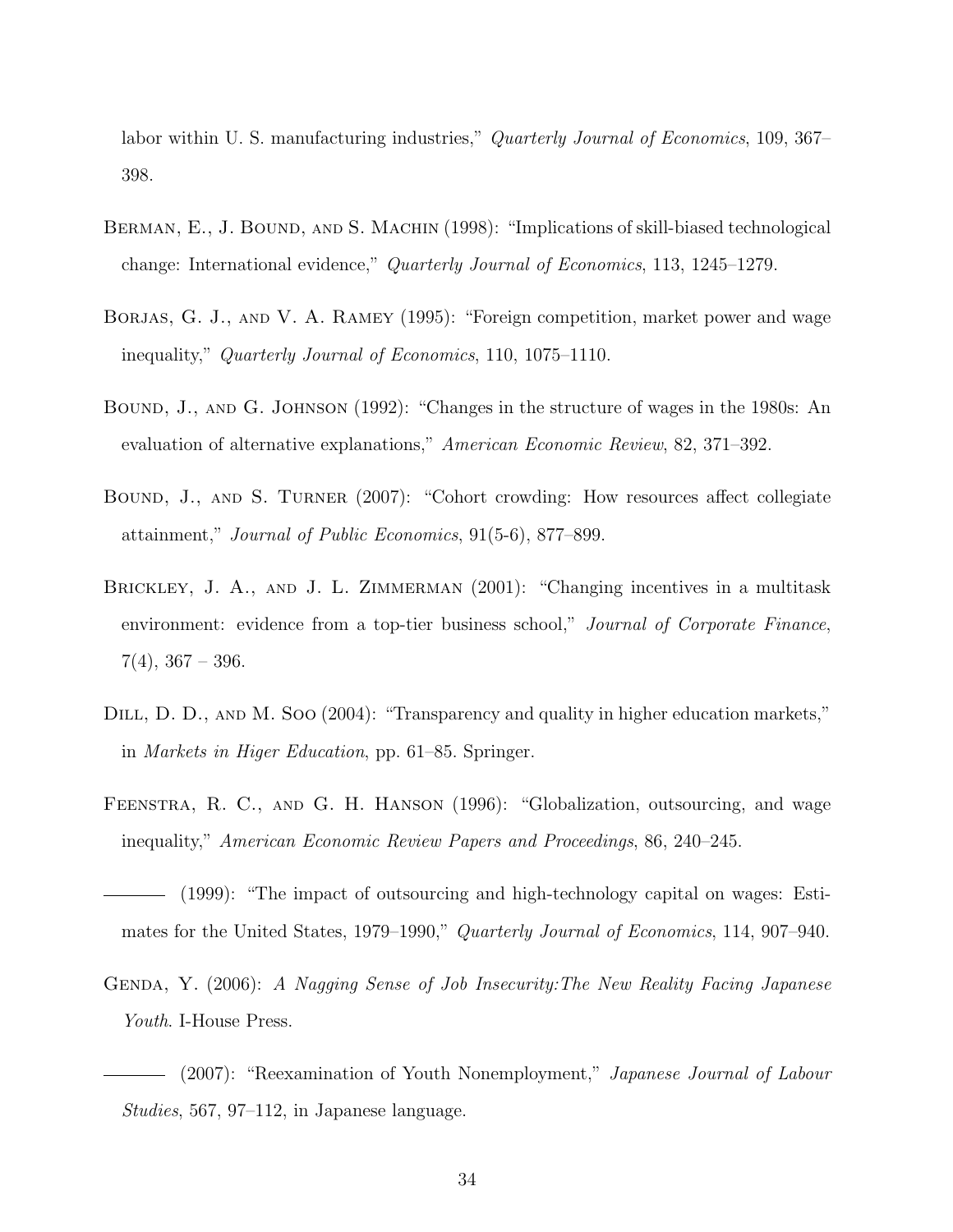Hamanaka, J. (2009): "Employment of vocational school graduates," Japanese Journal of Labour Studies, 588, 34–43, in Japanese language.

(2013): The utility of education. Keiso Shobo, Tokyo, in Japanese language.

- Johnson, G. E. (1997): "Changes in earnings inequality: The role of demand shifts," Journal of Economic Perspectives, 11, 41–54.
- Kambayashi, R., and T. Kato (2013): "Good Jobs, Bad Jobs, and the Great Recession: Lessons from Japans Lost Decade," PRIMCED Discussion Paper Series 41, Institute of Economic Research, Hitotsubashi University.
- Katz, L. F., and K. M. Murphy (1992): "Changes in Relative Wages, 1963-1987: Supply and Demand Factors," The Quarterly Journal of Economics, 107(1), 35–78.
- KAWAGUCHI, D., AND Y. MORI (2014): "Winning the race against technology," Discussion paper, Research Institute of Economy Trade and Industry and Bank of Japan.
- KORENMAN, S., AND D. NEUMARK (2000): "Cohort Crowding and Youth Labor Markets (A Cross-National Analysis)," in Youth Employment and Joblessness in Advanced Countries, NBER Chapters, pp. 57–106. National Bureau of Economic Research, Inc.
- Krueger, A. B. (1997): "Labor market shifts and the price puzzle revisited," NBER Working Paper 5924.
- Kuroda, S. (2003): "Analysis of changes in Japan's unemployment rate using gross flor data," Monetary and Economic Studies, 21, 69–104.
- LEVY, F., AND R. J. MURNANE (1996): "With what skills are computers a complement?," American Economic Review Papers and Proceedings, 86, 258–262.
- LING, C., AND H. MIYAMOTO (2012): "Cross worker flows and unemployment dynamics in Japan," Journal of the Japanese and International Economies, 26, 44–61.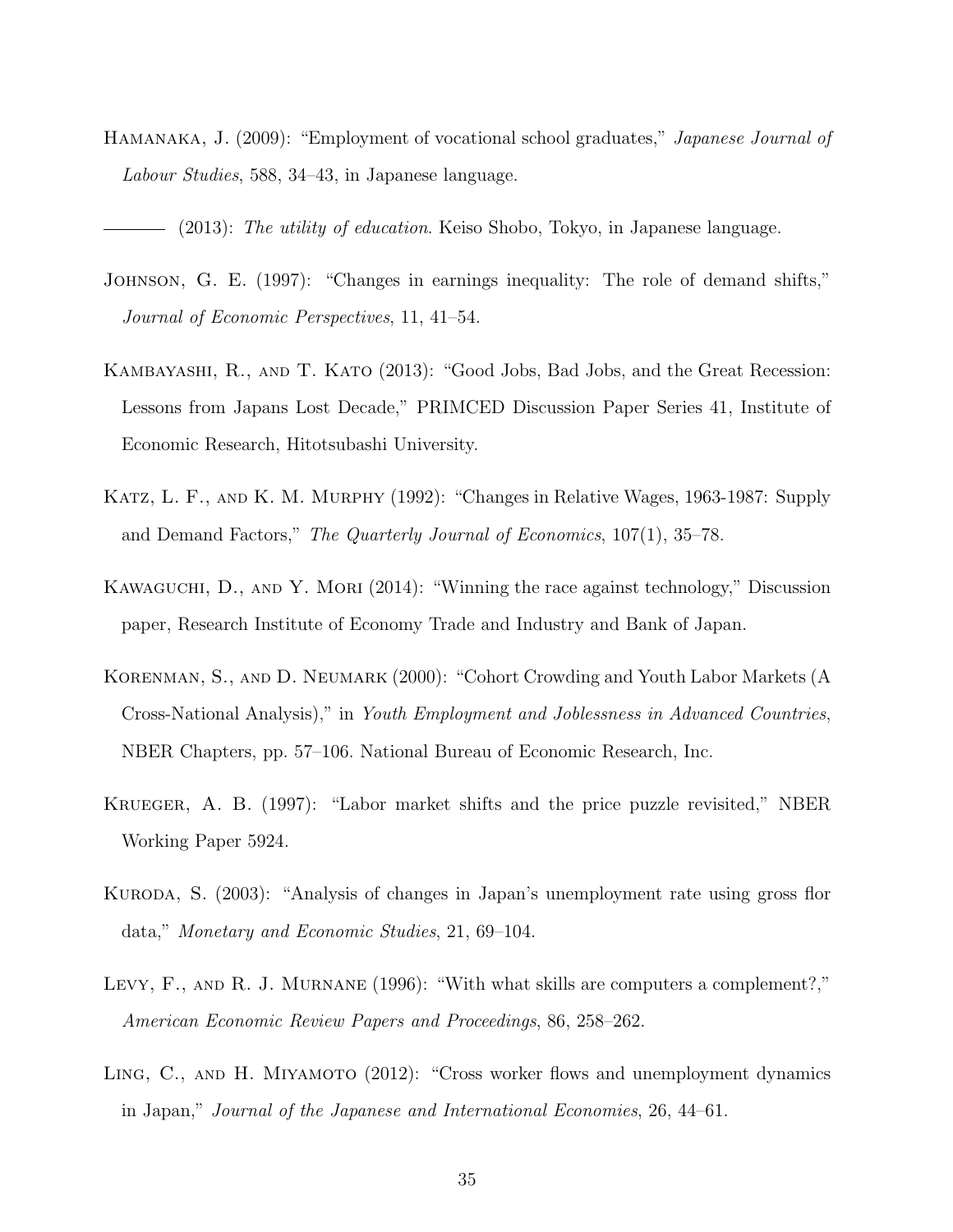- MACHIN, S., AND J. VAN REENEN (1998): "Technology and changes in skill structure evidence from seven OECD countries," Quarterly Journal of Economics, 113, 1215–1244.
- Mitani, N. (2008): Young Workers in the Global Economy: Job Challenges in North America, Europe and Japanchap. Youth Employment in Japan after the 1990s Bubble Burst., pp. 109 – 134. Cheltenham, U.K. and Northampton, Mass.: Elgar, Kobe U.
- Miyamoto, H. (2010): "Cyclical behavior of unemployment and job vacancies in Japan," Journal of the Japanese and International Economies, 23, 214–225.
- MIYOSHI, K. (2008): "Maleemale wage differentials in Japan," Japan and the World Economy,  $20(4)$ ,  $479-496$ .
- Morikawa, M. (2012): "Postgraduate Education and Human Capital Productivity in Japan," Discussion papers 12009, Research Institute of Economy, Trade and Industry (RIETI).
- Nagao, Y. (2008): "Functions of vocational schools and changes of the students' socioeconomic backgrounds," Journal of the Japan Society of Educational Sociology, 83, 85–106, in Japanese language.
- Nakamura, J., H. Naito, R. Kambayashi, D. Kawaguchi, and T. Machikita (2009): Foreign Labor Force in Japan. Nihon Keizai Shinbun Publishing, in Japanese language.
- NELSON, P. (1970): "Information and Consumer Behavior," Journal of Political Economy, 78(2), 311–29.
- Nickell, S., L. Nunziata, and W. Ochel (2005): "Unemployment in the OECD since the 1960s. What Do we know?," The Economic Journal, 115, 1–27.
- ROTHSCHILD, M., AND L. J. WHITE (1995): "The Analytics of the Pricing of Higher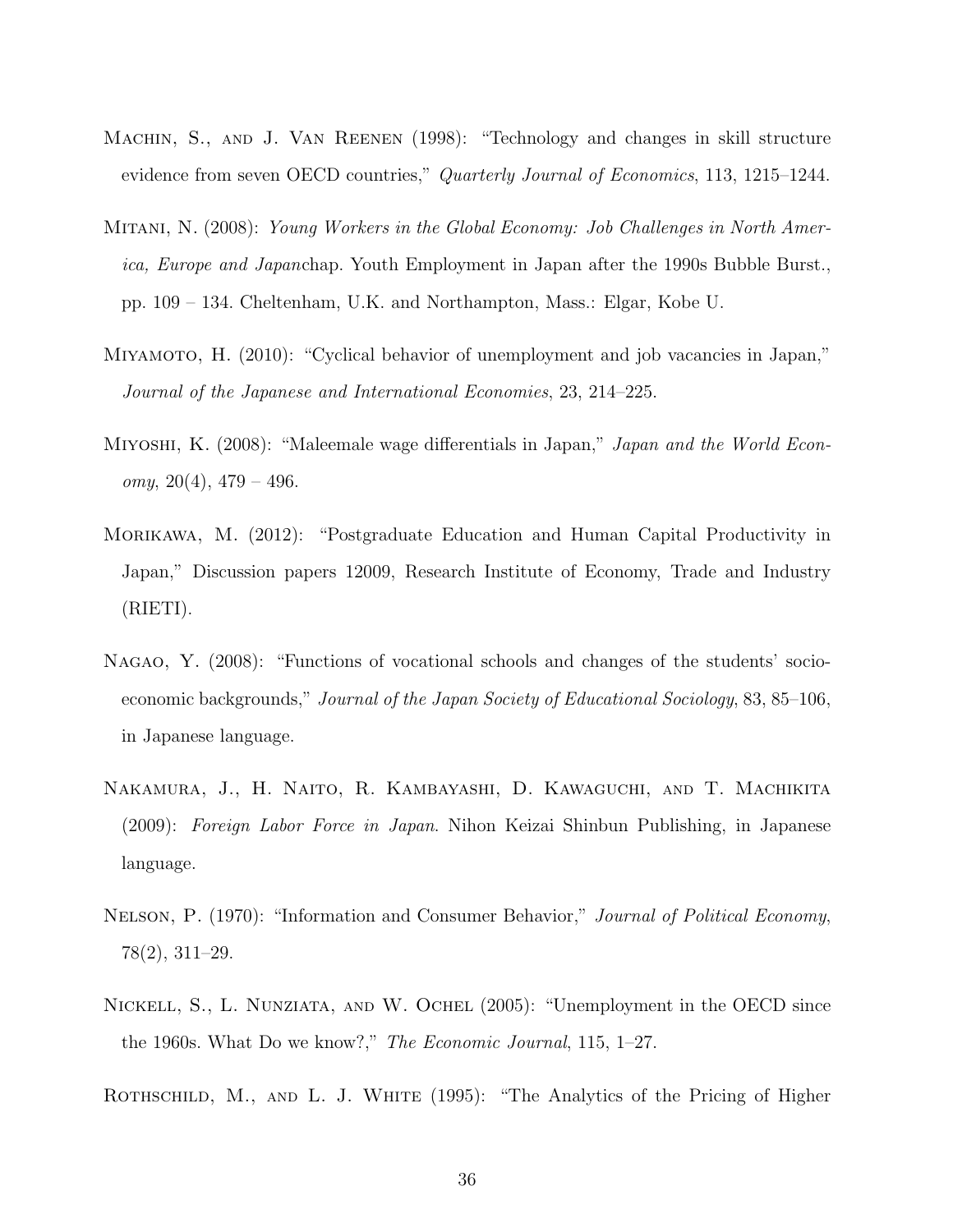Education and Other Services in Which the Customers Are Inputs," Journal of Political Economy,  $103(3)$ , 573–86.

- SACHS, J. D., AND H. J. SHATZ (1994): "Trade and Jobs in U.S. Manufacturing," Brookings Papers on Economic Activity, 1, 1–69.
- SAKURAI, K. (2001): "Biased technological change and Japanese manufacturing employment," Journal of the Japanese and International Economies, 15, 298–322.
- $-$  (2004): "How does trade affect the labor market?," Japan and the World Economy, 16, 139–161.
- SPENCE, M., AND R. ZECKHAUSER (1971): "Insurance, Information, and Individual Action," American Economic Review, 61(2), 380–87.
- STIGLITZ, J. E. (2000): *Economics of the Public Sector*. W W Norton & Company Incorporated.
- YAMADA, K., AND D. KAWAGUCHI (2014): "The changing and unchanged nature of inequality and seniority in Japan," Discussion paper, Singapore Management University.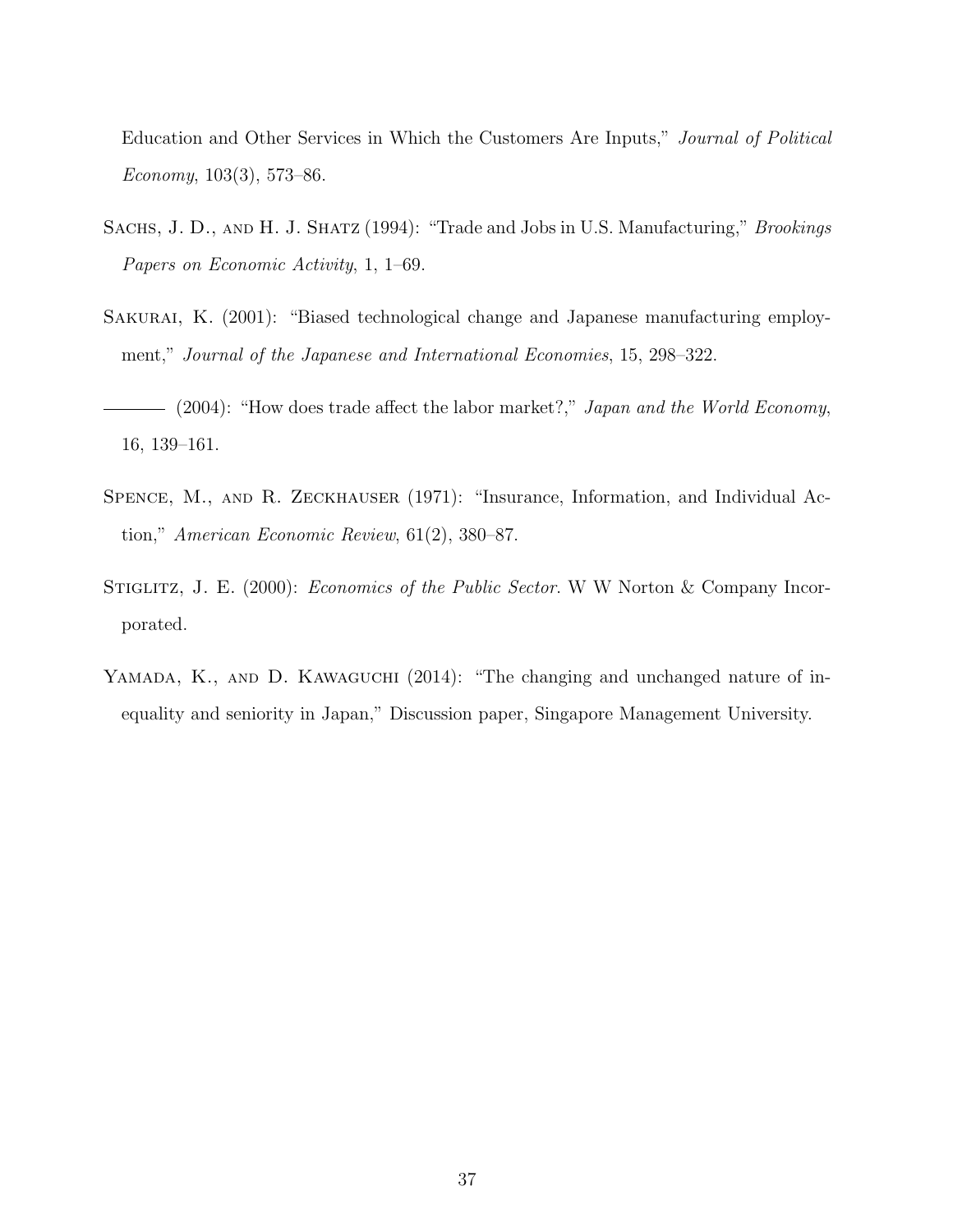



Figure 2: Japan's Unemployment Rate, Age 25–29, 1984–2012 (Source: OECD)

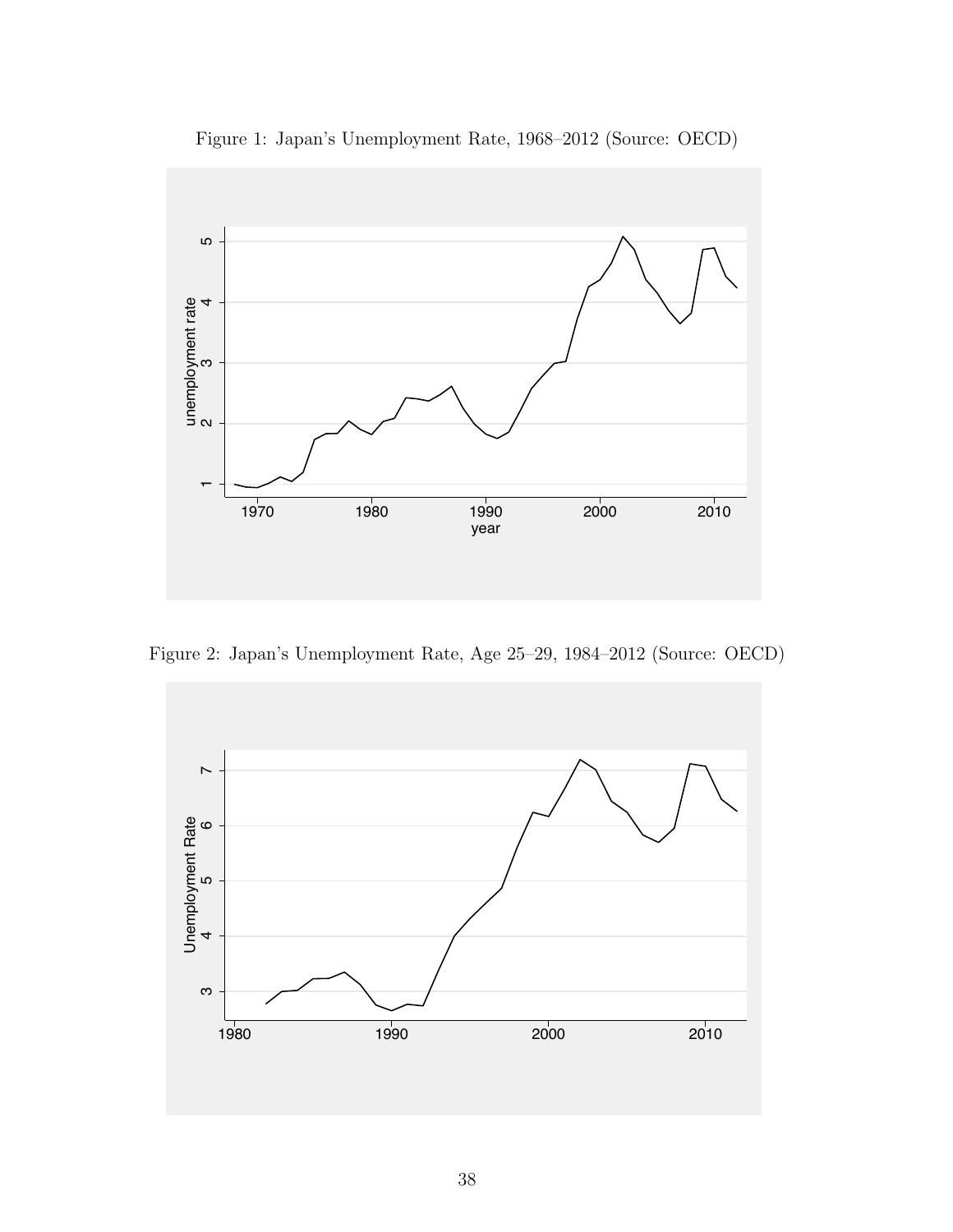



Figure 4: Employment-to-Population Ratio for Men, Age 25–29, 1984–2012 (Source: OECD)

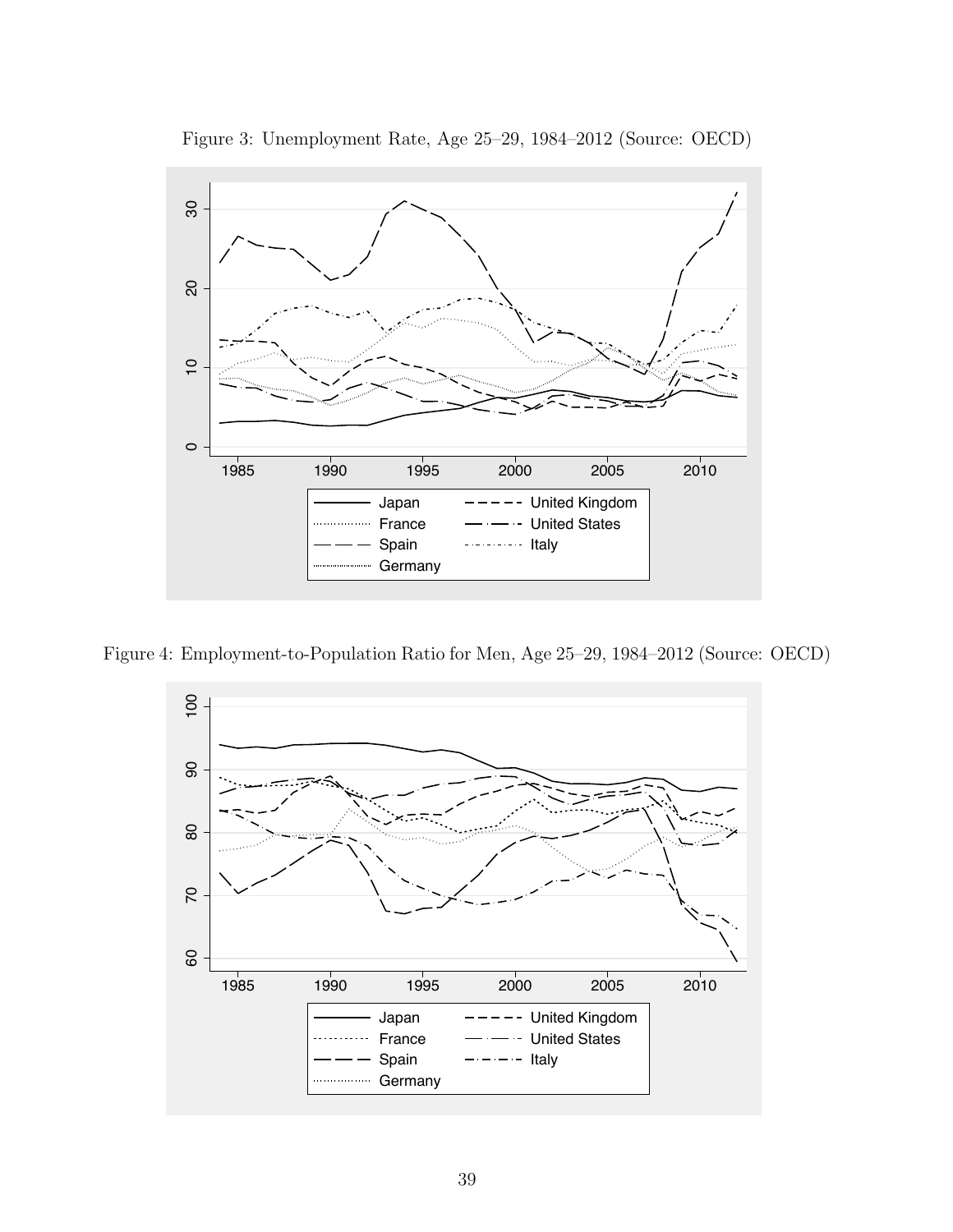Figure 5: Employment-to-Population Ratio for Women, Age 25–29, 1984–2012 (Source: OECD)

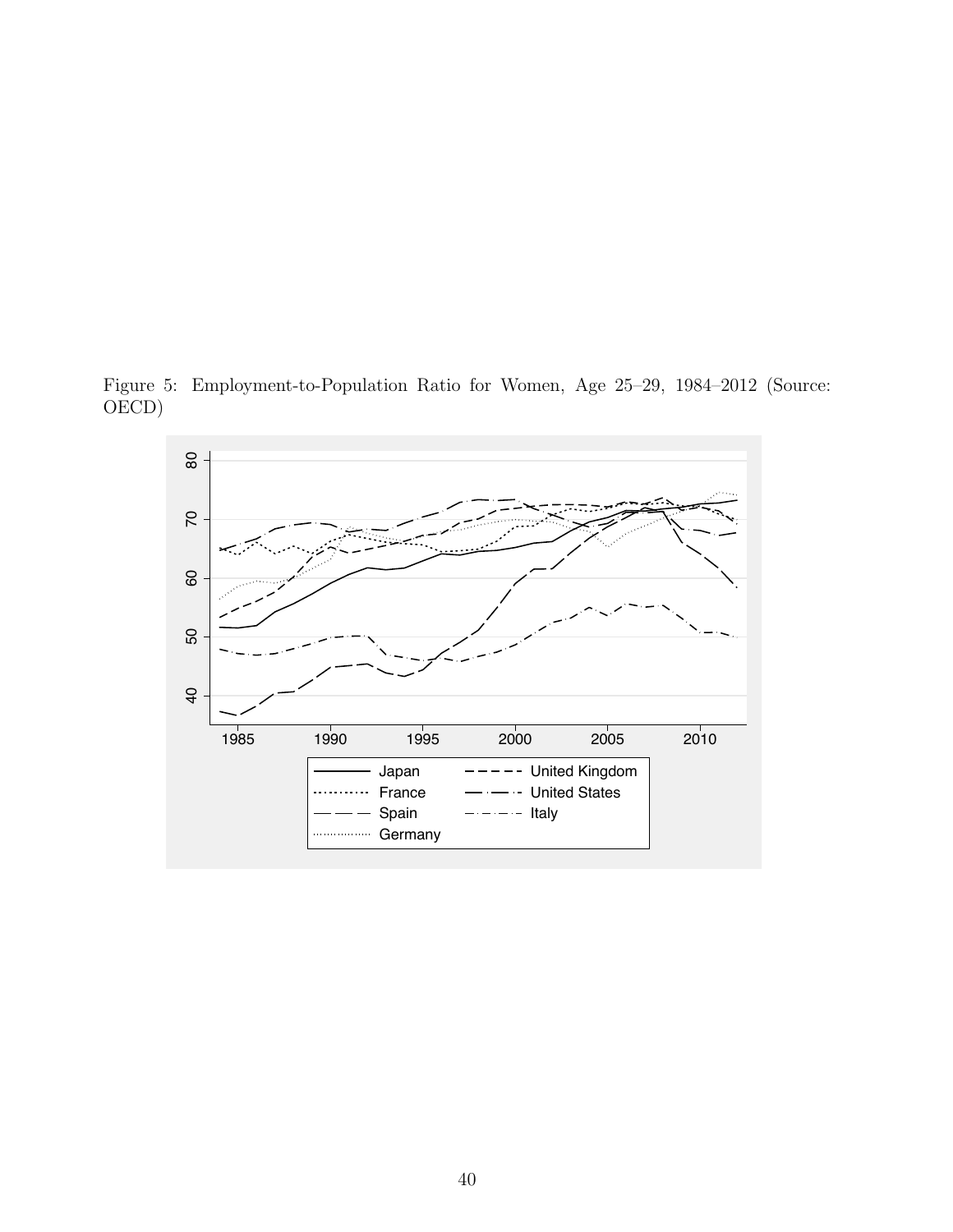Figure 6: Proportion of Those Completing Tertiary Education for Men, Age 25–29, 1980– 2010 (Source: Barro and Lee, 2013)

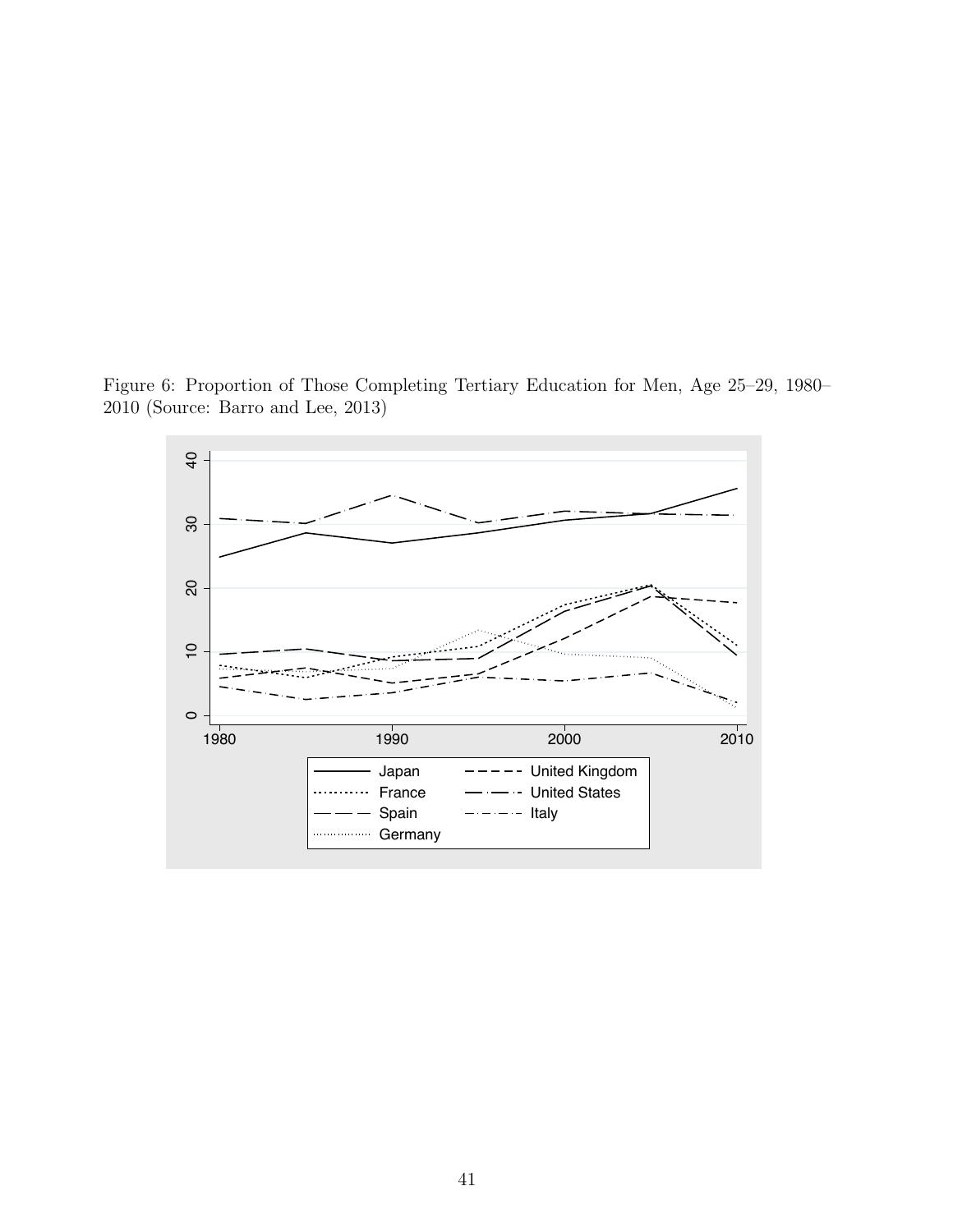Figure 7: Proportion of Those Completing Tertiary Education for Women, Age 25–29, 1980– 2010 (Source: Barro and Lee, 2013)

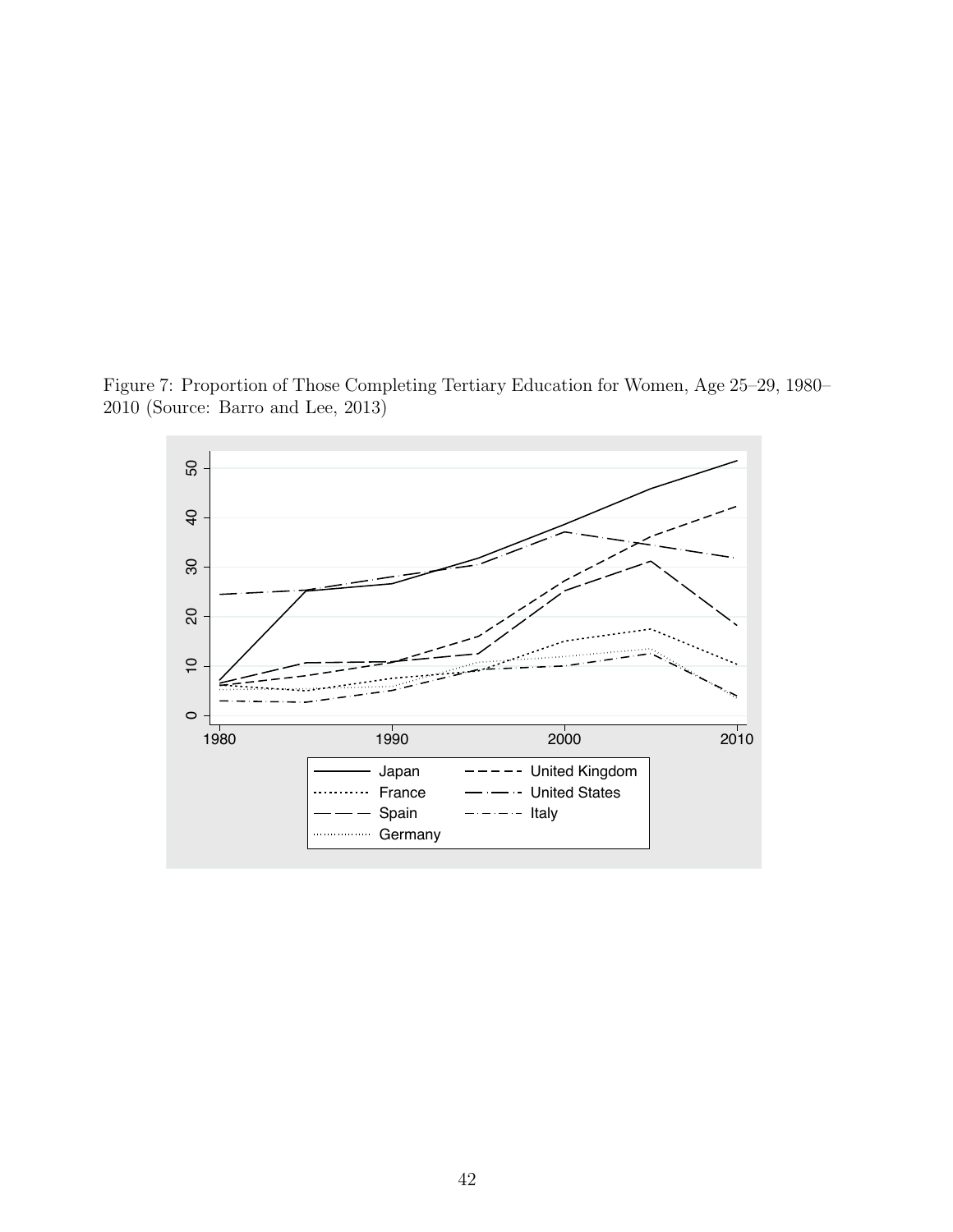Figure 8: Composition of Age 25–29 as a Percentage of All Ages for Men, 1984–2012 (Source: OECD)

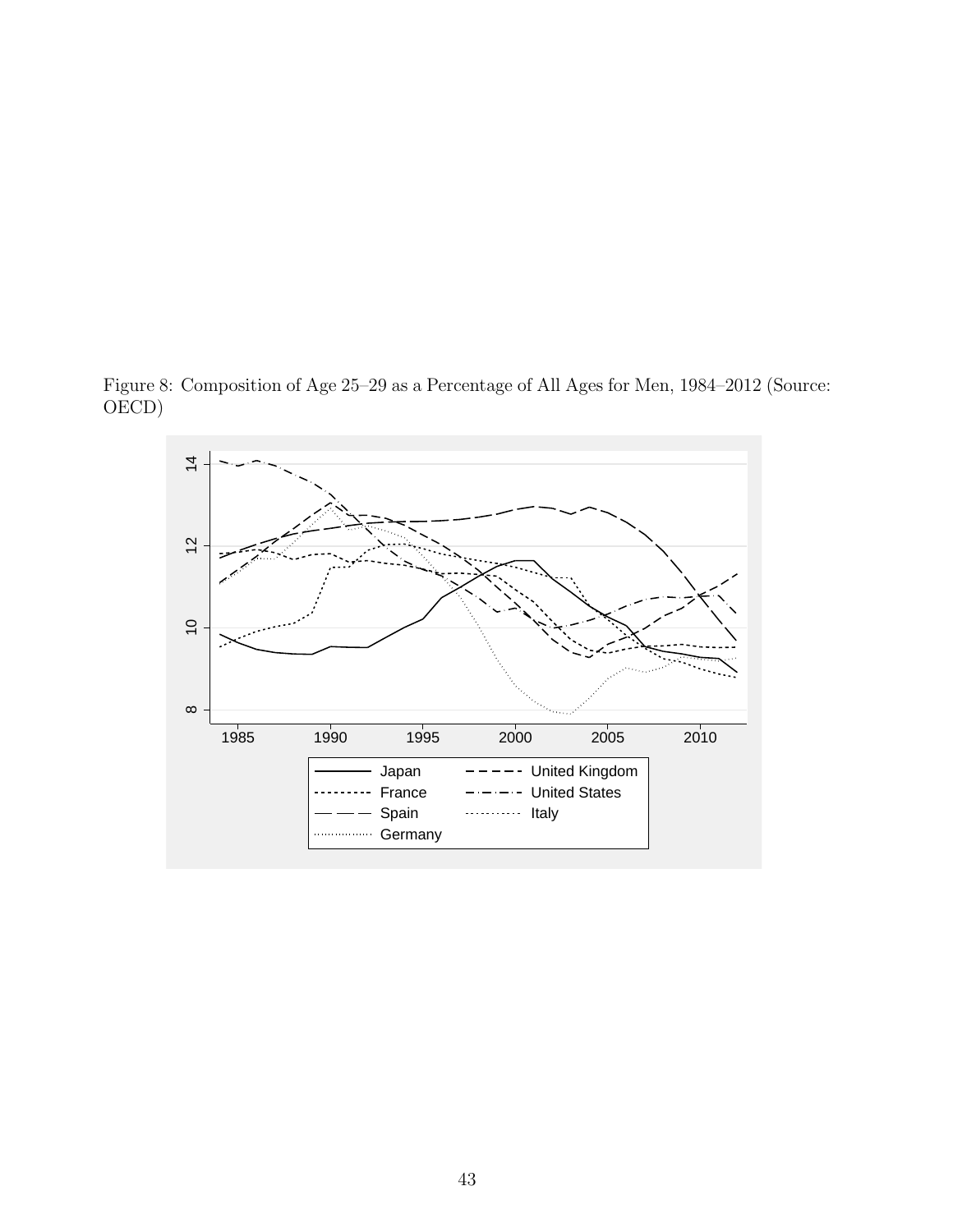Figure 9: Composition of Age 25–29 as a Percentage of All Ages for Women, 1984–2012 (Source: OECD)

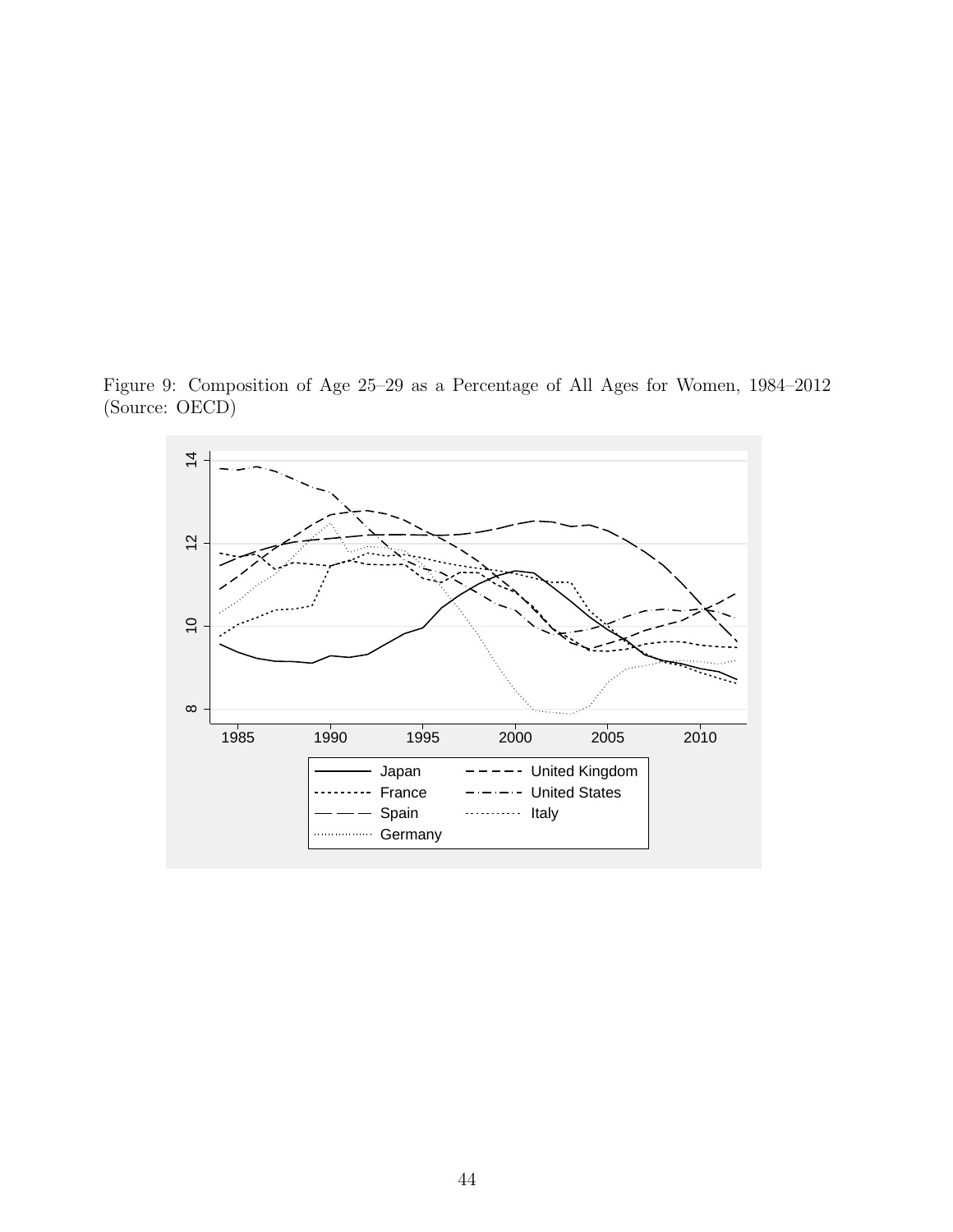

Figure 10: Employment rate of males age 25-29, 1982-2007

Figure 11: Educational composition of males, age 25-29, 1982-2007

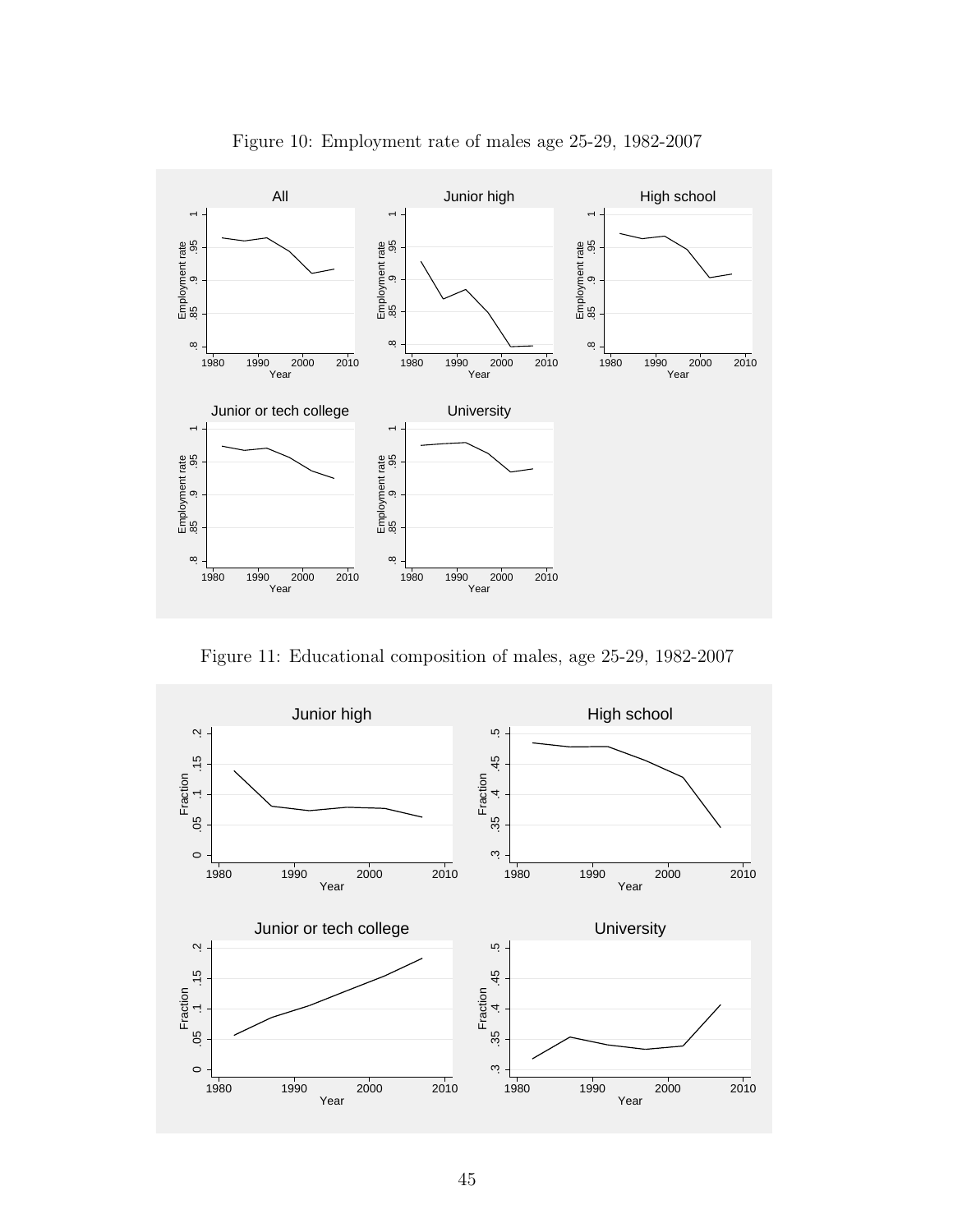

Figure 12: Employment rate of females age 25-29, 1982-2007

Figure 13: Educational composition of females age 25-29, 1982-2007

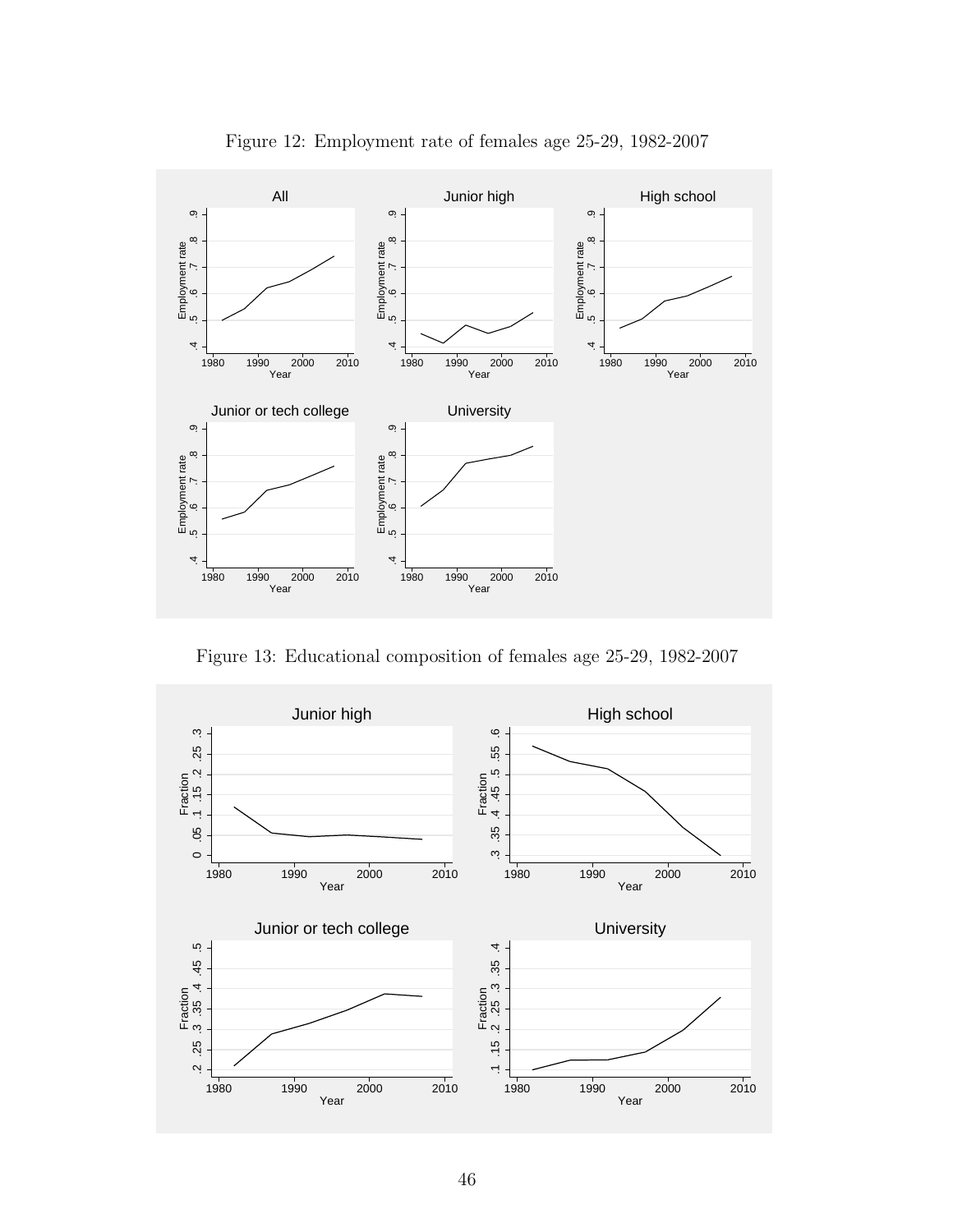

Figure 14: Counterfactual evolution of the employment rate of youth ages 25-29, 1982-2007

Actual:  $e\hat{m}p_t^t = \bar{x}^t\hat{\beta}_t$ ; Education 1982:  $e\hat{m}p_t^{1982} = \bar{x}^{1982}\hat{\beta}_t$ 



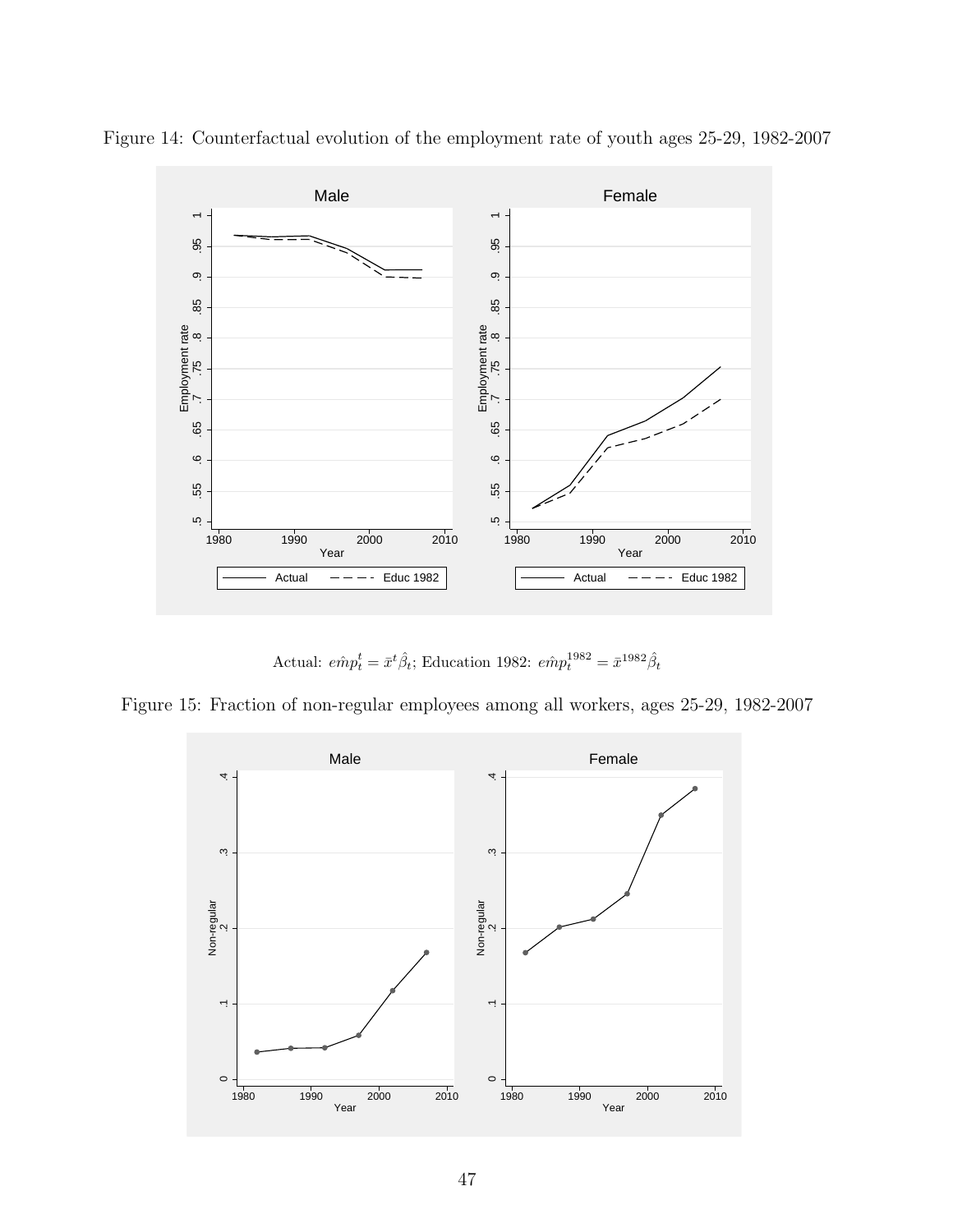

Figure 16: Occupational composition of employment, age 25-29, 1982-2007

Figure 17: Occupational growth by the initial hourly wage, age 25-29, 1982-2007



Note: Hourly wage rate in 1982 is calculated based on annual earnings and annual hours worked.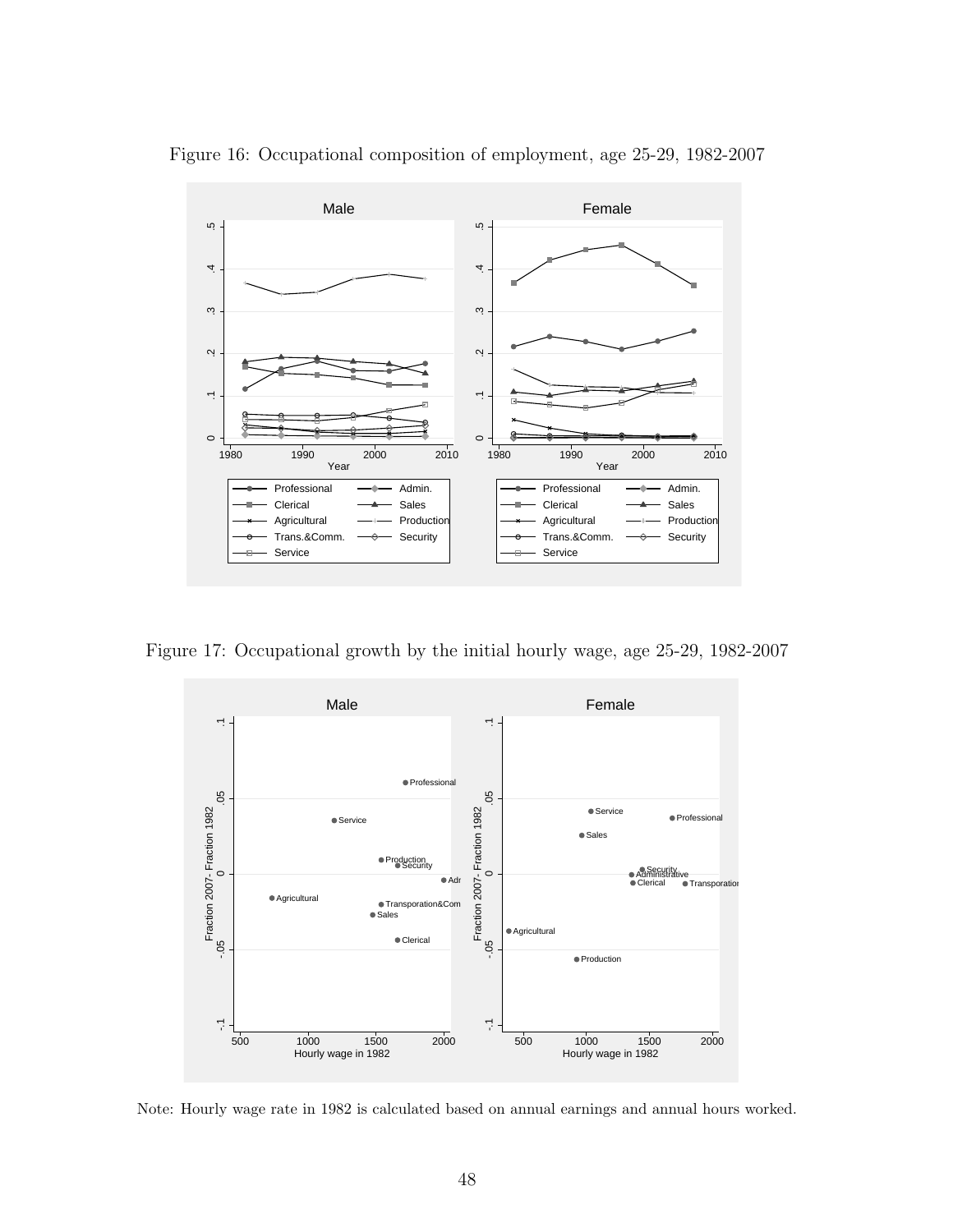

Figure 18: Log real wage of males age 25-29 by education, 1981-2012

Note: Full-time workers. All wages are deflated to 2010 price using consumer price index.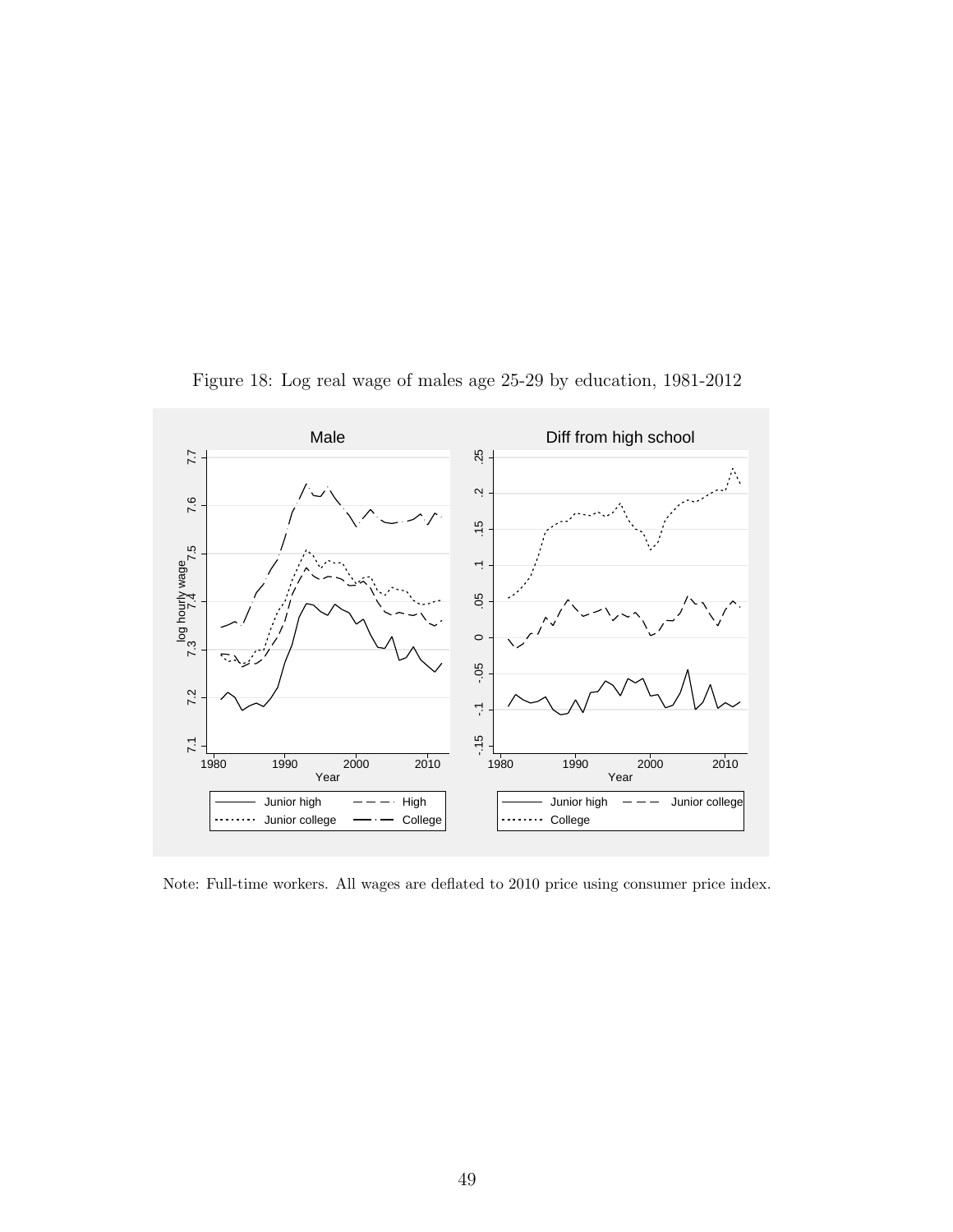

Figure 19: Log real wage of females age 25-29 by education, 1981-2012

Note: Full-time workers. All wages are deflated to 2010 price using consumer price index.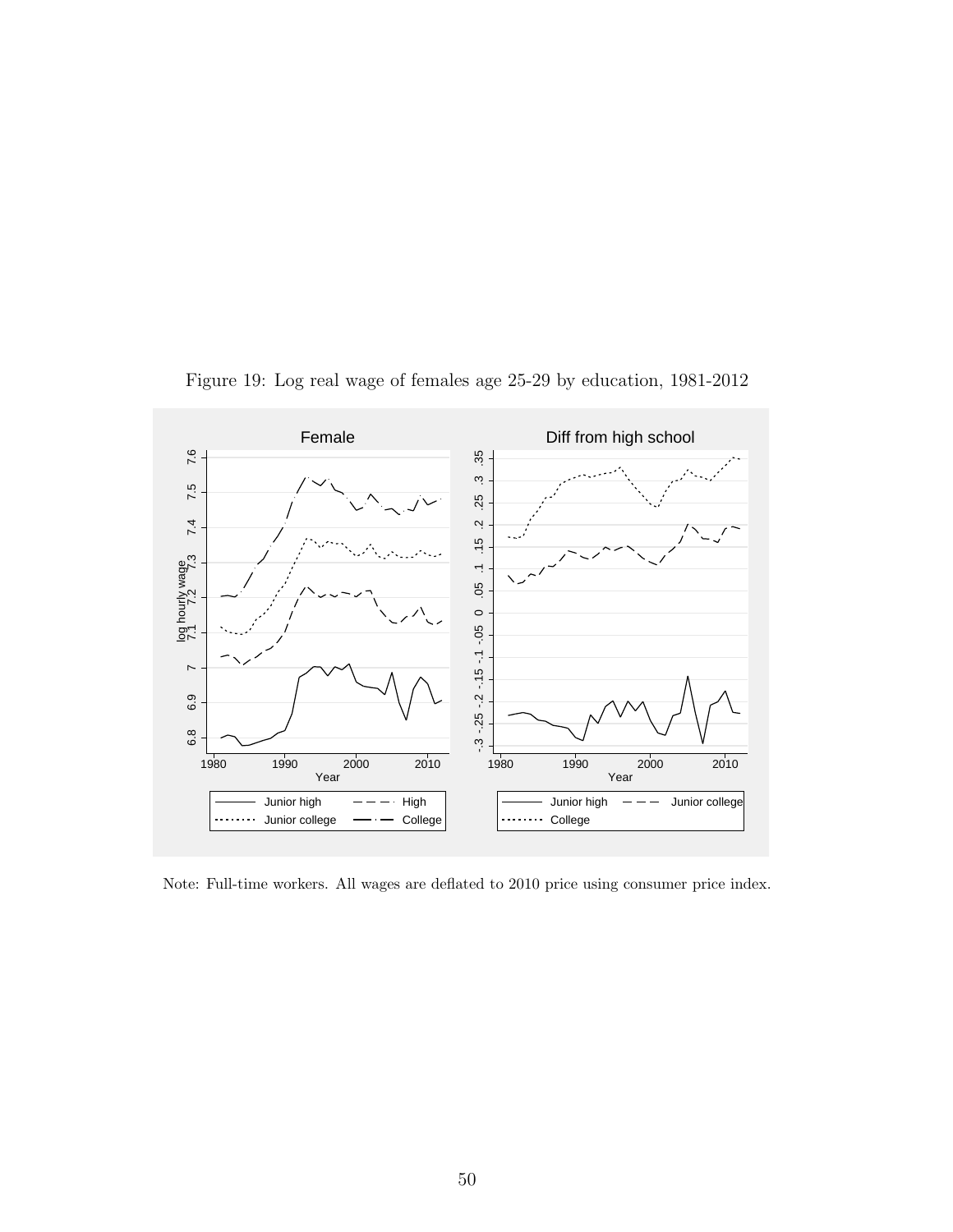|                | Male     |          |          |          | Female  |          |          |          |
|----------------|----------|----------|----------|----------|---------|----------|----------|----------|
| Education      | JH       | Η        | $\rm JC$ | Univ     | JH      | Η        | $\rm JC$ | Univ     |
| 1987           | 0.017    | 0.010    | 0.010    | 0.005    | 0.059   | 0.042    | 0.039    | 0.010    |
|                | (0.011)  | (0.003)  | (0.009)  | (0.003)  | (0.028) | (0.008)  | (0.011)  | (0.016)  |
| 1992           | 0.013    | 0.013    | 0.007    | 0.003    | 0.165   | 0.052    | 0.030    | $-0.010$ |
|                | (0.011)  | (0.003)  | (0.008)  | (0.003)  | (0.028) | (0.008)  | (0.010)  | (0.015)  |
| 1997           | 0.032    | 0.032    | 0.018    | 0.020    | 0.243   | 0.102    | 0.046    | 0.013    |
|                | (0.011)  | (0.003)  | (0.007)  | (0.003)  | (0.025) | (0.008)  | (0.009)  | (0.014)  |
| 2002           | 0.167    | 0.096    | 0.080    | 0.074    | 0.375   | 0.230    | 0.150    | 0.106    |
|                | (0.015)  | (0.004)  | (0.008)  | (0.005)  | (0.026) | (0.009)  | (0.010)  | (0.014)  |
| 2007           | 0.191    | 0.176    | 0.175    | 0.096    | 0.429   | 0.342    | 0.182    | 0.103    |
|                | (0.019)  | (0.006)  | (0.011)  | (0.005)  | (0.027) | (0.010)  | (0.011)  | (0.014)  |
| 26             | $-0.007$ | $-0.008$ | 0.003    | $-0.007$ | 0.063   | 0.033    | 0.021    | 0.019    |
|                | (0.014)  | (0.004)  | (0.010)  | (0.005)  | (0.027) | (0.008)  | (0.008)  | (0.011)  |
| 27             | $-0.008$ | $-0.016$ | $-0.025$ | $-0.021$ | 0.104   | 0.043    | 0.045    | 0.027    |
|                | (0.013)  | (0.004)  | (0.009)  | (0.004)  | (0.027) | (0.008)  | (0.008)  | (0.011)  |
| 28             | $-0.004$ | $-0.021$ | $-0.034$ | $-0.025$ | 0.084   | 0.072    | 0.067    | 0.036    |
|                | (0.014)  | (0.004)  | (0.009)  | (0.004)  | (0.027) | (0.008)  | (0.009)  | (0.012)  |
| 29             | $-0.011$ | $-0.035$ | $-0.043$ | $-0.029$ | 0.103   | 0.093    | 0.046    | 0.029    |
|                | (0.013)  | (0.004)  | (0.009)  | (0.004)  | (0.026) | (0.008)  | (0.009)  | (0.012)  |
| Constant       | 0.112    | 0.052    | 0.052    | 0.042    | 0.259   | 0.166    | 0.135    | 0.153    |
|                | (0.011)  | (0.003)  | (0.008)  | (0.004)  | (0.022) | (0.007)  | (0.009)  | (0.013)  |
| $R^2$          | $0.04\,$ | $0.04\,$ | $0.05\,$ | 0.03     | 0.11    | $0.06\,$ | 0.03     | 0.02     |
| $\overline{N}$ | 13,298   | 82,214   | 19,664   | 54,615   | 4,955   | 52,307   | 40,876   | 20,677   |

Table 1: The fraction of non-regular employees, age 25-29

Note: Heteroskedasticity robust standard errors are reported in the parentheses. JH stands for junior-high-school graduates, H stands for high-school graduates, JC stands for Junior College graduates, Univ stands for university graduates.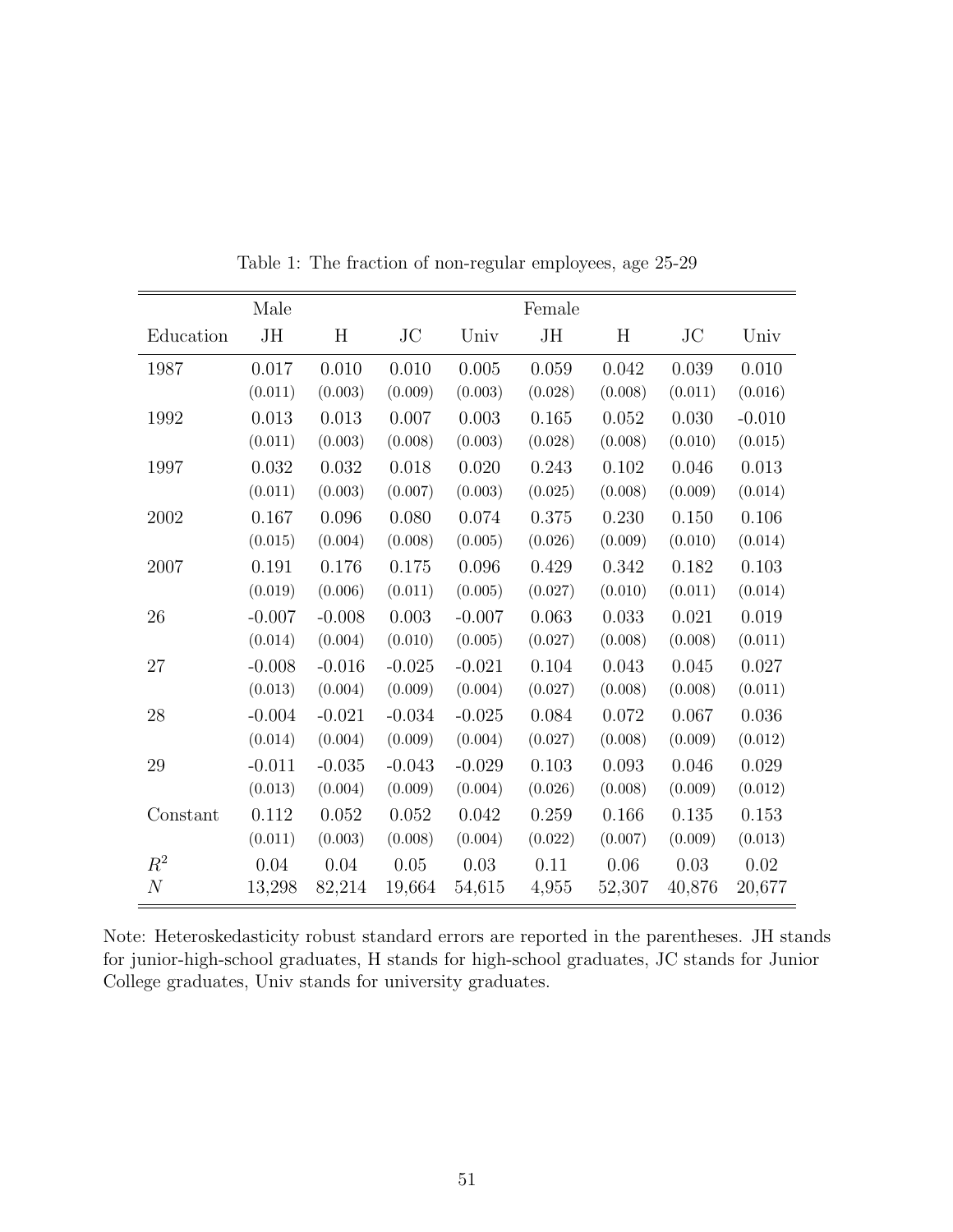|                                | 1982 | 1987 | 1992 | 1997 | 2002 | 2007 |
|--------------------------------|------|------|------|------|------|------|
| Composition                    |      |      |      |      |      |      |
| Primary                        | 0.03 | 0.03 | 0.02 | 0.01 | 0.01 | 0.02 |
| Construction                   | 0.13 | 0.11 | 0.11 | 0.13 | 0.14 | 0.11 |
| Manufacturing                  | 0.24 | 0.25 | 0.27 | 0.25 | 0.23 | 0.24 |
| <b>Retail</b> &Wholesale       | 0.22 | 0.22 | 0.19 | 0.20 | 0.20 | 0.19 |
| Finance                        | 0.04 | 0.04 | 0.05 | 0.04 | 0.03 | 0.03 |
| Transportation&Communication   | 0.08 | 0.08 | 0.09 | 0.09 | 0.13 | 0.13 |
| Public Utility                 | 0.01 | 0.01 | 0.01 | 0.01 | 0.01 | 0.01 |
| Service                        | 0.18 | 0.21 | 0.22 | 0.22 | 0.22 | 0.24 |
| Government                     | 0.07 | 0.05 | 0.04 | 0.04 | 0.04 | 0.05 |
| Fraction of Tertiary Education |      |      |      |      |      |      |
| Primary                        | 0.14 | 0.19 | 0.25 | 0.28 | 0.36 | 0.41 |
| Construction                   | 0.21 | 0.29 | 0.28 | 0.29 | 0.29 | 0.35 |
| Manufacturing                  | 0.33 | 0.41 | 0.40 | 0.45 | 0.43 | 0.50 |
| Retail&Wholesale               | 0.39 | 0.42 | 0.45 | 0.48 | 0.54 | 0.63 |
| Finance                        | 0.67 | 0.74 | 0.79 | 0.82 | 0.82 | 0.88 |
| Transportation&Communication   | 0.19 | 0.19 | 0.22 | 0.28 | 0.55 | 0.64 |
| Public Utility                 | 0.27 | 0.33 | 0.41 | 0.51 | 0.41 | 0.49 |
| Service                        | 0.59 | 0.65 | 0.61 | 0.61 | 0.62 | 0.73 |
| Government                     | 0.47 | 0.54 | 0.58 | 0.60 | 0.60 | 0.80 |

Table 2: Industrial composition and the fraction of workers with tertiary education, males age 25-29

Note: The upper panel reports the industrial composition of young workers that should add up to one for each year. The lower panel reports the fraction of tertiary-educated workers in each industry and in each year. The primary sector includes agriculture, fishery, forestry, and mining sectors. The government industry code moved the restaurant industry from Retail & Wholesale to Service from 2002, but the figures above include the restaurant industry in the Retail&Wholesale sector throughout.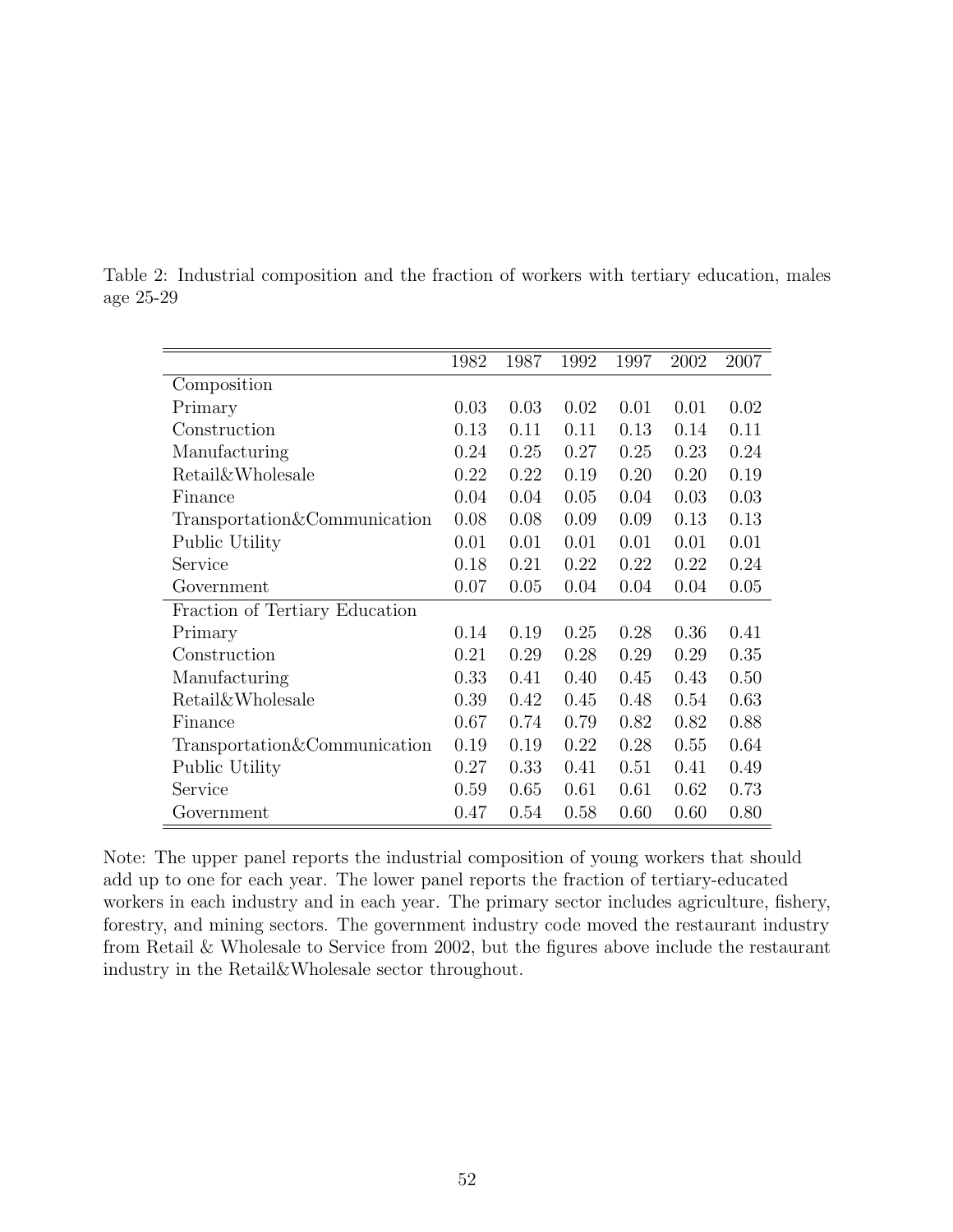|                                | 1982 | 1987 | 1992 | 1997 | 2002 | 2007 |
|--------------------------------|------|------|------|------|------|------|
| Composition                    |      |      |      |      |      |      |
| Primary                        | 0.05 | 0.03 | 0.01 | 0.01 | 0.01 | 0.01 |
| Construction                   | 0.03 | 0.03 | 0.04 | 0.04 | 0.03 | 0.02 |
| Manufacturing                  | 0.20 | 0.19 | 0.19 | 0.18 | 0.14 | 0.13 |
| <b>Retail</b> &Wholesale       | 0.25 | 0.24 | 0.24 | 0.24 | 0.25 | 0.25 |
| Finance                        | 0.06 | 0.08 | 0.08 | 0.07 | 0.06 | 0.05 |
| Transportation&Communication   | 0.02 | 0.02 | 0.03 | 0.04 | 0.07 | 0.07 |
| Public Utility                 | 0.00 | 0.00 | 0.00 | 0.00 | 0.00 | 0.00 |
| Service                        | 0.35 | 0.39 | 0.39 | 0.39 | 0.41 | 0.45 |
| Government                     | 0.03 | 0.02 | 0.02 | 0.03 | 0.03 | 0.02 |
| Fraction of Tertiary Education |      |      |      |      |      |      |
| Primary                        | 0.09 | 0.16 | 0.19 | 0.25 | 0.36 | 0.44 |
| Construction                   | 0.27 | 0.35 | 0.41 | 0.46 | 0.57 | 0.60 |
| Manufacturing                  | 0.17 | 0.30 | 0.34 | 0.43 | 0.46 | 0.52 |
| Retail&Wholesale               | 0.24 | 0.33 | 0.36 | 0.41 | 0.51 | 0.57 |
| Finance                        | 0.29 | 0.43 | 0.50 | 0.61 | 0.75 | 0.79 |
| Transportation&Communication   | 0.37 | 0.46 | 0.49 | 0.56 | 0.70 | 0.74 |
| Public Utility                 | 0.32 | 0.32 | 0.47 | 0.65 | 0.70 | 0.72 |
| Service                        | 0.60 | 0.65 | 0.65 | 0.67 | 0.73 | 0.81 |
| Government                     | 0.41 | 0.62 | 0.64 | 0.69 | 0.78 | 0.84 |

Table 3: Industrial composition and the fraction of workers with tertiary education, females age 25-29

Note: The upper panel reports the industrial composition of young workers that should add up to one for each year. The lower panel reports the fraction of tertiary-educated workers in each industry and in each year. The primary sector includes agriculture, fishery, forestry, and mining sectors. The government industry code moved the restaurant industry from Retail & Wholesale to Service from 2002, but the figures above include the restaurant industry in the Retail&Wholesale sector throughout.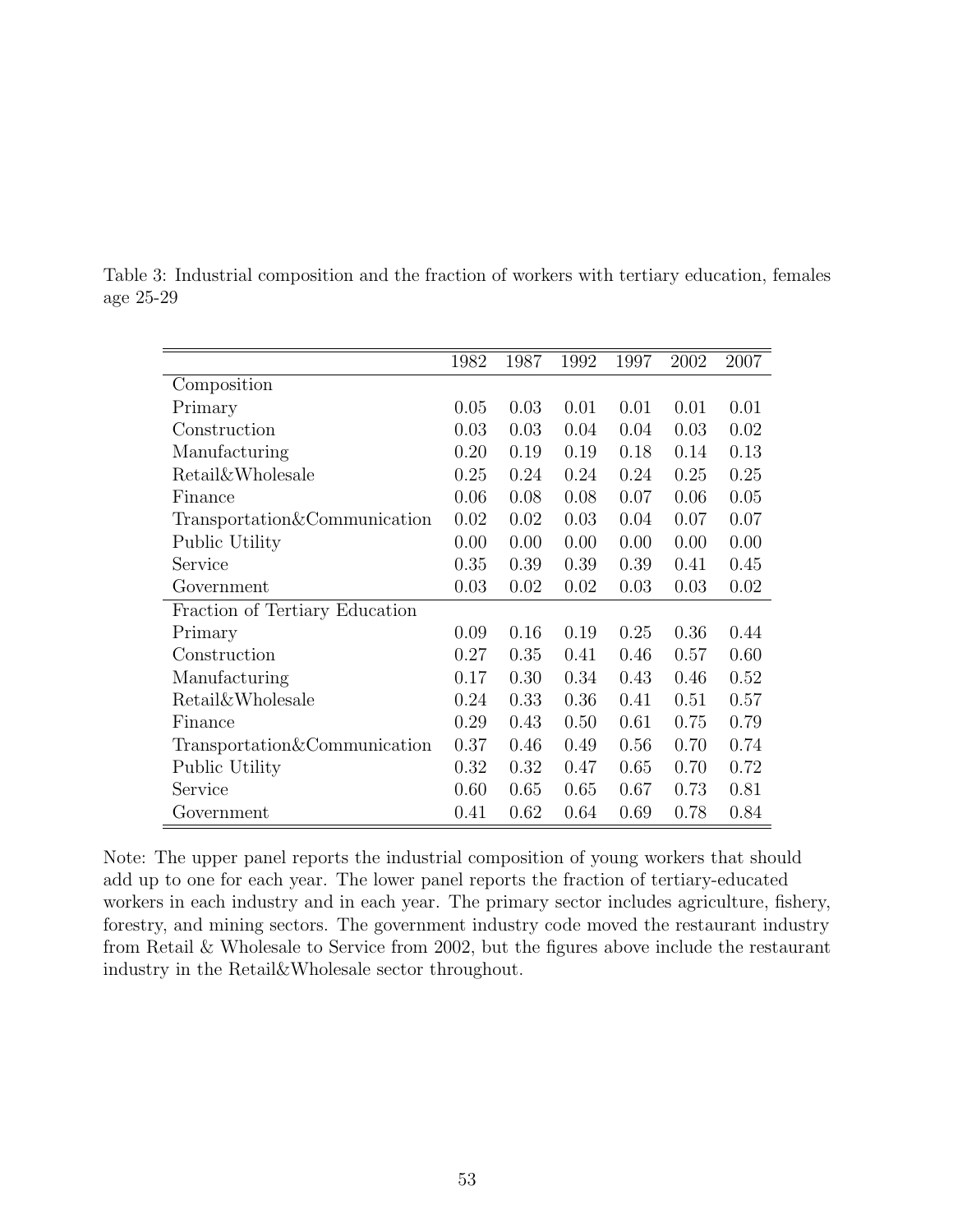|                          |      | Male Female |
|--------------------------|------|-------------|
| Junior high school       | 0.05 | 0.03        |
| High school              | 0.34 | 0.27        |
| Vocational school        | 0.15 | 0.20        |
| Junior/technical college | 0.03 | 0.19        |
| University               | 0.36 | 0.30        |
| Graduate school          | 0.06 | 0.02        |

Table 4: Distribution of detailed educational background, age 25-29, ESS, 2007

Note: Vocational school and junior/technical college are classified into a single category before 2007. University and graduate school are also classified into a single category before 2007.

|                          | Male           | Male      | Female         | Female   |
|--------------------------|----------------|-----------|----------------|----------|
| Junior high school       | $-0.107$       | $-0.107$  | $-0.140$       | $-0.134$ |
|                          | (0.012)        | (0.012)   | (0.020)        | (0.019)  |
| Vocational school        | 0.016          | $0.015\,$ | 0.108          | 0.108    |
|                          | (0.006)        | (0.006)   | (0.010)        | (0.010)  |
| Junior/technical college | 0.008          | 0.007     | 0.080          | 0.086    |
|                          | (0.014)        | (0.014)   | (0.010)        | (0.010)  |
| University               | 0.025          | 0.022     | 0.160          | 0.162    |
|                          | (0.005)        | (0.005)   | (0.009)        | (0.010)  |
| Graduate school          | 0.069          | 0.067     | 0.254          | 0.253    |
|                          | (0.006)        | (0.006)   | (0.019)        | (0.020)  |
| Age 26                   | 0.008          | 0.008     | $-0.028$       | $-0.028$ |
|                          | (0.008)        | (0.008)   | (0.010)        | (0.010)  |
| Age $27$                 | 0.030          | 0.029     | $-0.054$       | $-0.053$ |
|                          | (0.007)        | (0.007)   | (0.011)        | (0.011)  |
| Age 28                   | 0.027          | 0.026     | $-0.082$       | $-0.081$ |
|                          | (0.007)        | (0.007)   | (0.011)        | (0.011)  |
| Age $29$                 | 0.037          | 0.036     | $-0.100$       | $-0.099$ |
|                          | (0.007)        | (0.007)   | (0.011)        | (0.011)  |
| Prefecture F.E.          | N <sub>o</sub> | Yes       | N <sub>o</sub> | Yes      |
| N                        | 25,805         | 25,805    | 26,695         | 26,695   |

Table 5: Determinants of employment, age 25-29, ESS, 2007

Note: Average marginal effects of the probit estimates are reported. High-school graduate is set as the base category.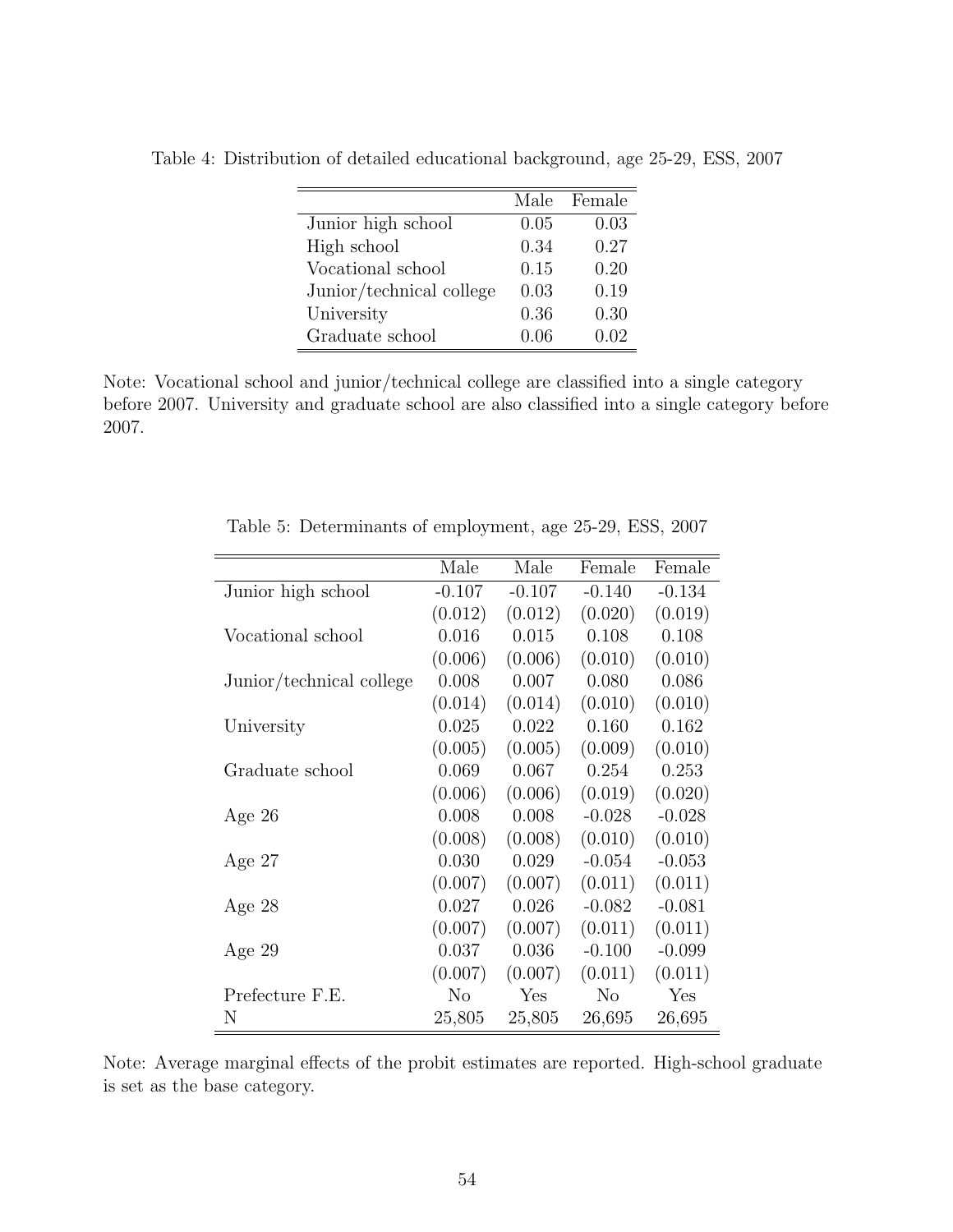|                          | Male     | Male     | Female         | Female   |
|--------------------------|----------|----------|----------------|----------|
| Junior high school       | $-0.102$ | $-0.117$ | $-0.025$       | $-0.033$ |
|                          | (0.023)  | (0.023)  | (0.042)        | (0.041)  |
| Vocational school        | $-0.018$ | $-0.040$ | 0.148          | 0.125    |
|                          | (0.013)  | (0.013)  | (0.015)        | (0.015)  |
| Junior/technical college | 0.046    | 0.040    | 0.184          | 0.158    |
|                          | (0.024)  | (0.023)  | (0.015)        | (0.015)  |
| University               | 0.179    | 0.143    | 0.311          | 0.251    |
|                          | (0.011)  | (0.011)  | (0.013)        | (0.013)  |
| Graduate school          | 0.382    | 0.333    | 0.469          | 0.404    |
|                          | (0.023)  | (0.022)  | (0.041)        | (0.041)  |
| Age $26$                 | 0.050    | 0.049    | 0.033          | 0.032    |
|                          | (0.014)  | (0.014)  | (0.015)        | (0.014)  |
| Age $27$                 | 0.110    | 0.109    | 0.060          | 0.058    |
|                          | (0.014)  | (0.014)  | (0.015)        | (0.015)  |
| Age $28$                 | 0.135    | 0.131    | 0.088          | 0.080    |
|                          | (0.014)  | (0.014)  | (0.015)        | (0.015)  |
| Age $29$                 | 0.180    | 0.178    | 0.133          | 0.136    |
|                          | (0.014)  | (0.014)  | (0.017)        | (0.016)  |
| Prefecture F.E.          | $\rm No$ | Yes      | N <sub>o</sub> | Yes      |
| $R^2$                    | 0.07     | 0.10     | 0.06           | 0.11     |
| $\boldsymbol{N}$         | 22,386   | 22,386   | 18,804         | 18,804   |

Table 6: The determinants of log (hourly wage), age 25-29, ESS, 2007

Note: High-school graduate is set as the base category.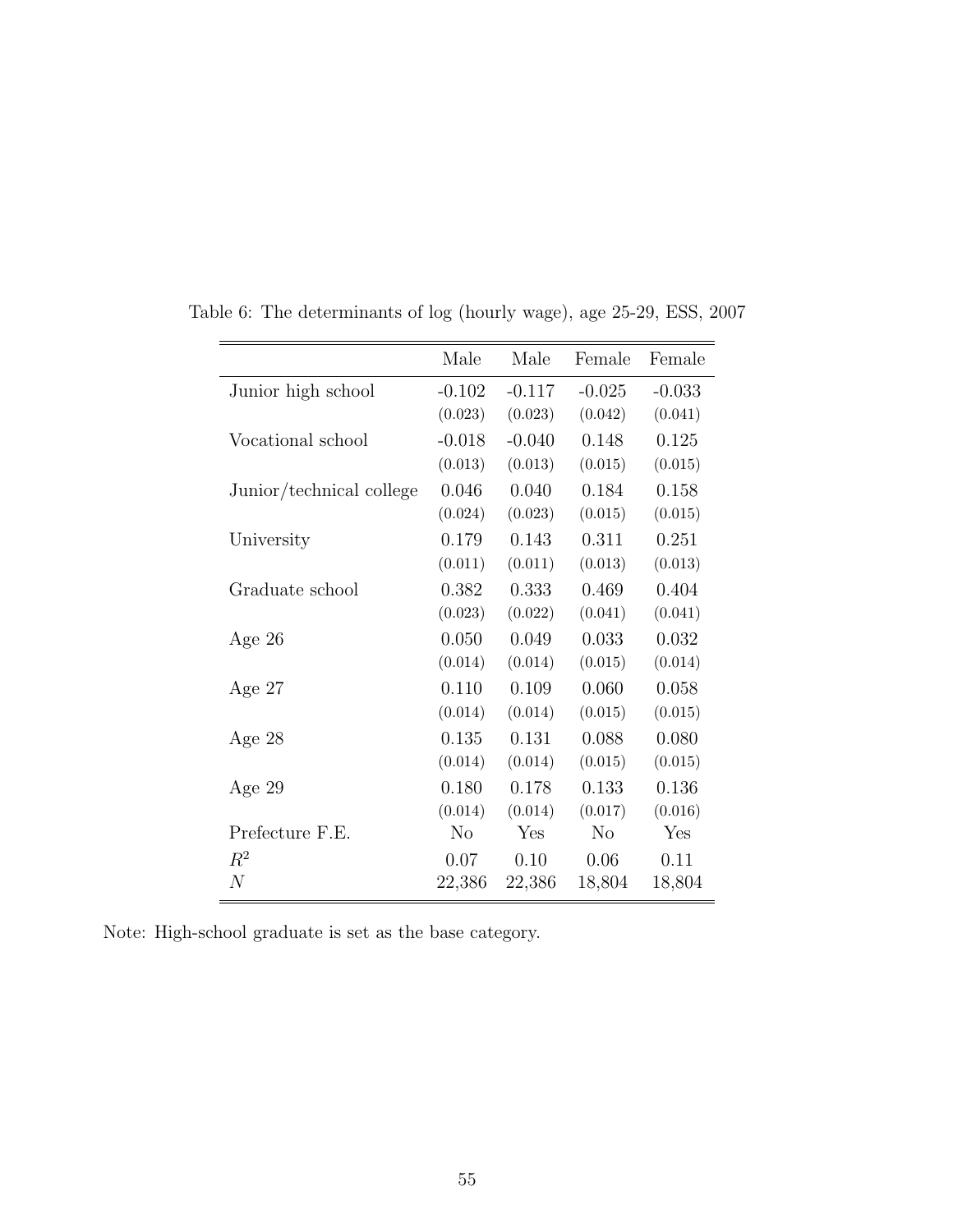| High school or less                                                                                                      | $80^{\circ}$     | Wage   | Vocational school         | $80^{\circ}$ | $\ensuremath{\text{Wage}}$ | Junior/technical college     | $\overline{\%}$ | Wage  |
|--------------------------------------------------------------------------------------------------------------------------|------------------|--------|---------------------------|--------------|----------------------------|------------------------------|-----------------|-------|
| Automobile driver                                                                                                        | 21.q             | 1,764  | Clerical worker           | 7.48         | 1,852                      | Clerical worker              | 7.42            | 1,968 |
| Sales person                                                                                                             | 4.88             | 1,51   | Sales person              | 6.15         | 1,504                      | Sales person                 | 6.76            | 1,484 |
| Clerical worker                                                                                                          | 4.55             | 2,04   | Automobile mechanic       | 5.35         | 1,660                      | Automobile mechanic          | 5.43            | 1,472 |
| Metal worker                                                                                                             | 3.37             | 2,06'' | Cook                      | 4.92         | 1,435                      | System engineer              | 4.29            | 2,524 |
| Civil engineering laborers                                                                                               | $3.\overline{3}$ | 1,719  | Personal care worker      | 4.19         | 1,857                      | General machine mechanics    | 3.63            | 1,918 |
| Cook                                                                                                                     | 3.15             | 1,34.  | System engineer           | 3.13         | 2,031                      | $\rm Agricultural$ worker    | 3.36            | 713   |
| General machine assembler                                                                                                | 3.14             | 2,03   | Hairdresser               | 3.05         | 1,180                      | Personal care worker         | 3.32            | 1,611 |
| Package deliverer                                                                                                        | 2.90             | 1,663  | Sales representative      | 3.03         | 1,811                      | Sales representative         | 3.00            | 1,810 |
| Sales representative                                                                                                     | $2.67$           | 1,908  | $\rm Health$ care worker* | 2.77         | 2,120                      | General machine assembler    | 2.91            | 2,519 |
| Electronic machine assembler                                                                                             | 2.32             | 2,159  | Package deliverer         | 1.98         | 1,536                      | Electronic machine assembler | 2.61            | 1,986 |
|                                                                                                                          |                  |        |                           |              |                            |                              |                 |       |
| University                                                                                                               |                  | Wage   | Graduate school           |              | Wage                       |                              |                 |       |
| Clerical worker                                                                                                          | 16.76            | 2,180  | System engineer           | 14.54        | 3,034                      |                              |                 |       |
| Commercial sales representatives                                                                                         | 0.10             | 2,077  | Clerical worker           | 12.94        | 2,665                      |                              |                 |       |
| System engineer                                                                                                          | 6.31             | 2,513  | Machinery engineer**      | 9.88         | 2,732                      |                              |                 |       |
| Sales person                                                                                                             | 6.23             | 1,69   | Electrical engineer       | 8.10         | 2,546                      |                              |                 |       |
| Sales representative                                                                                                     | 5.44             | 2,090  | Natural scientist         | 4.88         | 2,792                      |                              |                 |       |
| Police, coast guard, prison officer                                                                                      | 2.66             | 2,27   | Chemical engineer         | 2.98         | 2,459                      |                              |                 |       |
| Accounting clerk                                                                                                         | 2.53             | 2,14   | Civil engineer            | 2.79         | 2,127                      |                              |                 |       |
| Machinery engineer**                                                                                                     | 1.94             | 2,483  | Aircraft mechanic***      | 2.57         | 2,893                      |                              |                 |       |
| Primary school teacher                                                                                                   | 1.69             | 1,982  | Architect                 | 2.28         | 2,081                      |                              |                 |       |
| Programmer                                                                                                               | 57               | 2,04   | Draftperson               | 2.18         | 1,681                      |                              |                 |       |
| Note: *Healthcare worker not elsewhere classified. **Machinery, aircraft, ship engineer. ***Aircraft assembler/mechanic. |                  |        |                           |              |                            |                              |                 |       |

Table 7: Top 10 occupations by educational attainment, Males, ESS, 2007 Table 7: Top 10 occupations by educational attainment, Males, ESS, 2007